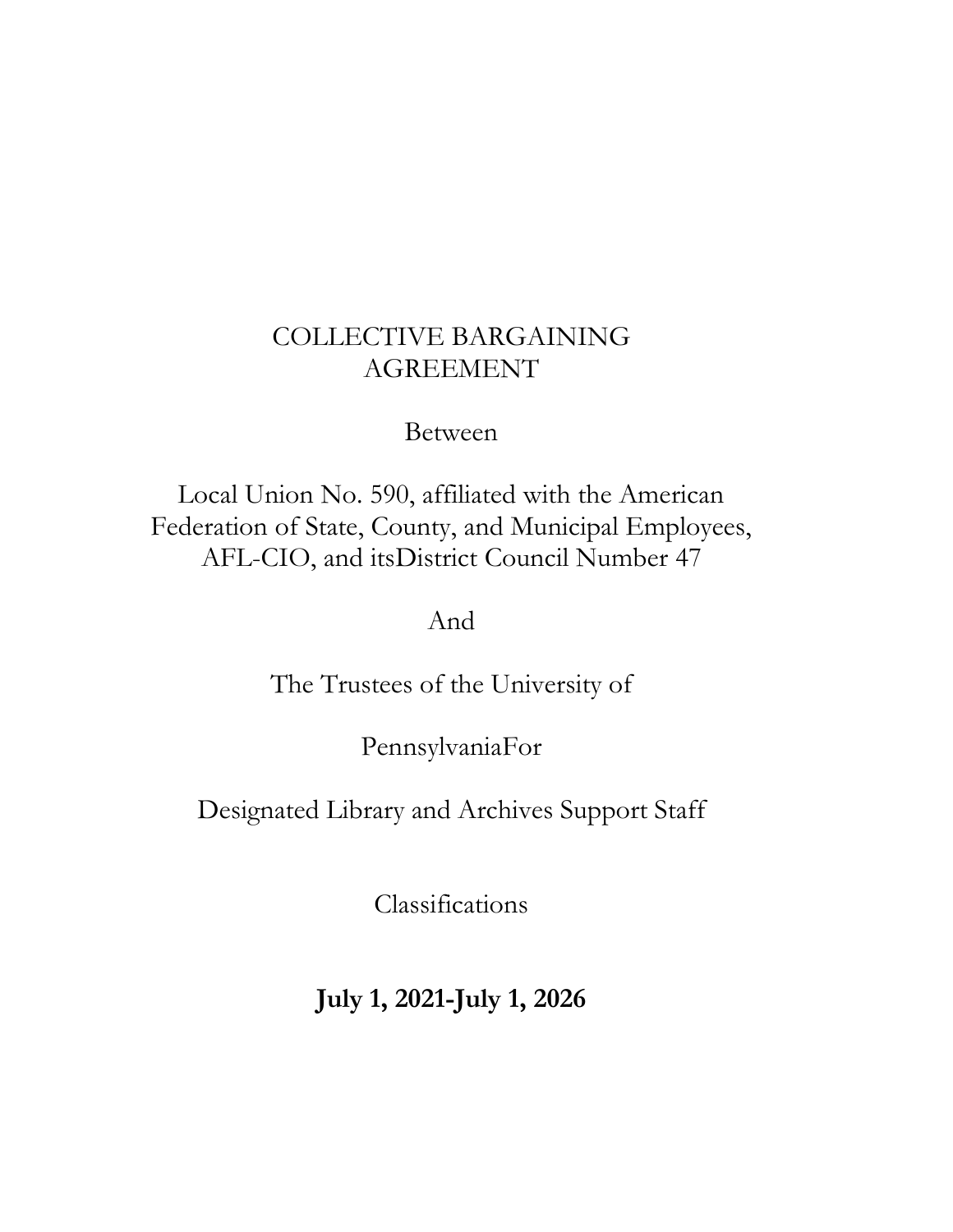# **Table of Contents**

| ARTICLE V ~ CLASSIFICATION, RECLASSIFICATION AND JOB CATEGORIES 6 |  |
|-------------------------------------------------------------------|--|
|                                                                   |  |
|                                                                   |  |
| ARTICLE VIII ~ GRIEVANCE PROCEDURE AND ARBITRATION 12             |  |
|                                                                   |  |
|                                                                   |  |
|                                                                   |  |
| ARTICLE XII ~ HOURS AND ASSIGNMENT OF WORK 16                     |  |
|                                                                   |  |
|                                                                   |  |
|                                                                   |  |
| ARTICLE XVI ~ LEAVES OF ABSENCE FOR UNION BUSINESS  20            |  |
|                                                                   |  |
|                                                                   |  |
|                                                                   |  |
|                                                                   |  |
| ARTICLE XXI ~ NON-DISCRIMINATION AND NON-COERCION23               |  |
|                                                                   |  |
|                                                                   |  |
|                                                                   |  |
|                                                                   |  |
|                                                                   |  |
|                                                                   |  |
| UNDERSTANDING IN THE ADMINISTRATION OF THE WORKRULES 34           |  |
|                                                                   |  |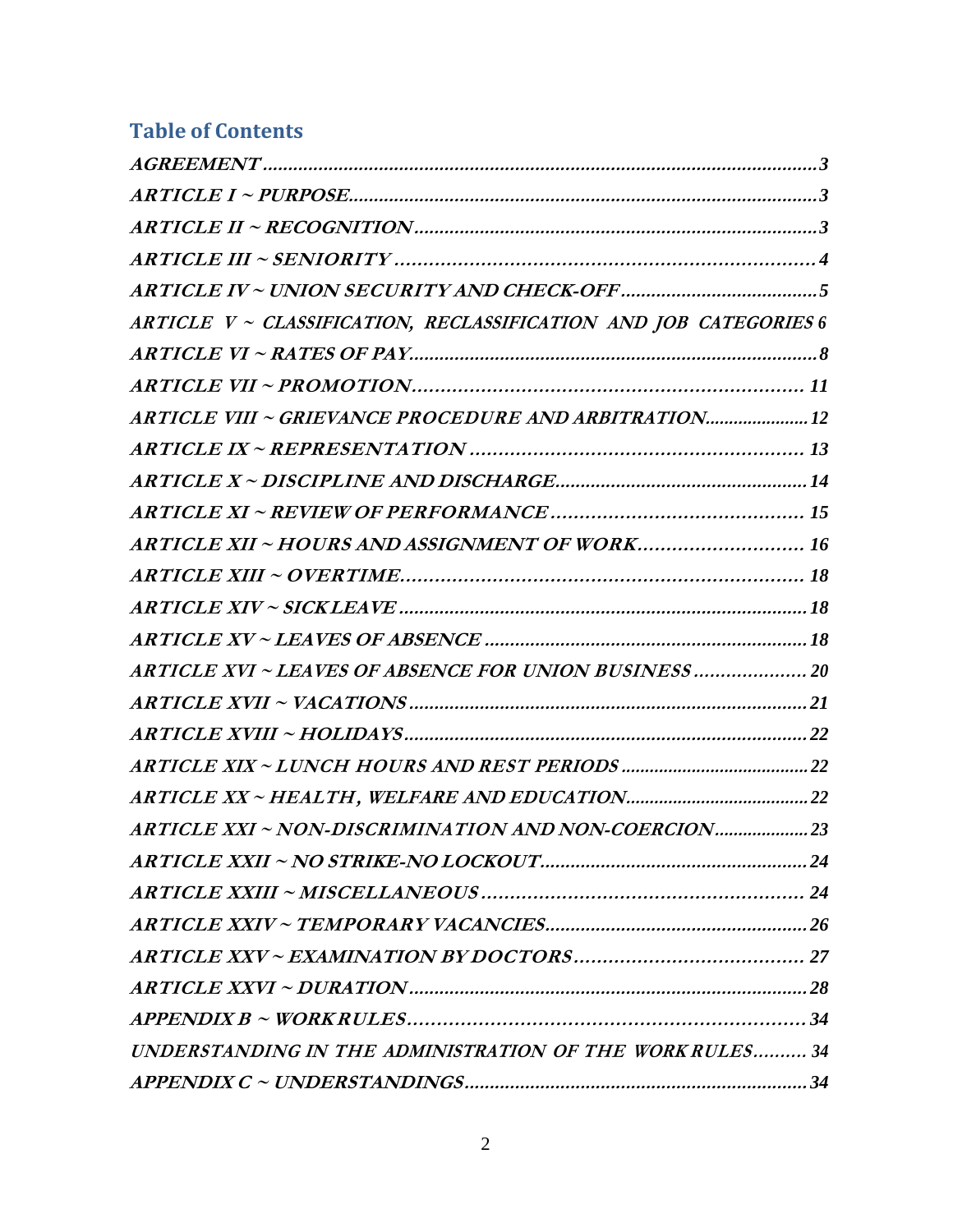# **AGREEMENT**

<span id="page-2-0"></span>This agreement is made as of **July 1, 2021, and is effective July 1, 2021** between Local 590, American Federation of State, County and Municipal Employees, AFL-CIO, and its District Council No. 47, hereinafterreferred to as the "Union," and the Trustees of the University of Pennsylvania, hereinafter referred to as the "University."

## **ARTICLE I ~ PURPOSE**

<span id="page-2-1"></span>It is the purpose of this Agreement to promote and ensure harmonious relations, cooperation, and understanding between the University and the employees covered hereby, to insure true collective bargaining, andto establish proper standards of wages, hours, working conditions, other conditions of employment, and to recognize and foster mutual interests through the development of improved labor/management cooperation.

#### **ARTICLE II ~ RECOGNITION**

<span id="page-2-2"></span>*Section 1*. The University recognizes Local 590, affiliated with the American Federation of State, County, and Municipal Employees, AFL-CIO, and its District Council No. 47 as the exclusive representative of the support staff personnel of the University Libraries and the Archives and Records Center referred to in Section 4 of this Article.

*Section 2.* The Union recognizes that, except as specifically limited by this Agreement, the basic responsibilityfor management is reserved to the University.

*Section 3.* For the purpose of this Agreement, the terms "employee" and "employees" shall include the following job categories: Library Clerk, Assistant Head of Stacks I, Library Assistant I, Library Delivery Assistant I,Assistant Head of Stacks II, Library Assistant II, Library Delivery Assistant II, Systems Technician/Operations Assistant I*,* Archival Specialist, Circulation Desk Administrator, Building Superintendent, Head of Stacks, Library Accounting Specialist, Library Specialist, Systems Technician/Operations Assistant II, and any new job category established under Article V, Section 2 of this Agreement.

*Section 4*. Working Cluster: For the purposes of assigning work, the term *working cluster* will mean the following components:

**Annenberg Biddle Law Library Collections and Scholarly Communications Impact Assessment and Organizational Analysis Kislak Center for Special Collections Operations Technical and Digital Initiatives**

*Section* 5. Working Unit: For the purposes of scheduling and promotion as outlined elsewhere in the CBA, each employee will be assigned to a specific *working unit*. In the case of some smaller libraries, the working cluster and working units will be the same.

#### **Annenberg**

**Biddle Law Library: Public Services; Technical Services Collections and Scholarly Communications: Collection Strategy; Research Services, Science and Business Libraries (Biomedical Library, Chemistry Library,Dental Library, Math/Physics/Astronomy Library, Veterinary/NBC Library, Lippincott Library); Academic Engagement, Arts and Culture Libraries. (Fine Arts, Museum, Music: Public, Technical); Acquisitions, Access, and Licensing (Acquisitions, Electronic Resources and Licensing: Cataloging, Serials);Preservation (Conservation, Exhibits, Physical Processing) Impact Assessment and Organizational Analysis <sup>I</sup> Kislak Center for Special Collections: Special Collections & Research Services;;, Programs; Operations and Public Services; Special Collections Processing; Library at CAJS (Katz) Operations: Access Services (Circulation; Current Periodicals/Microtext); Resource Sharing Services (Interlibrary Loan/Document Delivery; Faculty Express; Goldstein Undergraduate Study Center [including Reserves]; Stacks; Scanning Center); Information Processing Center (Area Studies Technical. Services; Cataloging; Metadata Services); Library Research Annex (LIBRA)(Public Services, Technical Services); Facilities (Building Administration; Delivery Services; Mail Room) Technology and Digital Initiatives: Library Technology Services (Client and Computing Services); Research Data and Digital Scholarship; Educational Technology and Learning**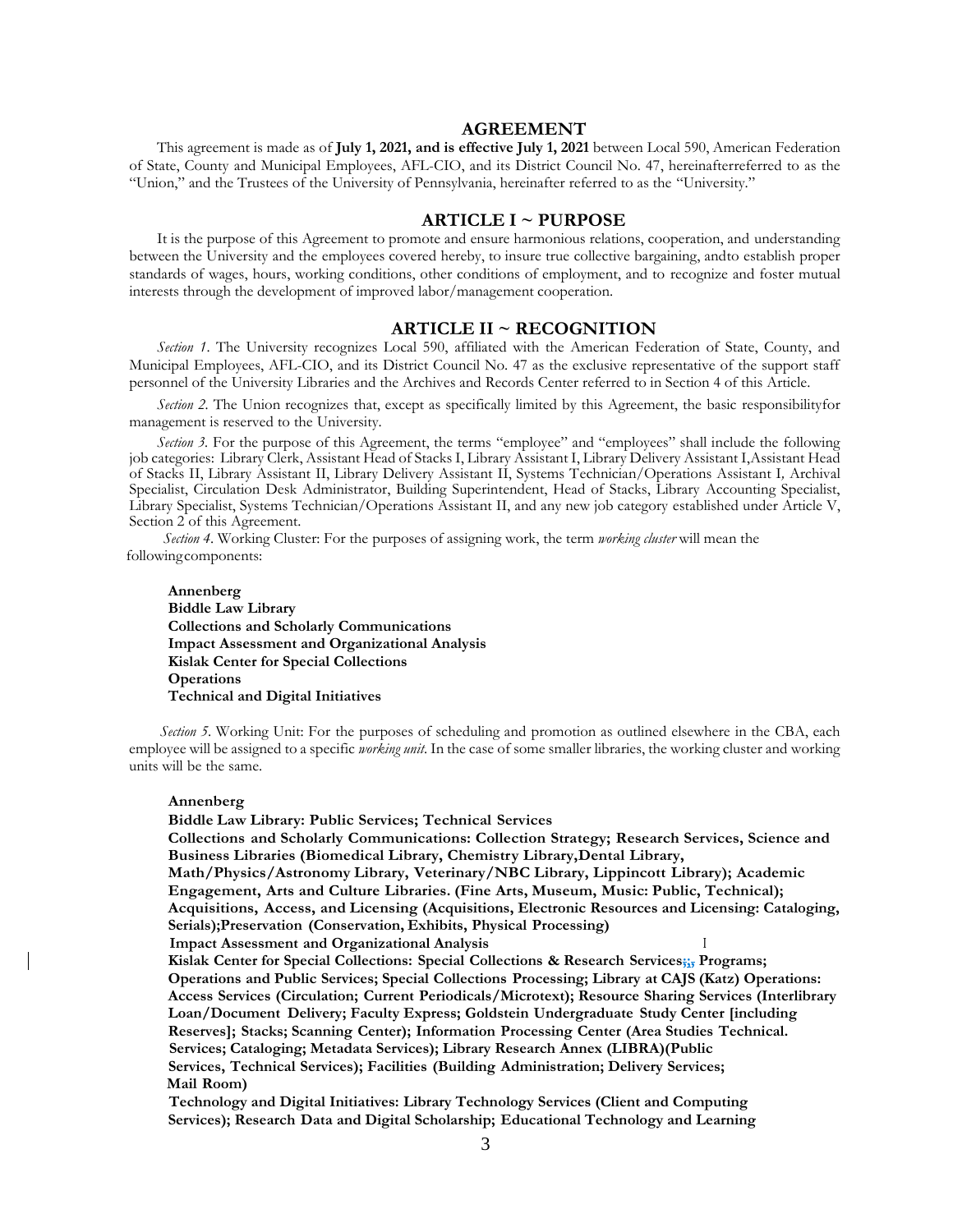**Management (Weigle Information Commons, Education Commons); Cultural Heritage Programming; Schoenberg Center for Electronic Text and Image (SCETI) (Digital Assets Management)**

#### <span id="page-3-0"></span>**\*SCETI retains hours of the Information Processing CenterC**

# **ARTICLE III ~ SENIORITY**

*Section* 1. Employees covered by this Agreement shall accumulate the following categories of seniority:

- a. University Seniority: length of service with the University.
- b. Library Seniority: length of service within the University Libraries or the Archives and RecordsCenter.
- c. Working Unit Seniority: length of service within the working units defined in Article II, Section 5of this Agreement.

Length of service above shall mean length of continuous service, with the following qualifications applying to employees who have terminated and have been rehired:

- d. University Seniority. An employee who has terminated from a University position and has been rehired into a Library or Archives and Records Center position within a ninety (90) day period shall be considered to have University seniority from the employee's original date of employment with the University excluding any breaks of more than ninety (90) days in past service, those of lessthan ninety (90) days having been bridged. An employee who has terminated from a University position and has been rehired into a Library or Archives and Records Center position more than ninety (90) days after the termination of the employee shall begin to accumulate University seniority as a new employee. One (1) year after being rehired, the employee's University seniority shall be bridged and University seniority previous to termination shall be added to that which has accumulated since the return of the employee.
- e.

Library Seniority. An employee who has terminated from a Library or Archives and Records Center position and has been rehired into a Library or Archives and Records Center position within a ninety (90) day period shall have Library seniority for the purpose of promotion from theemployee's original date of employment except for the intervening period and Library seniority without interruption from the date of original employment for all other applications of Library seniority An employee who has terminated from a Library or Archives and Records Center position and has been rehired into a Library or Archives and Records Center position more than ninety (90) days after termination shall begin to accumulate Library seniority as a new employee. One (1) year after being rehired into the Library, the employee's Library seniority shall be bridgedand Library seniority previous to termination shall be added to that which has accumulated since the employee's return.

f. Working Unit Seniority. An employee who terminates from a Library or Archives and Records Center position and is rehired into the same working unit shall accumulate working unit seniorityonly from the date of being rehired; except in the cases of promotion under Article VII and temporary upgrading under Article XXIV for which purposes seniority shall be bridged as aboveafter one (1) year as in (d) and (e) above.

*Section 2.* The Library Administration may employ students or part-time employees to fill positions and vacancies in job categories in the first classification level as covered by this Agreement, or for other purposes as

deemed necessary. Action under this Section shall occur only after the Director of Libraries or **the Director's** designated representative has discussed such action and its implementation with the Union. (See also Appendix C, Understanding No. 6)

- a. Part-time employees who regularly work more than twenty (20) hours per week shall become members ofthe bargaining unit.
- b. Such part-time employees shall accumulate units of service on the basis of their hours and be paid on thebasis of the classification rates.
- c. If such a part-time employee becomes a full-time employee, such part-time hours shall be accumulatedand added to University, Library and Working Unit seniority as a full-time employee.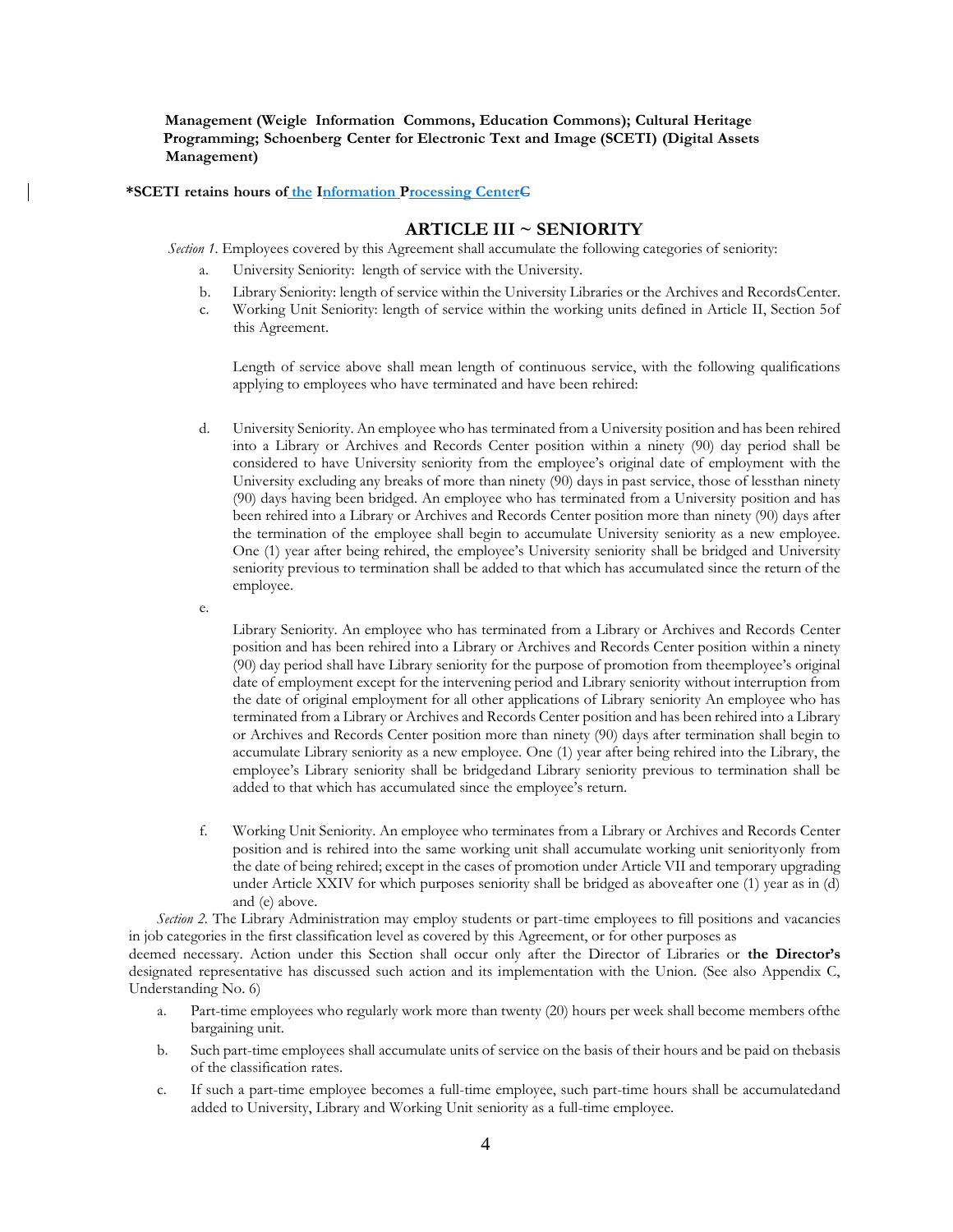- d. A position which is vacant because of the employee's being on leave may be filled by students or part- time employees. Similarly, the work of a position which has just been vacated and waiting to be permanently filled may be performed by students or part-time employees. If such vacancies occur in thesummer, they may be temporarily filled on a full-time basis by student employees.
- e. Students may be employed in the summer months to fill vacancies, to work on special projects, to fill infor those on vacation, to work in the public service departments performing those functions normally carried out by student assistants, or to perform other work deemed necessary.

*Section 3.* Part-time employees and students who work either regularly throughout the year more than twenty (20) hours per week or part-time employees who work only during the summer months more than twenty (20) hours per week are covered by the provisions of this Agreement, except as limited or modified in the following paragraphs. Those working throughout the year on a more than twenty (20) hours per week basis will be referred toin the following paragraphs as "regular part-time employees". Those part-time employees working in the summer months for more than twenty (20) hours per week will be referred to as "summer part-time employees."

- a. Health, Welfare, and Education. Neither regular part-time nor summer part-time employees are eligiblefor any of the benefits entered under the Health, Welfare, and Education provisions under Article XX and similarly they are not eligible for participation in the Major Medical Plan.
- b. Holidays. If a holiday listed in Article XVIII falls on a day on which regular or summer part-time employees are normally scheduled to work, they are entitled to payment for the number of hours theywould normally work on that particular day.
- c. Sick Leave. Regular part-time and summer part-time employees are eligible for sick days on the basis of one (1) day per month and on a pro-rated basis if their schedules are less than thirty-five (35) hours per week. Only regular part-time employees are eligible for the accumulation of sick leave beyond one (1) yearas specified in the Agreement. The Long-Term Disability Plan is not applicable to either regular or summer part-time employees.
- d. Leaves of Absence. The only leaves that the summer part-time employees are entitled to are: (i) leaves for death in the family, pro-rated according to the schedule in Article XV, and (ii) one (1) personal leave day after being employed a minimum of three (3) months on a more than twenty (20) hours per week basis, pro-rated according to the employee's schedule. The regular part-time employee is eligible for the following on a prorated basis according to **the employee's** schedule: (i) leaves for death in the family, (ii) leaves for jury duty, (iii) leaves for military reserve duty as described in the Agreement, and (iv) one (1) personal leave day after being employed a minimum of three (3) months.
- e. Vacations. Regular and summer part-time employees are entitled to one (1) vacation day per month, prorated if the work week is less than thirty-five (35) hours, after they have been employed a minimum of three (3) months on a more than twenty (20) hours per week basis.
- f. Rest Breaks. Part-time employees are entitled to one (1) rest break for each half day worked.
- g. Borrowing Privileges. The regular part-time and summer part-time employees are entitled only to normal borrowing privileges, i.e., either staff privileges like other University employees or student privileges, whichever is applicable.

## **ARTICLE IV ~ UNION SECURITY AND CHECK-OFF**

<span id="page-4-0"></span>*Section 1.* All present and future employees covered by this Agreement shall, as a condition of employment, be required to become Union members thirty (30) days after being employed. Employees who fail to comply with this

requirement shall be discharged by the University within thirty (30) days after receipt of written notice to theUniversity by the Union.

*Section 2.* The University agrees to deduct the Union membership dues weekly from the pay of those employees who individually request in writing that such deductions be made. The amounts to be deducted shall be certified to the University by Local 590, and the aggregated deductions of all employees shall be remitted to AFSCME District Council 47 together with an itemized statement after such deductions are made in the pay issued on the last Friday of the month. In addition, the University will supply a listing of individuals for whom deductions have been made and the amounts to the Secretary-Treasurer of Local 590. This authorization shall be irrevocable for the term of thisAgreement.

The Union hereby certifies that its present amount of membership dues has been fixed pursuant to the Constitution and By-Laws of the Union. In the event that the amount of dues is hereafter changed, such changes shall be provided in writing to the University thirty (30) days prior to any change in dues deductions.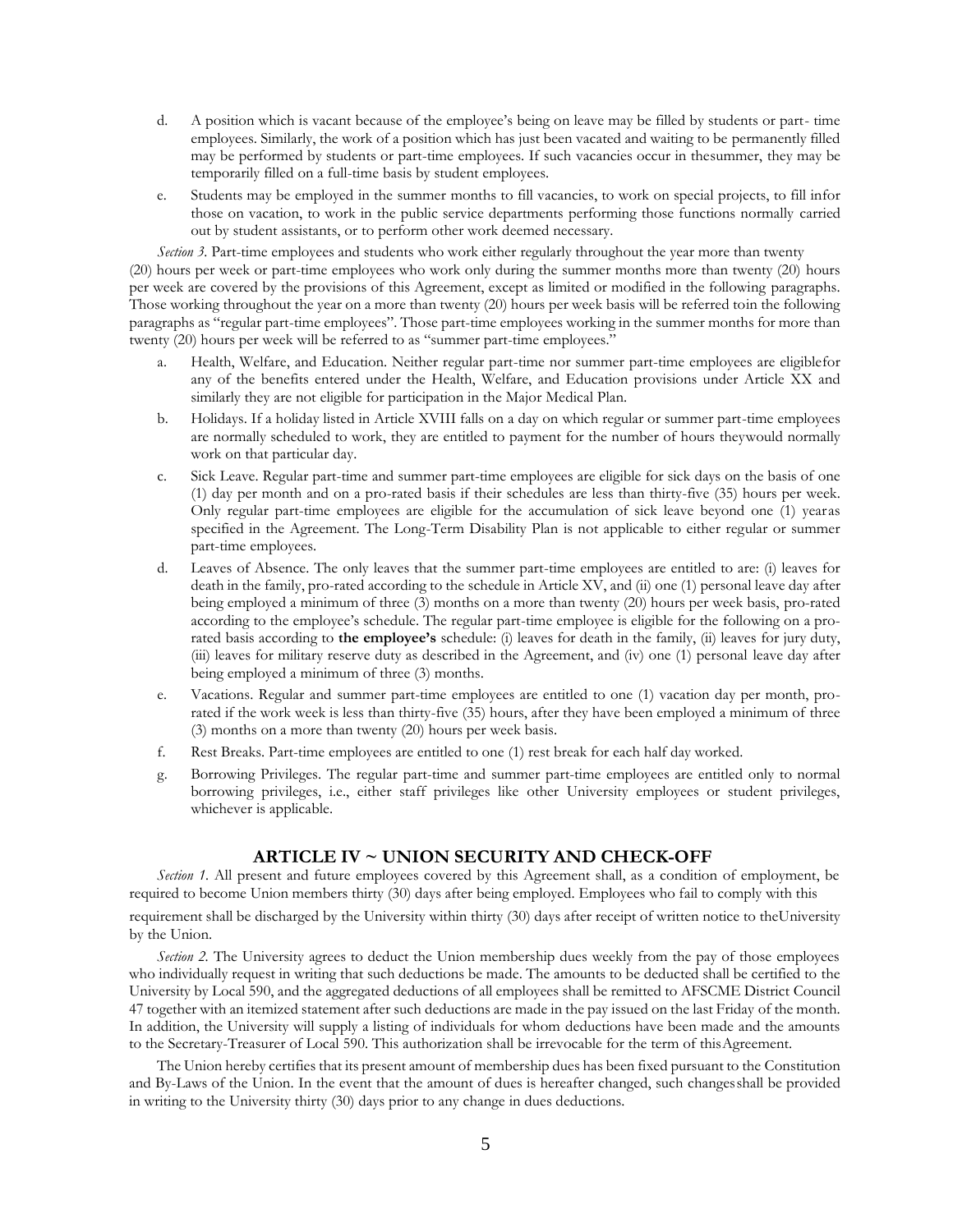# **ARTICLE V ~ CLASSIFICATION, RECLASSIFICATION AND JOB CATEGORIES**

<span id="page-5-0"></span>*Section 1*. There shall be four (4) levels of classification within the bargaining unit, each containing job categories as follows:

First Level Library Clerk Second Level Assistant Head of Stacks I Library Assistant I Library Delivery Assistant I Third Level Assistant Head of Stacks II Library Assistant II Library Delivery Assistant II Systems Technician/Operations Assistant I Fourth Level Archival Specialist Circulation Desk Administrator Building Superintendent Head of Stacks Library Accounting Specialist Library Specialist Systems Technician/Operations Assistant II

*Section 2.* The University may establish new job categories and the level of classification for each new category.The University and the Union shall meet to discuss the new job category with duties and responsibilities defined. The University shall have the right to fill any position in a new job category in accordance with the applicable provisions of this Agreement.

If a question arises as to the level of classification, the University and the Union shall negotiate the level of classification. The parties shall also negotiate seniority and promotion criteria under Article VII. If the level of classification agreed to is higher than the level of classification being paid, such higher rate will be retroactive to thedate the position was filled. If the parties are unable to agree, the establishment of the level of classification is subject to the grievance and arbitration procedure.

*Section 3.* A supervisory position is one which has direct supervision of the employees of a working unit or a combination of such units. The supervisory responsibilities will generally include training, disciplining, scheduling, planning, distributing, and reviewing work, etc. and may involve participation in hiring, performance evaluations and hearing grievances. A supervisor can perform some of the same duties as the employees supervised, but normally those would constitute a minor portion of the employee's total responsibilities.

*Section 4.*

a. Reclassification proposals of the University shall be submitted in writing by the Director of Libraries or **the Director's** designee to the President of the Union. Reclassification proposals of the Union shall be submitted in writing by the Local Union Executive Board to the Director of Libraries or **the Director's** designee. Within ten (10) working days of receipt of such a reclassification proposal, the requesting partyshall receive notice from the other party concerning agreement or disagreement with the reclassification

proposal. Extensions of the ten (10) day response may be granted by mutual agreement, but suchextensions shall always be to a date certain.

- b. The parties may, in the course of deliberation on proposals, call upon those directly involved and other qualified individuals to present relevant details, facts, and opinions.
- c. If the parties are unable to agree on a reclassification proposal, either party may request the Vice President for Human Resources to hear the case by written notice to the other within ten (10) workingdays of the response in paragraph (a) above. The Vice President for Human Resources shall respond inwriting no later than ten (10) working days after hearing the case.
- d. Either party may request arbitration, in accordance with the provisions of Article VIII, by written noticeto the other within one (1) week following the reply of the Vice President for Human Resources.
- e. A position, once posted as a vacancy, shall not be considered for reclassification during the period of vacancy unless the parties consent to such consideration. A position which is vacant or falls vacant whilea formal proposal for reclassification is under consideration by the parties shall not be posted and shall remain vacant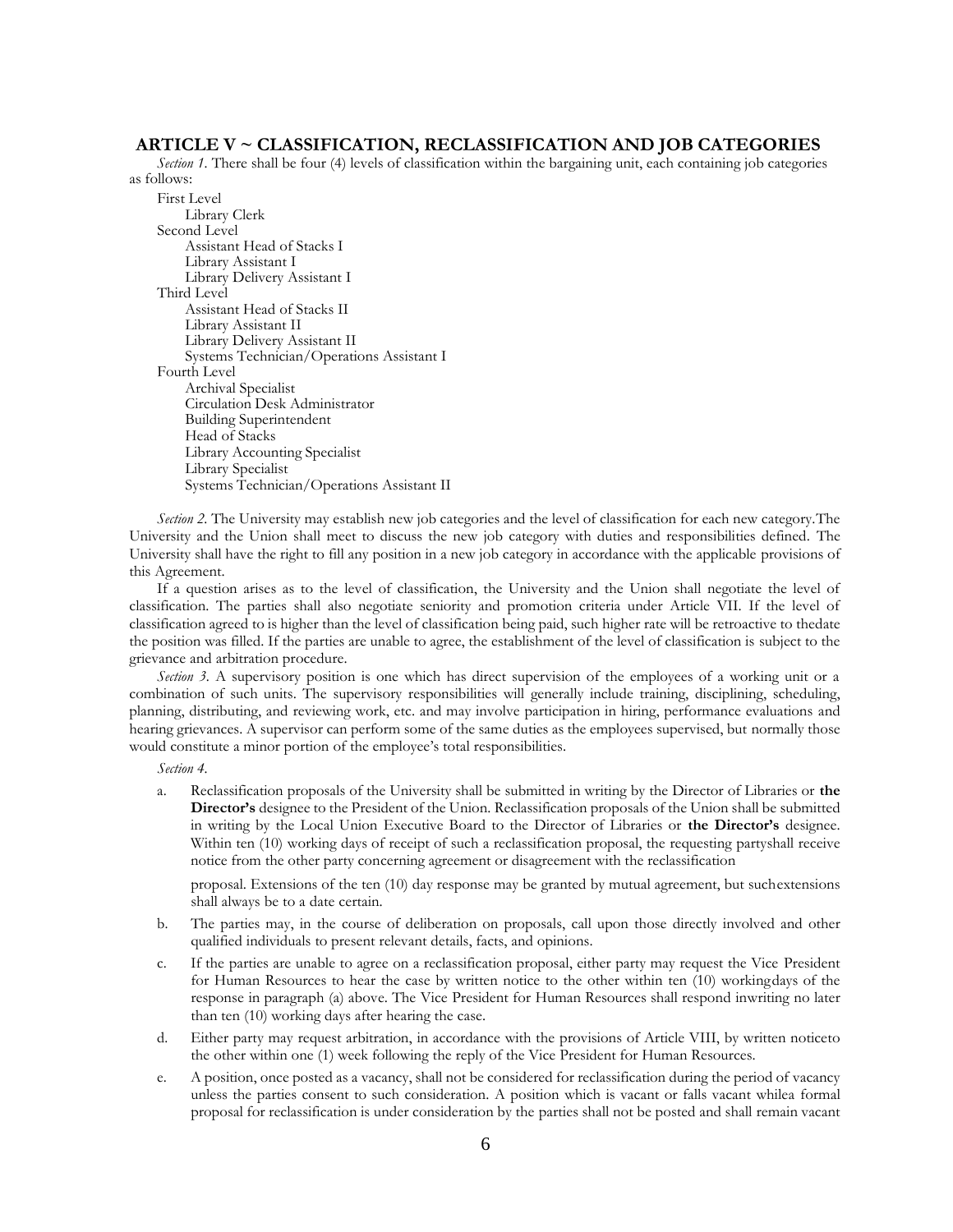until a decision has been reached on the reclassification.

- <span id="page-6-0"></span>f. The following provisions, as well as the job category descriptions in Appendix A, shall serve as guidelinesin deciding reclassification questions:
	- (1) If the classification of a position is found to be inappropriate to the actual duties performed in the position, the position shall be reclassified to conform with the most appropriate job category description. In such cases, the University shall give the incumbent the first opportunity to acceptthe reclassified position if the employee has received a satisfactory rating in the last annual evaluation, is currently working at a satisfactory level, and has no current written disciplinary warning on record.
	- (2) When library operations require modification of a position to the extent that the duties of that position will no longer fall within the present job category, the position shall be reclassified to conform with the most appropriate job category description. In such cases, the University shall give the incumbent the first opportunity to accept the reclassified position if the reclassified position is in the seniority lines of promotion and the incumbent has received a satisfactory ratingin the last annual evaluation, is currently working at a satisfactory level, and has no current written disciplinary warning on record. The employee's move into the reclassified position will beon the basis of the probationary period as described in Article VII, PROMOTION. As a result ofnegotiations in 2007 many positions were reclassified. In the event that a reclassified employee fails to successfully complete the probationary period, the Union and the University shall meet toidentify other work to be assigned to the employee.
	- (3) If the incumbent is appointed to the reclassified position, the employee's salary will be at the rateof the employee's unit of service for the new classification, effective at the beginning of the pay period in which the decision on the reclassification proposal is made.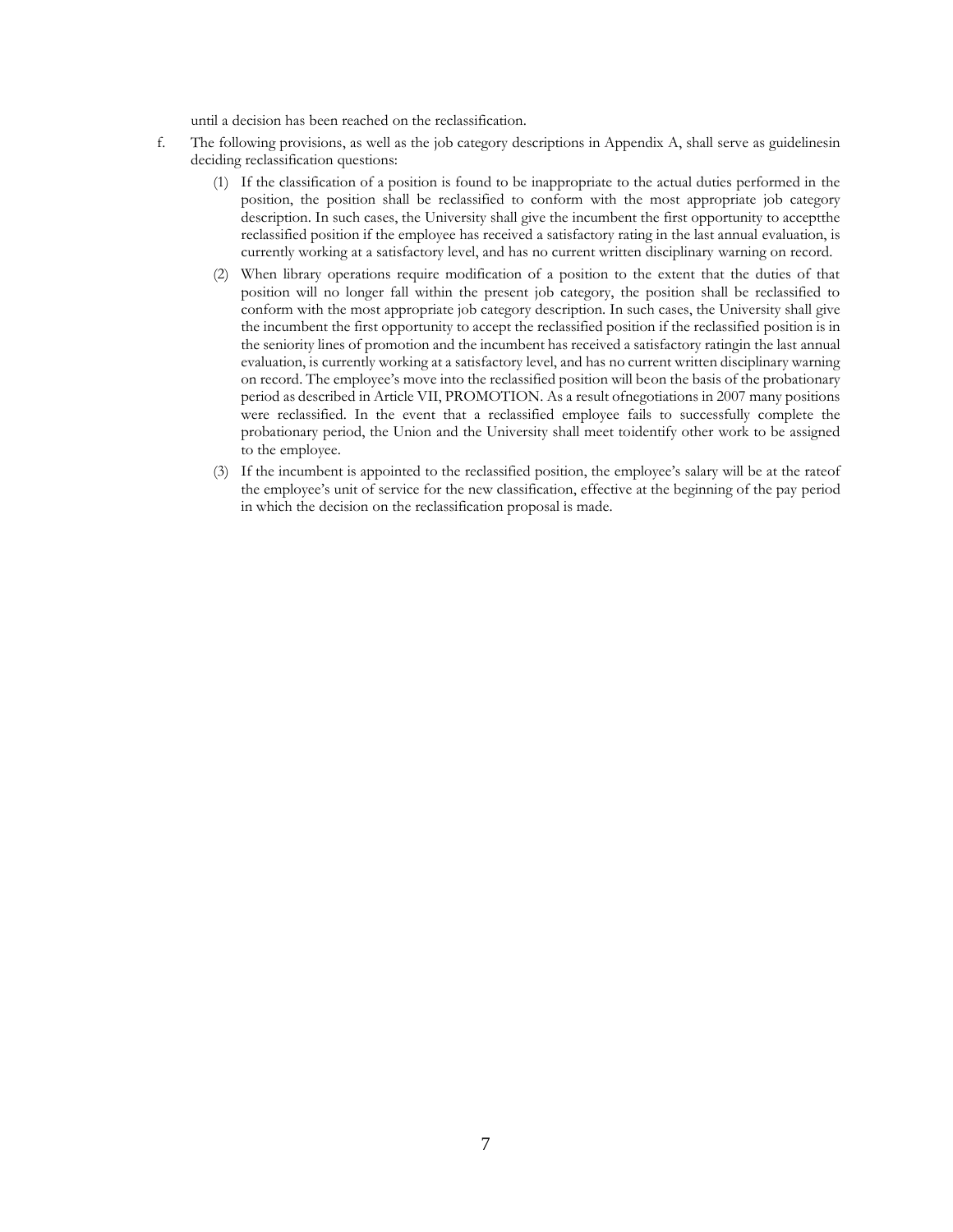# **ARTICLE VI ~ RATES OF PAY**

# *Section 1 RATES OF PAY*

| Effective July 1, 2021                                                                                                                                                                                            | <b>INCREASE</b>            | $3.00\%$                                        |                                                 |                                                   |                                                           |                                |
|-------------------------------------------------------------------------------------------------------------------------------------------------------------------------------------------------------------------|----------------------------|-------------------------------------------------|-------------------------------------------------|---------------------------------------------------|-----------------------------------------------------------|--------------------------------|
|                                                                                                                                                                                                                   | <b>Units of Service</b>    |                                                 |                                                 |                                                   |                                                           |                                |
| <b>Job Category</b>                                                                                                                                                                                               | Less than<br>two years     | More than<br>two but less<br>than four<br>years | More than<br>four but less<br>than six<br>years | More than<br>six but less<br>than twelve<br>years | More than<br>twelve but<br>less than<br>eighteen<br>years | More than<br>eighteen<br>years |
| Library Clerk                                                                                                                                                                                                     | \$43,085.05<br>\$23.673/hr | \$49,343.68<br>\$27.112/hr                      | \$50,840.45<br>\$27.934/hr                      | \$52,798.51<br>\$29.010/hr                        | \$54,028.99<br>\$29.686/hr                                | \$55,251.41<br>\$30.358/hr     |
| Assistant Head of Stacks I<br>Library Assistant I<br>Library Delivery Assistant I                                                                                                                                 | \$52,081.70<br>\$28.616/hr | \$53,539.47<br>\$29.417/hr                      | \$55,033.54<br>\$30.238/hr                      | \$56,516.88<br>\$31.053/hr                        | \$58,220.75<br>\$31.989/hr                                | \$59,542.70<br>\$32.716/hr     |
| Assistant Head of Stacks II<br>Library Assistant II<br>Library Delivery Assistant II<br>Systems Technician/Operations<br>Assistant I                                                                              | \$55,925.17<br>\$30.728/hr | \$57,716.45<br>\$31.712/hr                      | \$59,510.42<br>\$32.698/hr                      | \$61,309.77<br>\$33.687/hr                        | \$63,000.19<br>\$34.615/hr                                | \$64,431.08<br>\$35.402/hr     |
| Archival Specialist<br>Circulation Desk Administrator<br><b>Building Superintendent</b><br>Head of Stacks<br>Library Accounting Specialist<br>Library Specialist<br>Systems Technician/Operations<br>Assistant II | \$58,848.77<br>\$32.334/hr | \$60,622.45<br>\$33.309/hr                      | \$62,551.03<br>\$34.369/hr                      | \$64,393.41<br>\$35.381/hr                        | \$66,153.76<br>\$36.348/hr                                | \$67,654.58<br>\$37.173/hr     |

| Effective July 1, 2022                                                                                                | <b>INCREASE</b>            | $3.00\%$                                        |                                                 |                                                   |                                                           |                                |
|-----------------------------------------------------------------------------------------------------------------------|----------------------------|-------------------------------------------------|-------------------------------------------------|---------------------------------------------------|-----------------------------------------------------------|--------------------------------|
|                                                                                                                       | <b>Units of Service</b>    |                                                 |                                                 |                                                   |                                                           |                                |
| <b>Job Category</b>                                                                                                   | Less than<br>two years     | More than<br>two but less<br>than four<br>years | More than<br>four but less<br>than six<br>years | More than<br>six but less<br>than twelve<br>years | More than<br>twelve but<br>less than<br>eighteen<br>vears | More than<br>eighteen<br>years |
| Library Clerk                                                                                                         | \$44,377.60<br>\$24.383/hr | \$50,823.99<br>\$27.925/hr                      | \$52,365.67<br>\$28.772/hr                      | \$54,382.47<br>\$29.880/hr                        | \$55,649.86<br>\$30.577/hr                                | \$56,908.95<br>\$31.269/hr     |
| Assistant Head of Stacks I<br>Library Assistant I<br>Library Delivery Assistant I                                     | \$53,644.15<br>\$29.475/hr | \$55,145.65<br>\$30.300/hr                      | \$56,684.55<br>\$31.145/hr                      | \$58,212.39<br>\$31.985/hr                        | \$59,967.37<br>\$32.949/hr                                | \$61,328.98<br>\$33.697/hr     |
| Assistant Head of Stacks II<br>Library Assistant II<br>Library Delivery Assistant II<br>Systems Technician/Operations | \$57,602.92<br>\$31.650/hr | \$59,447.94<br>\$32.664/hr                      | \$61,295.73<br>\$33.679/hr                      | \$63,149.06<br>\$34.697/hr                        | \$64,890.20<br>\$35.654/hr                                | \$66,364.01<br>\$36.464/hr     |
| Assistant I<br>Archival Specialist                                                                                    |                            |                                                 |                                                 |                                                   |                                                           |                                |
| Circulation Desk Administrator<br><b>Building Superintendent</b><br>Head of Stacks                                    | \$60,614.24                | \$62,441.13                                     | \$64,427.56                                     | \$66,325.21                                       | \$68,138.37                                               | \$69,684.22                    |
| Library Accounting Specialist<br>Library Specialist<br>Systems Technician/Operations<br>Assistant II                  | \$33.305/hr                | $$34.308\text{hr}$                              | \$35.400/hr                                     | \$36.442/hr                                       | \$37.439/hr                                               | \$38.288/hr                    |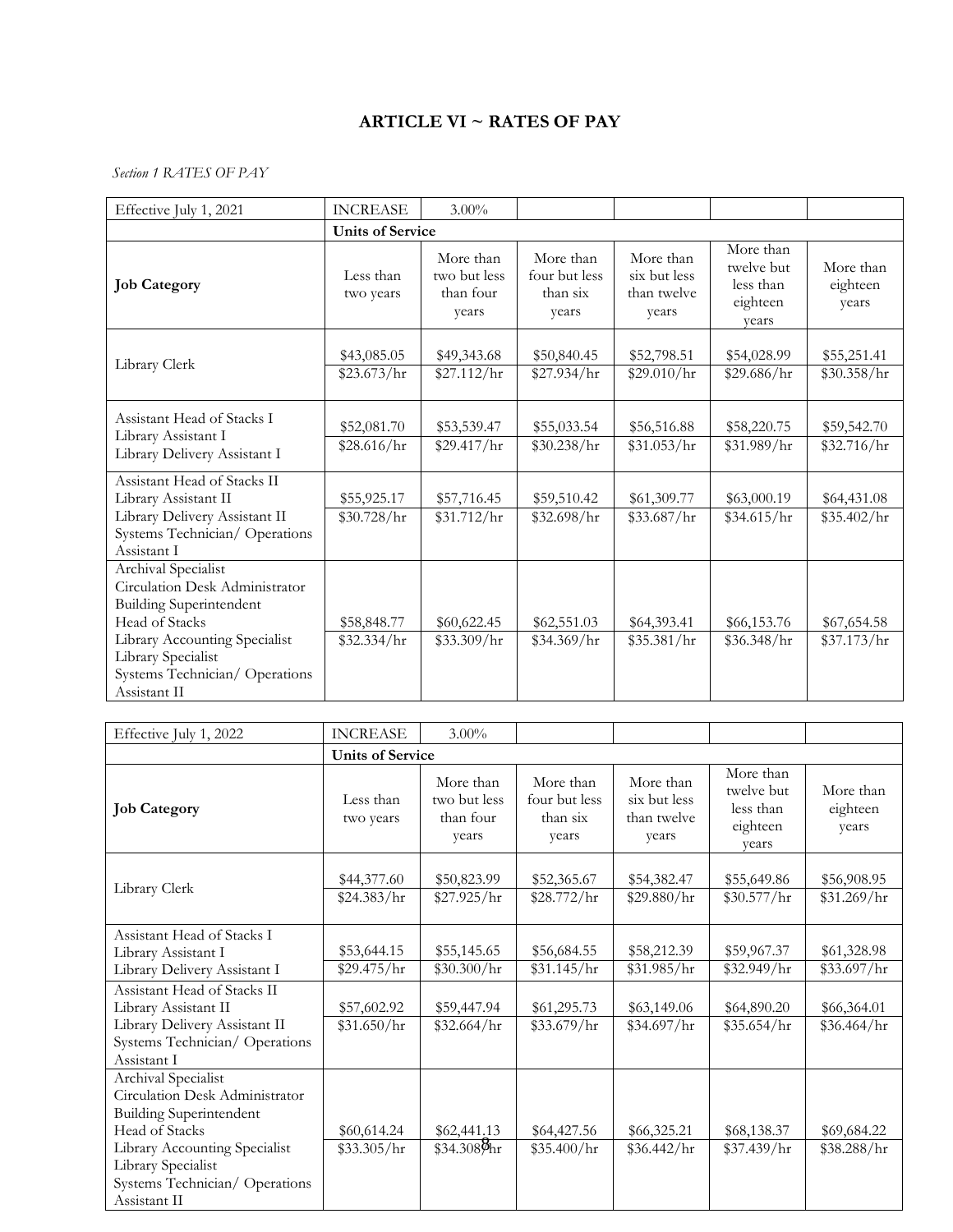*Section 1 RATES OF PAY (continued)*

| Effective July 1, 2023                                                                                                                                                                                            | <b>INCREASE</b>            | $2.90\%$                                        |                                                 |                                                   |                                                           |                                |
|-------------------------------------------------------------------------------------------------------------------------------------------------------------------------------------------------------------------|----------------------------|-------------------------------------------------|-------------------------------------------------|---------------------------------------------------|-----------------------------------------------------------|--------------------------------|
|                                                                                                                                                                                                                   | <b>Units of Service</b>    |                                                 |                                                 |                                                   |                                                           |                                |
| <b>Job Category</b>                                                                                                                                                                                               | Less than<br>two years     | More than<br>two but less<br>than four<br>years | More than<br>four but less<br>than six<br>years | More than<br>six but less<br>than twelve<br>years | More than<br>twelve but<br>less than<br>eighteen<br>years | More than<br>eighteen<br>years |
| Library Clerk                                                                                                                                                                                                     | \$45,664.55<br>\$25.090/hr | \$52,297.88<br>\$28.735/hr                      | \$53,884.27<br>\$29.607/hr                      | \$55,959.56<br>\$30.747/hr                        | \$57,263.70<br>\$31.464/hr                                | \$58,559.31<br>\$32.175/hr     |
| Assistant Head of Stacks I<br>Library Assistant I<br>Library Delivery Assistant I                                                                                                                                 | \$55,199.83<br>\$30.330/hr | \$56,744.88<br>\$31.179/hr                      | \$58,328.40<br>\$32.049/hr                      | \$59,900.55<br>\$32.912/hr                        | \$61,706.42<br>\$33.905/hr                                | \$63,107.52<br>\$34.674/hr     |
| Assistant Head of Stacks II<br>Library Assistant II<br>Library Delivery Assistant II<br>Systems Technician/Operations<br>Assistant I                                                                              | \$59,273.41<br>\$32.568/hr | \$61,171.93<br>\$33.611/hr                      | \$63,073.31<br>\$34.656/hr                      | \$64,980.38<br>\$35.704/hr                        | \$66,772.01<br>\$36.688/hr                                | \$68,288.57<br>\$37.521/hr     |
| Archival Specialist<br>Circulation Desk Administrator<br><b>Building Superintendent</b><br>Head of Stacks<br>Library Accounting Specialist<br>Library Specialist<br>Systems Technician/Operations<br>Assistant II | \$62,372.05<br>\$34.270/hr | \$64,251.92<br>\$35.303/hr                      | \$66,295.96<br>\$36.426/hr                      | \$68,248.65<br>\$37.499/hr                        | \$70,114.39<br>\$38.524/hr                                | \$71,705.06<br>\$39.398/hr     |

| Effective July 1, 2024                                                                                                                                                                                            | <b>INCREASE</b>            | 2.75%                                           |                                                 |                                                   |                                                           |                                |
|-------------------------------------------------------------------------------------------------------------------------------------------------------------------------------------------------------------------|----------------------------|-------------------------------------------------|-------------------------------------------------|---------------------------------------------------|-----------------------------------------------------------|--------------------------------|
|                                                                                                                                                                                                                   | <b>Units of Service</b>    |                                                 |                                                 |                                                   |                                                           |                                |
| <b>Job Category</b>                                                                                                                                                                                               | Less than<br>two years     | More than<br>two but less<br>than four<br>years | More than<br>four but less<br>than six<br>years | More than<br>six but less<br>than twelve<br>years | More than<br>twelve but<br>less than<br>eighteen<br>vears | More than<br>eighteen<br>years |
| Library Clerk                                                                                                                                                                                                     | \$46,920.33<br>\$25.780/hr | \$53,736.07<br>\$29.525/hr                      | \$55,366.09<br>\$30.421/hr                      | \$57,498.45<br>\$31.593/hr                        | \$58,838.46<br>\$32.329/hr                                | \$60,169.69<br>\$33.060/hr     |
|                                                                                                                                                                                                                   |                            |                                                 |                                                 |                                                   |                                                           |                                |
| Assistant Head of Stacks I<br>Library Assistant I<br>Library Delivery Assistant I                                                                                                                                 | \$56,717.83<br>\$31.164/hr | \$58,305.36<br>\$32.036/hr                      | \$59,932.43<br>\$32.930/hr                      | \$61,547.82<br>\$33.817/hr                        | \$63,403.35<br>\$34.8370/hr                               | \$64,842.97<br>\$35.628/hr     |
| Assistant Head of Stacks II<br>Library Assistant II<br>Library Delivery Assistant II<br>Systems Technician/Operations<br>Assistant I                                                                              | \$60,903.43<br>\$33.463/hr | \$62,854.16<br>\$34.535/hr                      | \$64,807.83<br>\$35.609/hr                      | \$66,767.34<br>\$36.685/hr                        | \$68,608.24<br>\$37.697/hr                                | \$70,166.51<br>\$38.553/hr     |
| Archival Specialist<br>Circulation Desk Administrator<br><b>Building Superintendent</b><br>Head of Stacks<br>Library Accounting Specialist<br>Library Specialist<br>Systems Technician/Operations<br>Assistant II | \$64,087.28<br>\$35.213/hr | \$66,018.85<br>\$36.274/hr                      | \$68,119.10<br>\$37.428/hr                      | \$70,125.48<br>\$38.530/hr                        | \$72,042.53<br>\$39.584/hr                                | \$73,676.95<br>\$40.482/hr     |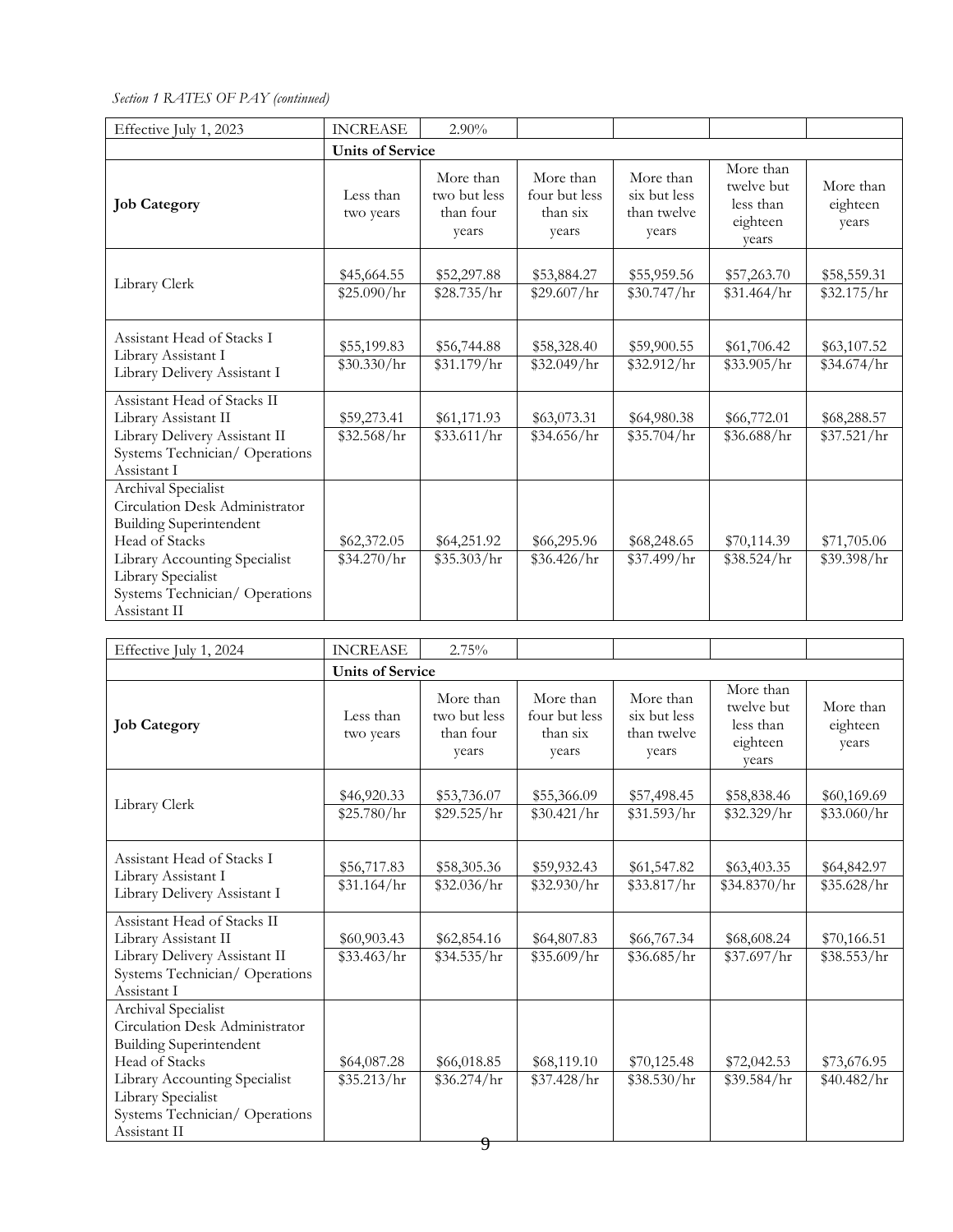*Section 1 RATES OF PAY (continued)*

| Effective July 1, 2025                                                                                                                                                                                            | <b>INCREASE</b>            | 2.75%                                           |                                                 |                                                   |                                                           |                                |
|-------------------------------------------------------------------------------------------------------------------------------------------------------------------------------------------------------------------|----------------------------|-------------------------------------------------|-------------------------------------------------|---------------------------------------------------|-----------------------------------------------------------|--------------------------------|
|                                                                                                                                                                                                                   | <b>Units of Service</b>    |                                                 |                                                 |                                                   |                                                           |                                |
| <b>Job Category</b>                                                                                                                                                                                               | Less than<br>two years     | More than<br>two but less<br>than four<br>years | More than<br>four but less<br>than six<br>years | More than<br>six but less<br>than twelve<br>years | More than<br>twelve but<br>less than<br>eighteen<br>vears | More than<br>eighteen<br>years |
| Library Clerk                                                                                                                                                                                                     | \$48,210.64<br>\$26.489/hr | \$55,213.81<br>\$30.337/hr                      | \$56,888.66<br>\$31.258/hr                      | \$59,079.65<br>\$32.461/hr                        | \$60,456.51<br>\$33.218/hr                                | \$61,824.36<br>\$33.969/hr     |
| Assistant Head of Stacks I<br>Library Assistant I<br>Library Delivery Assistant I                                                                                                                                 | \$58,277.57<br>\$32.021/hr | \$59,908.76<br>\$32.917/hr                      | \$61,580.58<br>\$33.835/hr                      | \$63,240.38<br>\$34.747/hr                        | \$65,146.94<br>\$35.7950/hr                               | \$66,626.15<br>\$36.608/hr     |
| Assistant Head of Stacks II<br>Library Assistant II<br>Library Delivery Assistant II<br>Systems Technician/Operations<br>Assistant I                                                                              | \$62,578.27<br>\$34.384/hr | \$64,582.65<br>\$35.485/hr                      | \$66,590.04<br>\$36.588/hr                      | \$68,603.45<br>\$37.694/hr                        | \$70,494.97<br>\$38.734/hr                                | \$72,096.09<br>\$39.613/hr     |
| Archival Specialist<br>Circulation Desk Administrator<br><b>Building Superintendent</b><br>Head of Stacks<br>Library Accounting Specialist<br>Library Specialist<br>Systems Technician/Operations<br>Assistant II | \$65,849.68<br>\$36.181/hr | \$67,834.37<br>\$37.272/hr                      | \$69,992.38<br>\$38.457/hr                      | \$72,053.93<br>\$39.590/hr                        | \$74,023.70<br>\$40.672/hr                                | \$75,703.07<br>\$41.595/hr     |

"Units of Service" means the period of employment, measured in years, in the University Libraries or the Archivesand Records Center.

*Section 2*. If any employee moves into a new unit of service while this Agreement is in effect, the employee shallbe paid at the new rate from the beginning of the pay period in which the previous unit of service was completed.

*Section 3*. If an employee with less than two (2) years of service is promoted into a different job category at anytime, the employee shall be paid at the rate set in that classification level for less than two (2) years of service.

If an employee with more than two (2) but fewer than twelve (12) years of service is promoted from the juniorto the senior level of a job category (as described in Article VII, Section 3), the employee shall be paid at the rate ofthe next lower unit of service in that classification level until that employee's next Unit of Service increase based onthe employee's anniversary date of Library hire. The employee will remain one Unit of Service category behind the one which **the employee's** years of service would otherwise dictate until reaching **the employee's** twelfth anniversary date of hire. At that time the employee shall be paid at the rate for more than twelve (12) years of service.

If an employee with more than twelve (12) years of service or more than eighteen (18) years of service, is promoted from the junior to senior levels of a job category, the employee shall be paid at the rate of the next lowerunit of service in that classification level. Such an employee will move into the unit of service for more than twelve

(12) years or more than eighteen (18) years of service, after two (2) years at the senior level of the job category.

On promotions other than those from the junior to senior categories, an employee shall be paid in the new classification at the same unit of service as in the employee's old classification level.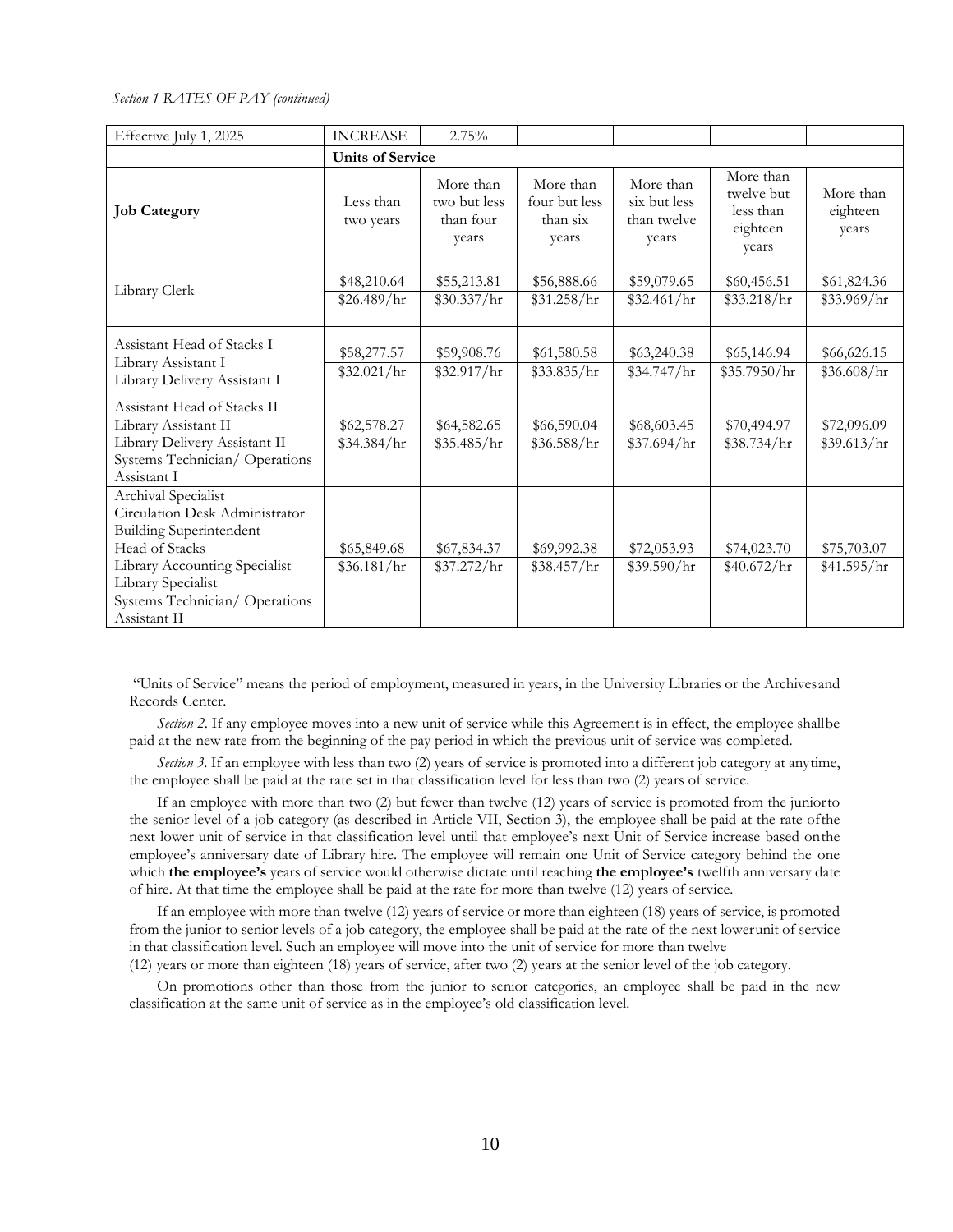# **ARTICLE VII ~ PROMOTION**

<span id="page-10-0"></span>*Section 1*. The term promotion, as used in this Agreement, shall mean the advancement of an employee to a higher paying position or the transfer of an employee at the request of the employee to a position that the employeeconsiders to be in the employee's best interest regardless of the rate of pay. All such promotions shall be made on condition that the employee has received a satisfactory rating in the last annual evaluation, is currently working at a satisfactory level, and has no current written disciplinary warning on record.

*Section* 2. For the purpose of promotion as defined above, seniority shall mean an employee's Library seniority.

*Section* 3. Promotion from the junior to the senior levels proceeds as follows:

a. Each Assistant Head of Stacks I shall be promoted to Assistant Head of Stacks II, each Library Assistant I shall be promoted to Library Assistant II, each Library Delivery Assistant I shall be promoted to Library Delivery Assistant II, and each Systems Technician/Operations Assistant I shall be promoted to Systems Technician/Operations Assistant II, respectively, upon completion of two (2) years of service in the junior rank.

b. If an employee changes positions in or between the Library Assistant, Library Delivery Assistant,or Assistant Head of Stacks categories, the employee's current ranking will be carried forward, i.e., I or II, and seniority for promotion. Any employee at the fourth level shall enter into the Library Assistant, Library Delivery Assistant, or Assistant Head of Stacks category at the senior level. All others who are new to the Library Assistant, Library Delivery Assistant, or Assistant Head of Stacks category shall enter at the junior level.

*Section 4*. When a vacancy occurs in a clerical position, it shall be posted for five (5) working days and offered to the eligible Library Clerk with the greatest Library seniority.

*Section 5*. When a position becomes vacant among Library Assistants in public services, it shall be posted for five (5) working days and offered to the applicants as follows: an eligible Library Assistant, Assistant Head of Stacks, Archival Specialist, Head of Stacks, Circulation Desk Administrator, Building Superintendent, Library Accounting Specialist, Library Specialist, or Systems Technician/Operations Assistant. **Lateral applicants from the aforementioned job categories shall be eligible only if they have three (3) years of public service experience or an undergraduate degree. The most senior candidate who meets the eligibility requirements and qualifications for the category of Library Assistant shall be offered the position**. If there are no applicants from the aforementioned job categories, the position will be offered to an eligible Library Clerk with three (3) years of public service experience or an undergraduate degree. Selection will be from the three (3) most senior candidates based upon qualifications set forth under the job category descriptions in Appendix A. In the instance when all of the qualifications are relatively equal, the person with the most seniority shall be offered the position.

When a position becomes vacant among Library Assistants in technical processing, it shall be posted for

Five working days and offered to the applicants as follows: an eligible Library Assistant, Assistant Head of Stacks, Systems Technician/Operations Assistant, Archival Specialist, Head of Stacks, Circulation Desk Administrator, Building Superintendent, Library Accounting Specialist, Library Specialist, or Systems Technician/Operations Assistant. **Lateral applicants from the aforementioned job categories shall be eligible only if they have three (3) years of public service experience or an undergraduate degree. The most senior candidate who meets the eligibility requirements and qualifications for the category of Library Assistant shall be offered the position**. If there are no applicants from the aforementioned job categories, the position will be offered to an eligible Library Clerk with three (3) years of technical processing experience or an undergraduate degree. Selection will be from the three (3) most senior candidates based upon the qualifications set forth under the job category descriptions in Appendix A. In the instance when all of the qualifications are relatively equal, the person with the most seniority shall be offered the position.

*Section 6*. When the job category of Head of Stacks becomes vacant, the vacancy shall be posted for five (5) working days and offered to the eligible applicant with the greatest Library seniority who has served a minimum oftwo (2) years as Assistant Head of Stacks.

*Section* 7. If there is no eligible applicant for promotion as described in sections 4, 5, 6 or 7 above, the University can hire outside the Library system, or selectively promote from within the system outside seniority lines.

*Section 8*. An employee, when promoted, shall be on probation in the new position for thirty (30) working days for positions in job level I and forty-five (45) working days for level II and above, excluding those days taken by the employee or the staff member responsible for the employee's training as personal leave, sick leave, or vacation.

Promotion shall not be completed unless the employee receives a rating of satisfactory in the new position at the end of the probationary period. If the employee's work is rated as unsatisfactory at that review, the employee will bereturned to the employee's original position with a loss of work unit seniority for a period of one (1) year from the date of the return. Such an employee will be eligible to apply for promotion after one (1) year from the date of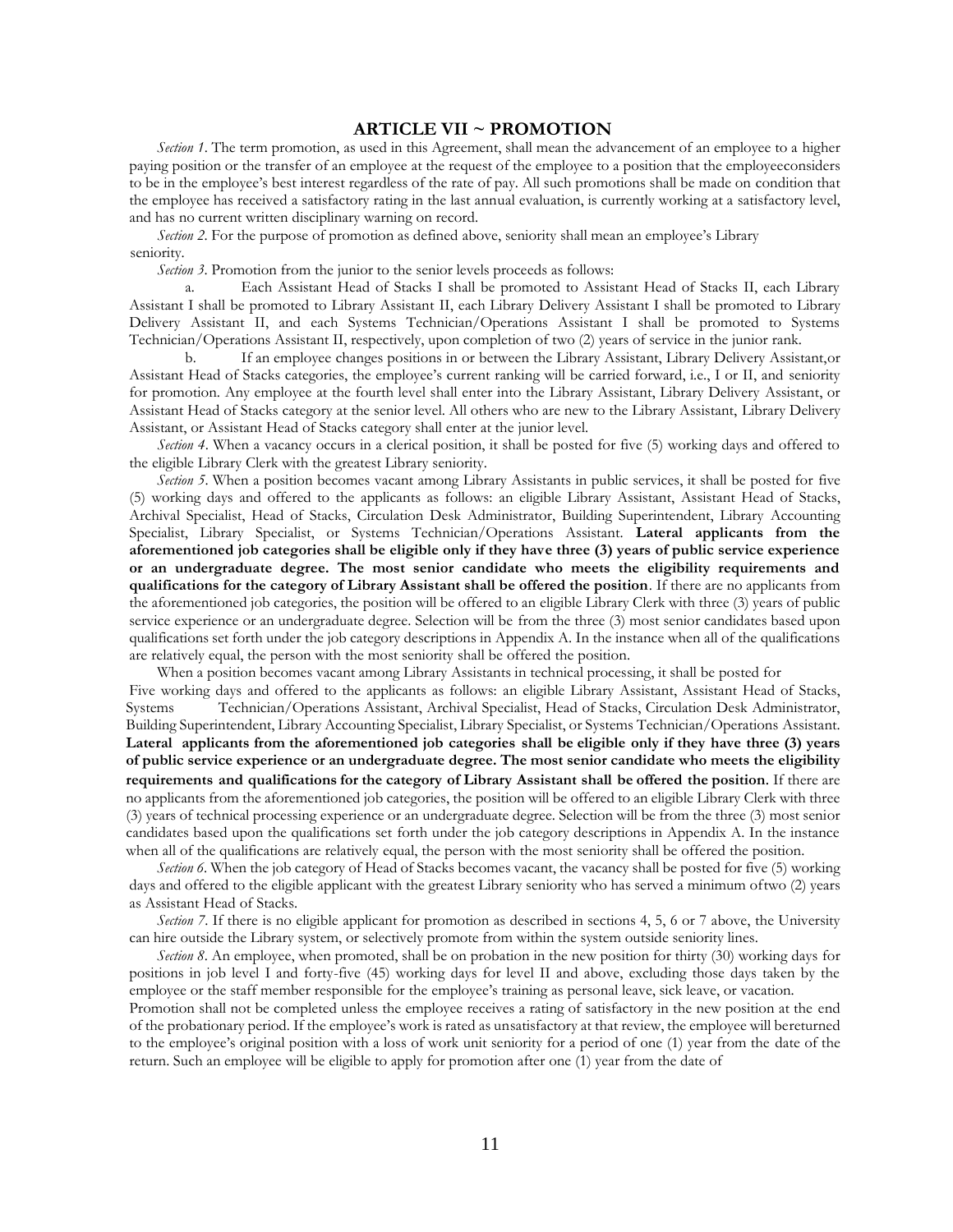return to the employee's former position. When an employee accepts a position that has fallen vacant as a result ofthe promotion of another employee, the employee shall do so with the understanding that a return may be made tothe previous position if the first employee returns as the result of the probationary review.

*Section 9*. During the probationary period, as defined above, the University will provide the employee with every opportunity to learn the duties of the new position. This training shall be under the supervision of the employee's professional supervisor or the staff member responsible for that particular working unit. The employee recognizes **the employee's** responsibility toward learning the duties of the new position.

*Section 10*. An employee shall not be eligible for promotion under the provisions of this clause unless theemployee has served a minimum of six (6) months in the employee's present position.

*Section 11*. An employee who is to be promoted will be accorded the salary and Library seniority of the new position no later than ten (10) working days from either (a) the time the position becomes vacant or (b) the time theemployee accepts the position, whichever is later.

*Section 12*.

a. In computing Library seniority for promotion under Section 4, 5, 6 and 7 of this clause, greater weight will be given for the following: (i) twenty five percent (25%) greater weight to periods of work in the University Libraries or Archives and Records Center which are directly related to work involved in the job in question, i.e., work in technical processing as distinguished from public services, or vice versa; or (ii) thirty five per cent (35%) greater weight to periods of work performed in the same department or in the same departmental libraryalthough such work may not be directly related to the work involved in the job in question.

b. In computing Library seniority for promotion under Section 5, weightings will be given forcourse credit at accredited colleges and universities as follows:

- (i) five percent  $(5\%)$  for employees with one (1) year or more of course credit;
- $\langle$ ii) ten percent (10%) for employees with an Associate Degree or two (2) years of coursework in a four (4) year program;
- (iii) twenty percent (20%) for employees with a Bachelor's Degree;
- (iv) twenty-five percent (25%) for employees with a Master's Degree;
- (v) thirty percent (30%) for employees with a Doctorate.

If an employee meets the conditions for course credit weightings, he/she shall receive credit only for the highestdegree attained.

If an employee meets the conditions for both weightings under (a) and (b) above, the employee will be credited with the greater one or a maximum of thirty-five per cent (35%), but not both. The employee may,however, receive credit for the education weighting in addition to that for experience whenever the employee's experience and education meet the applicable conditions.

*Section 13*. To be eligible for any promotion under this Article except those described in section 3, an employee must have worked for the following periods: for Library Clerk, at least six (6) months; for Systems Technician/Operations Assistant I or any position at the fourth level, at least four years; for any other position, at least two years.

# *Section 14*. **The president of Local 590, or designee, shall be given the names and seniority levels of all applicants who are members of the bargaining unit at the end of the posting period and at a reasonable timeframe prior to an offer being made.**

For all promotions except those falling under the provisions of Section 3 and 4, the local UnionPresident or a member designated by the Union President will work with the Director of Libraries' designee incomputing Library seniority and in contacting eligible candidates for vacancies.

*Section 15*. The following job categories, which are within the bargaining unit, are outside the seniority lines of promotion: Library Delivery Assistant I, Assistant Head of Stacks I, Systems Technician/Operations Assistant I, Archival Specialist, Building Superintendent, Circulation Desk Administrator, Library Accounting Specialist, Library Specialist. Qualifications for these jobs are set forth in the job category descriptions located in Appendix A of this Agreement. Present employees will be given the first opportunity to apply for vacancies in these categories and will be given fair consideration along with any other applicants for the vacancy.

<span id="page-11-0"></span>*Section 16*. When a vacancy has been filled, all applicants will receive notification from the Library Human Resources Office regarding the outcome. In addition, when a vacant position has been offered to an applicant, the Union President shall be advised of the identity of the applicant as soon as possible.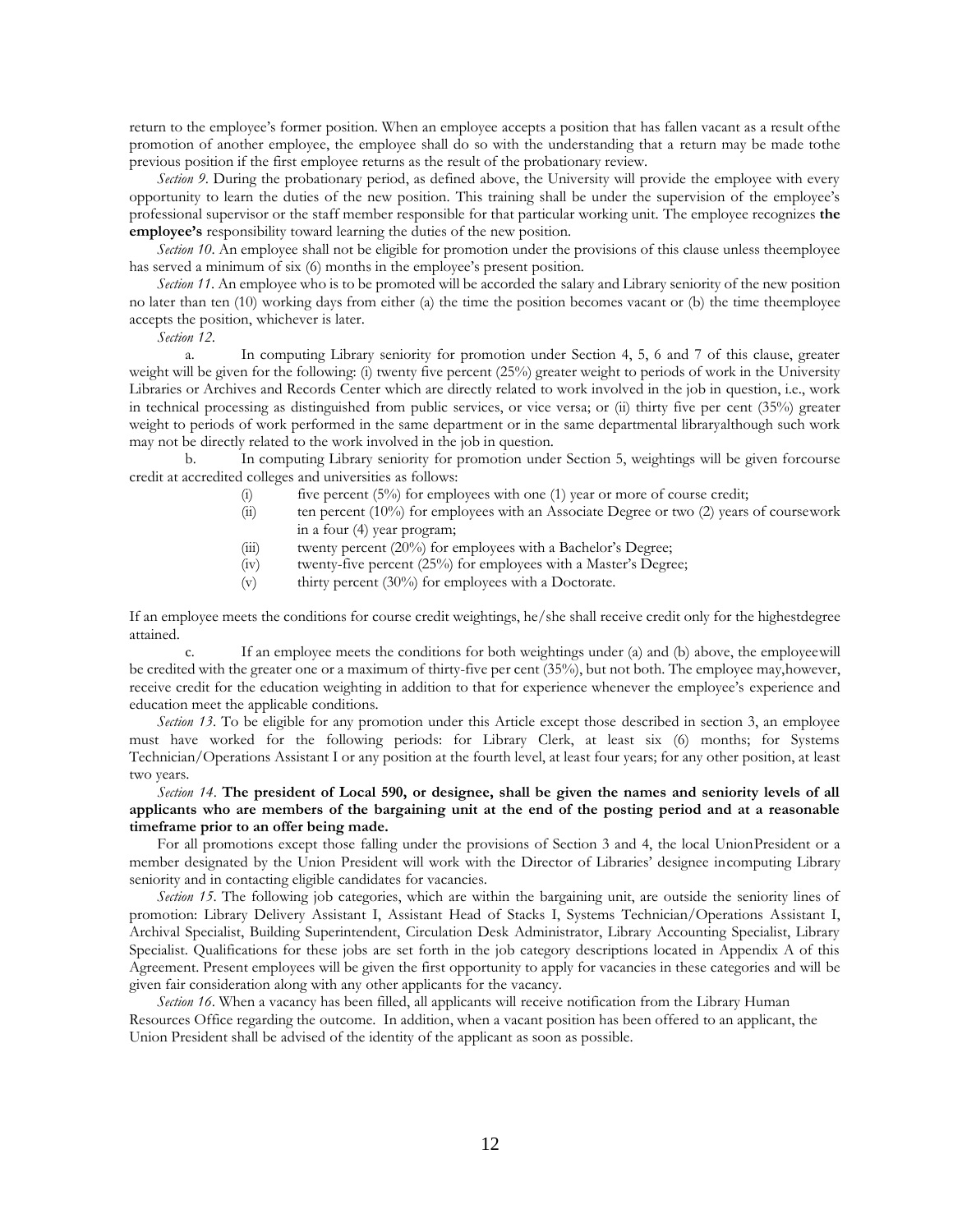# **ARTICLE VIII ~ GRIEVANCE PROCEDURE AND ARBITRATION**

*Section* 1. The grievance procedure described below will be followed in matters concerning the application,meaning, or interpretation of this Agreement.

*Section 2.* If a problem cannot be settled between the professional supervisor and the employee, the employee,with the designated Union Steward, shall take up in writing the grievance, including the contract articles in dispute,with the employee's professional supervisor within ten (10) working days of the occurrence of the act, warning,

rating, etc., which is in question. In the event that both the designated Steward and Alternate Steward are absent, an officer of the local Union may act to process a grievance. The professional supervisor shall attempt to adjust the matter, and respond in writing to the employee and the Steward within five (5) working days.

*Section 3.* An employee who is going to be or is absent from work more than ten (10) working days may file a grievance by submitting it in writing to the employee's professional supervisor. The professional supervisor shall answer the grievance in writing within five (5) working days and send a copy of the grievance and the answer to theappropriate Union Steward. If such a grievance is not satisfactorily settled, it may then be processed in accordance with Section 4 of this Article.

*Section 4.* If the grievance is not resolved in this way, the facts shall be presented in writing by the concerned employee and the Union Steward to the Director of Libraries or a representative designated by the Director of Libraries. Such action shall be taken no later than ten (10) working days after the response of the professional supervisor. After consultation with the parties concerned, including the employee, the Union Steward, and the supervisor, the Director of Libraries or the designated representative shall respond to the employee and the UnionShop Steward within ten (10) working days from the receipt of the grievance.

*Section 5.* If the proposed solution is unsatisfactory, the facts shall be presented in writing by the Union Steward, Union President, and, at the discretion of the parties, a Union representative, to the Vice President for Human Resources or designee within ten (10) working days after the response described above. The Vice President of Human Resources or designee shall schedule a hearing within five (5) working days of receipt of the grievance and shall respond in writing to the Union President within ten (10) working days from the date of the grievance hearing.

*Section 6.* If the issue remains unresolved, either party may, within fifteen (15) working days after the reply of the Vice President for Human Resources or designee, request arbitration by written notice to the other.

The arbitrator may be selected from a group of recognized arbitrators by mutual agreement of the Union andthe University. If mutual agreement is not reached on an arbitrator within ten (10) working days from the date of referral to arbitration, the arbitrator shall be selected in accordance with the rules of the American Arbitration Association.

The arbitration shall be conducted in accordance with the rules of the American Arbitration Association. The arbitrator is limited to determining matters concerning the application, meaning, or interpretation of the Agreementand in no event may add to, delete or alter any aspect of this Agreement. In the event that either party contests the validity of the referral to arbitration of a particular matter, this issue shall be resolved by the arbitrator before hearing testimony on the merits of the matter.

The decision of the arbitrator shall be binding on the parties and the arbitrator shall be requested to issue adecision within thirty (30) days after the conclusion of testimony and argument.

Expenses of the arbitrator mutually agreed upon or selected by the American Arbitration Association and the proceedings shall be borne equally by the University and the Union.

## **ARTICLE IX ~ REPRESENTATION**

<span id="page-12-0"></span>*Section 1.* The employees in the bargaining unit shall be represented for the purpose of grievance adjustment by Union representatives as specified in the grievance procedure. The Union and the University agree to recognize designated Stewards and Alternate Stewards.

*Section 2.* The names of the Officers and Stewards along with their designated areas shall be given in writingby the Union to the University at the time of their taking office. The University shall also be notified promptly, in writing, relative to any change in these positions. There shall be one (1) designated Steward and one (1) Alternate Steward per area.

A Union Officer or Steward may investigate and process a grievance during working hours without loss of pay. Before investigating a grievance, the Officer or Steward must schedule the time with **the employee's** supervisor and notify **the employee's** supervisor upon completion of the process. Should compelling circumstances prevent release at the time ofthe initial notification, the supervisor should schedule release time for grievance investigation as soon as possible. An employee may process a grievance during working hours without loss of pay. Before discussing a grievance withthe employee, the Union Officer or Steward must schedule the time with the employee's supervisor and notify the employee's supervisor upon completion of the process. Should compelling circumstances prevent release at the time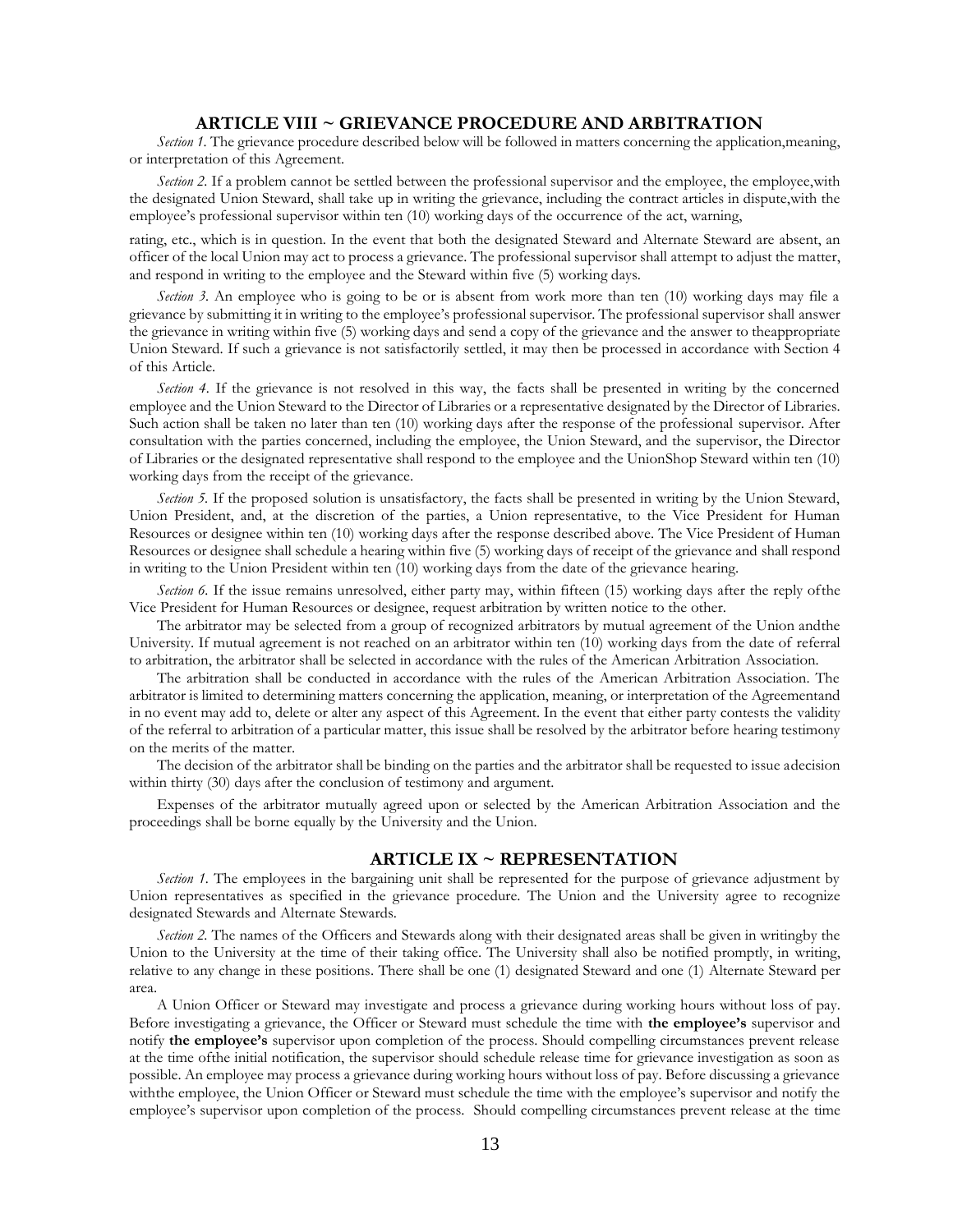of the initial notification, the supervisor should schedule release time for grievance discussion as soon as possible.

Union Officers and Stewards will normally schedule time away for Union business so as not to interfere with coverage in public service areas.

The Library Personnel Administrator, or designee, and the designated Union Steward shall meet with new employees for orientation purposes for up to one (1) hour during the new employee's first week of employment. A segment of the one (1) hour period shall be reserved for an exclusive discussion between the new employee and the Union Steward.

Union Stewards and alternates shall normally be permitted to attend meetings convened by the Local Union forup to one (1) hour per month with any time lost to be made up.

During second level grievance hearings as set forth under Article VIII, Section 4, an additional representativeof the Union may be present during working hours to take notes of the hearing.

*Section 3.* Accredited representatives of the Union shall, upon notification to the Library Administration Officeby the Union, be admitted to the University campus during working hours for the purpose of ascertaining whetheror not this Agreement is being observed by the parties, or for assisting in adjusting grievances.

# **ARTICLE X ~ DISCIPLINE AND DISCHARGE**

*Section 1*. The University shall have the right to discipline any employee for just cause.

<span id="page-13-0"></span>*Section 2.* Certain offenses may be subject to summary discipline up to and including summary discharge bythe University. With respect to these, no prior warnings are necessary for discipline. These offenses are the following:

- 1. Mutilation or destruction of library books or other property.
- 2. Theft of library books or other property, or any theft committed in the Library or during workinghours.
- 3. Gross negligence which leads to substantial damage to library books or other property.
- 4. Physical offenses or threats of physical violence against the person of another in the Library orduring working hours.
- 5. Violation of the No-Strike provision.
- 6. Unexplained absences of five (5) consecutive working days.
- 7. Malicious tampering with electronic data.
- 8. Harassment of another individual on the basis of race, gender, sexual orientation, etc.
- 9. Bringing, possessing, or using firearms, other dangerous weapons, devices, or substances whose purpose is to cause lethal or grievous harm, on campus or on any University owned or controlled property.
- 10. Bringing, manufacturing, possessing, distributing, dispensing, selling or using any controlled orillegal substance on campus or any University owned or controlled property, except where theemployee can produce valid documentation.

Such discipline shall be made by the department head. Appeal there from will go directly to the Director of the Libraries or designee. If the discipline is affirmed at that level, appeal would go to the Vice President for Human Resources. Any further appeal would follow the procedures for arbitration provided in the Grievance Procedure.

*Section 3.* Disciplinary actions will be identified as being in one of the following three categories: WorkPerformance, Absenteeism/Tardiness, or Misconduct.

a. Discipline Procedure for Work Performance: The employee's supervisor shall be responsible for informingthe employee of any problem that could lead to disciplinary action for Work Performance. If the employee's performance continues to be deficient or problematic the employee will be placed on "Needs Improvement" status.The employee's supervisor shall develop a reasonable plan for improving the employee's performance and review it with the employee and Union Steward prior to implementation. The plan should include specific and clear goals, benchmarks and time frames. If the employee believes that plan is not reasonable the Union may grieve its reasonableness. Such a grievance shall not, however, delay the implementation of the plan. The employee's performance shall be monitored on a regular and frequent basis for a two-month period. If an employee's performance has accomplished the goals set forth in the plan, the employee shall be removed from "Needs Improvement" status. If the employee's performance has not accomplished the goals set forth in the plan, the employee shall receive a warning, in writing, for work performance. The department head shall supply the employeeand Union Steward with a copy of the warning. An employee may be disciplined for poor work performance without first being placed in "Needs Improvement" status if the employee has already been in "Needs Improvement" status under this Article or Article XI within one year of the expiration of being in such status.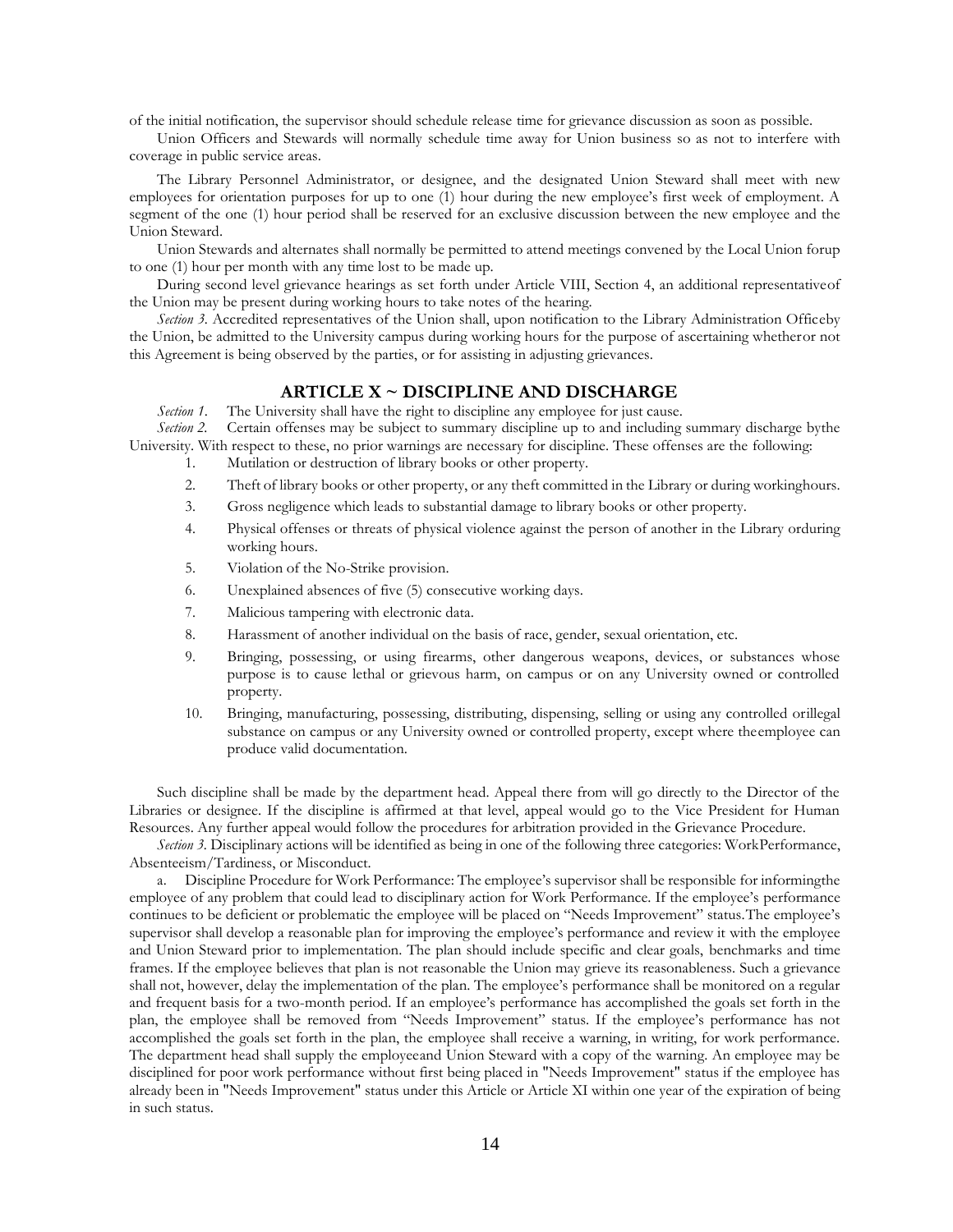b. Discipline procedures for Absenteeism/Tardiness or Misconduct: For offenses, such as repeated lateness, absenteeism, disorderly conduct, abusive language, carelessness in handling or use of library property, insubordination and like matters, discipline shall involve the following steps: oral warning, written notice, suspension without pay, and finally discharge. Such warning will explain to the employee the employee's failure to meet the required standards of conduct or performance. If that failure persists, the department head will give the employee a second warning, in writing, noting the date of the prior warning, and a copy will be given to the Union Steward.

**c.** In all three categories of discipline, if the employee's failure to meet the required standards of conduct or performance continues thereafter the employee shall be suspended by the department head for a period of up to ten (10) working days without pay. Written notification specifying the duration of the suspension will be given to the employee and the Union. If, after return from suspension, the required standards of conduct or performance arenot met, the employee shall be discharged with two (2) weeks' notice.

*Section 4.* For the purposes of this provision, warning notices shall be considered current and in effect from thetime of their issuance according to the following schedule: Two (2) months for oral notices; six (6) months for oral notice issued for the same offense within eighteen (18) months of the end of the previous oral notice; six (6) months for written notices; twelve (12) months for written notices associated with suspension. The two (2) month time period for oral warnings shall not include time when the employee is not at work, even though the employee may be in pay status. For the six (6) month time periods, time away from work for any reason in excess of five (5) days shall not be included. Such warning notices shall be destroyed at the end of the appropriate time period.

## **ARTICLE XI ~ REVIEW OF PERFORMANCE**

<span id="page-14-0"></span>*Section* 1. The first six (6) months of employment in the library system shall be considered a probationary periodso that the University may determine if the new employee performs in a satisfactory manner. Before the end of thatperiod, each new employee will have a performance review, and, if found unsatisfactory, the employee's employment shall be terminated with two (2) weeks' notice. Termination shall not be subject to the grievance procedure; however, probationary employees may file grievances on other matters.

*Section 2.* Each promotion carries with it a probationary period as described in Article VII.

*Section 3*. On an employee's anniversary of employment, there shall be a yearly review of the employee's performance to ensure continued satisfactory levels of performance. During the year between each employee's annual review, the employee's supervisor will be responsible for informing the employee of any problems with the employee's performance that could lead to any unsatisfactory rating in an annual review. When an employee's performance continues to be deficient or problematic, the supervisor shall place the employee in "needs improvement" status and document the basis for doing so. When an employee is placed in "needs improvement" status the supervisor shall develop a reasonable plan, including time frame(s), for improving the employee's performance and review it with the employee and Union Steward prior to implementation**.** The plan should include specific and clear goals, benchmarks and time frames. If the employee believes that plan is not reasonable the Unionmay grieve its reasonableness. Such a grievance shall not, however, delay the implementation of the plan. The employee's performance shall be monitored on a regular and frequent basis. When an employee's performance has accomplished the goals set forth in the plan the employee shall be removed from "needs improvement" status. If anemployee's annual review is due while the employee is in "needs improvement" status, the annual review shall be postponed until the time frame(s) in the performance improvement plan has/have been completed. The due date for the employee's annual review shall continue to be the employee's anniversary date subsequently. Only employees who are in "needs improvement" status when **the employee's** annual review is due may receive an unsatisfactory rating in their annual review.

At the time of the annual review the professional supervisor will discuss with each employee the employee's rating to allow an adequate opportunity for an explanation of the rating given. A copy of the performance review will be given to the employee and the Union President. If an unsatisfactory is given in any area, a copy will also begiven to the employee's Steward within two (2) working days.

*Section* 4 Review under this clause will be based on (a) quality of performance; (b) quantity of acceptable work;and (c) demonstrated ability to work with others in performing one's job routines and to follow work instructions.

An overall unsatisfactory rating shall result from an unsatisfactory rating in any two (2) of the above three (3) categories. The possibility that the job performance covered by one (1) of these categories might be so unsatisfactory as to affect severely the performance in one (1) or both of the other two (2) categories is recognized;in such cases, more than one (1) unsatisfactory rating would be appropriate.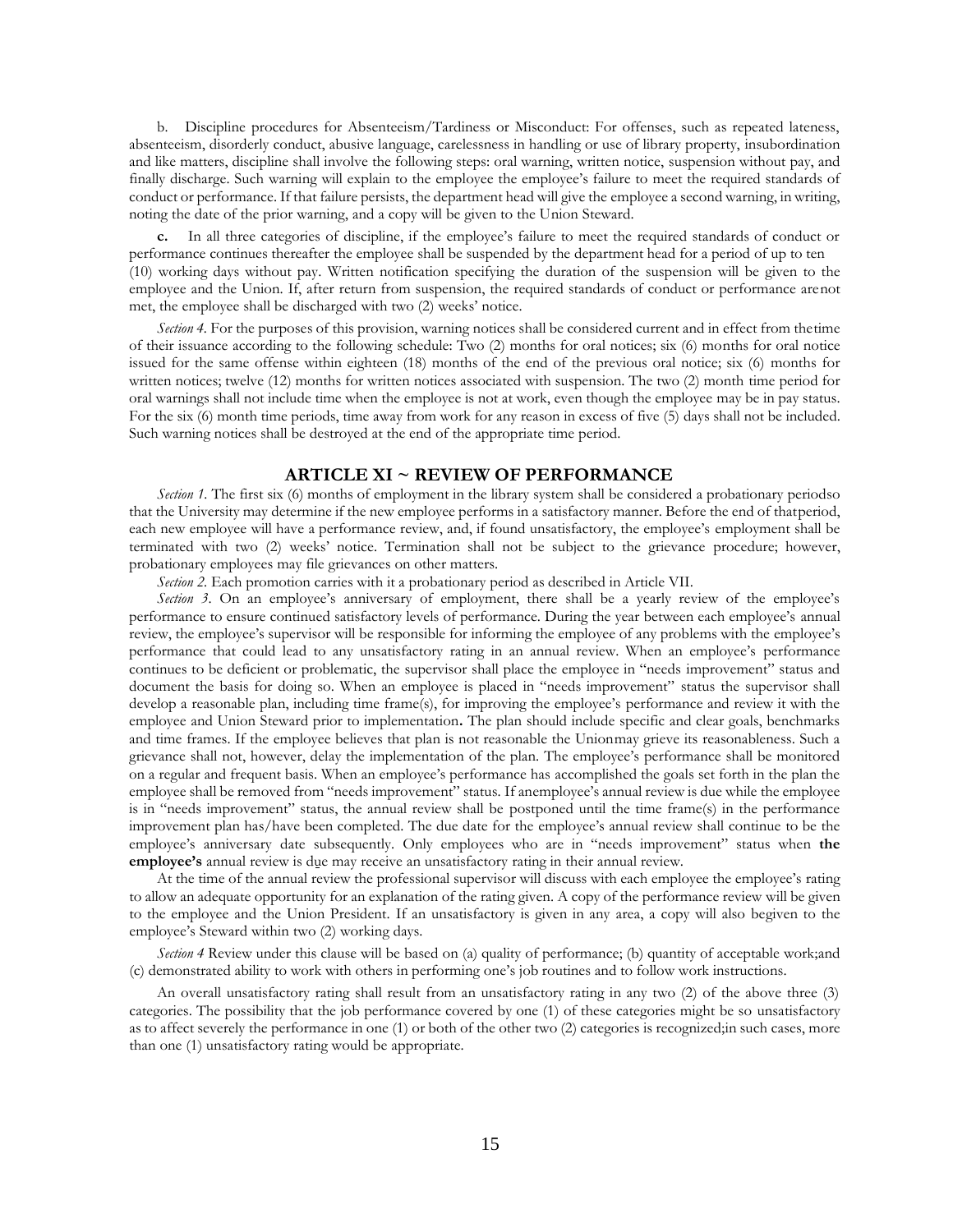Remarks included in the written review shall be limited to justifying an unsatisfactory rating in any of the three (3) categories.

*Section 5.* If the employee's overall rating is found to be unsatisfactory in an annual review, the employee shall be placed on probation for a two (2) month period. If the employee receives an overall unsatisfactory rating for such a period, this will be cause for termination and the employee will receive a written two (2) week notice of discharge. If the employee's work is satisfactory, the employee will be removed from probationary status. The employee shall not, however, be eligible for promotion until six (6) months after removal from such probation. Anemployee while on probationary status under this section shall not be eligible for a Unit of Service increase. Shouldsuch probationary period be completed in a satisfactory manner, the Unit of Service increase so due during the two

(2) month probationary period shall be paid retroactive to the applicable date had the employee not been onprobationary status.

*Section 6.* The keeping of accurate statistics may be required as part of the employee's normal job routine. Such statistics shall not constitute the sole criterion for any negative evaluation of work performance.

The Library reserves the right to maintain other records in order to fulfill the contractual obligation to evaluate an employee according to quantity of acceptable work.

#### **ARTICLE XII ~ HOURS AND ASSIGNMENT OF WORK**

<span id="page-15-0"></span>*Section 1.* A work week shall consist of thirty-five (35) hours. These hours will fall between 7:00 a.m. and 5:00 p.m. Monday through Sunday. (See also Appendix C, Understanding No. 11)

*Section 2.* For the purpose of this Agreement, unusual hours shall mean any hours worked by an employee not falling between 7:00 a.m. and 5:00 p.m. and not in excess of thirty-five (35) hours. An employee who works unusual hours shall be compensated for those hours by a fifteen percent (15%) differential based on the employee's normal rate of pay.

Unusual hours shall first be offered to the employees in a unit on the basis of their working unit seniority withthe exception noted in the next paragraph. If no employee or an insufficient number accept the offer, the unusual hours shall be assigned on the basis of inverse working unit seniority.

Because of special responsibilities in certain evening assignments it may be necessary to limit the offering or assignment of such blocks of unusual hours to specified job categories within a working unit, e.g., to the Assistant Head of Stacks or the combined categories of Head of Stacks and Assistant Head of Stacks. Because of special responsibilities in the Library Service Assistant job category, it may be necessary to exclude certain positions in thiscategory from the offering or assignment of such blocks of unusual hours.

*Section 3*. The University agrees that all full-time permanent employees hired prior to July 1, 2017 shall be guaranteed thirty-five (35) hours pay per week at the employee's regular base rate of pay, provided that an employeecovered by the aforementioned guarantee is not terminated for cause under the provisions of the contract; that when work in an employee's current position is not available the employee accepts other work offered; that all hours absent with or without pay shall be credited against the guarantee; and that while employees are exercising their rights under Article XXII this guarantee shall not be applicable.

Whenever operational changes make it necessary for a position in a working unit to be eliminated the incumbent employee in the position to be eliminated shall be notified as soon as possible of the position eliminationand its effective date as soon as that is known.

If the work of the eliminated position is transferred to another working unit the incumbent employee shall move to the new working unit and carry **the employee's** working unit seniority into the new working unit and shall not be subject to a probationary period. The move to the new working unit shall not be considered a promotion as defined in Article VII, Section 1.

If two (2) months before the effective date of the position elimination the employee remains in the position to be eliminated the employee shall become an automatic applicant for posted vacancies at **the employee's** level of classification for which the employee is eligible to apply. If the employee is a successful candidate for such a position the employee shall move to the new position and carry **the employee's** working unit seniority into the new working unit and shall not be subject to a probationary period. The employee shall not be subject to the six (6) month restriction in Article VII, Section 10 while in this position or one (1) subsequent position.

If at the time of the position elimination the employee has not been successfully moved to a new position at**the employee's** level of classification the employee may be assigned temporarily to a position in a lower level of classification without loss of pay and shall not be subject to a probationary period. Such an employee shall be an automatic applicant for any posted vacancy at **the employee's** original level of classification. Once the employee is the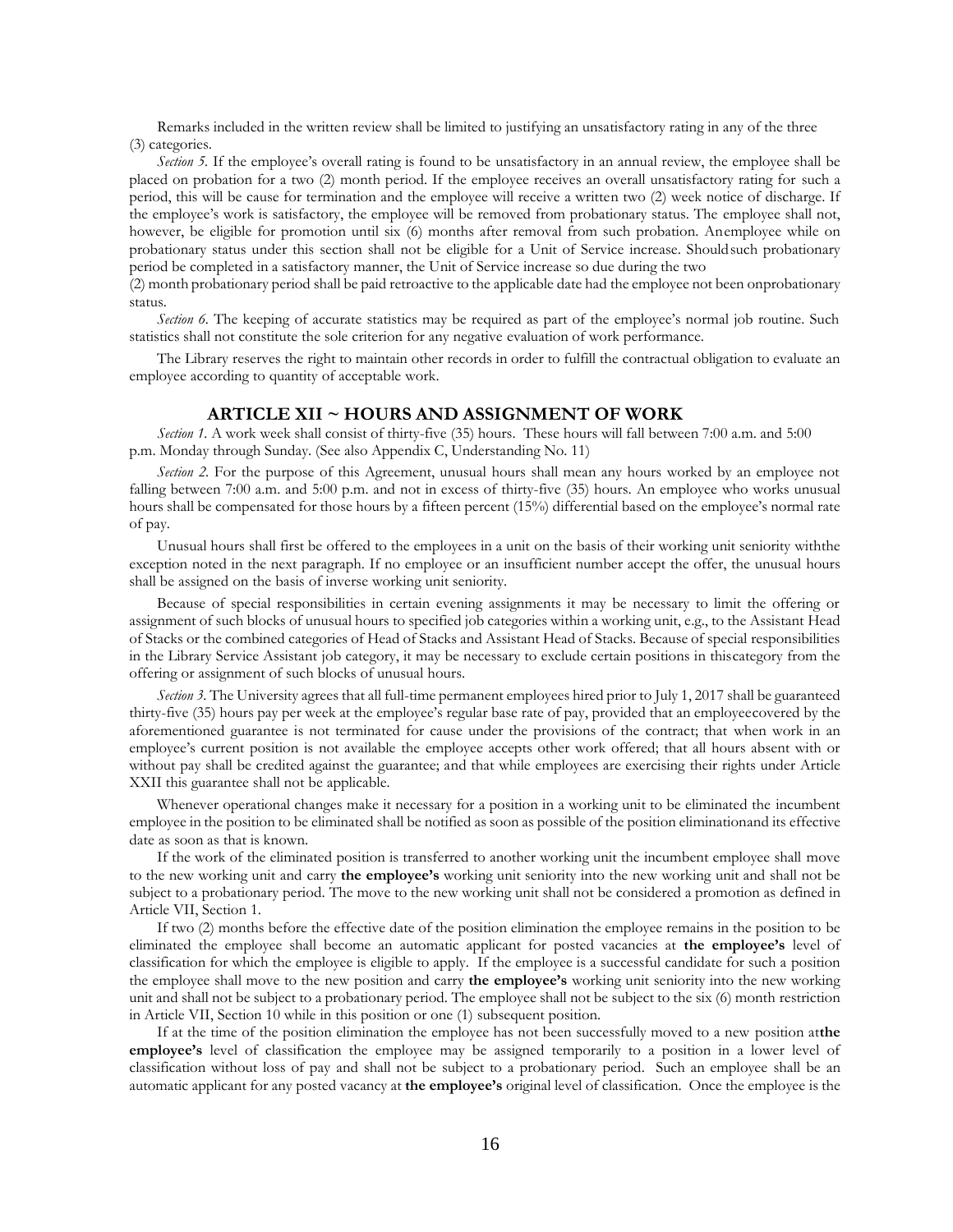successful candidate for a vacancy at **the employee's** original level of classification the employee shall move to the new position under the terms of the preceding paragraph.

Employees who are moved under the terms of the three (3) preceding paragraphs shall retain first right of refusal to return to the employee's eliminated position if it is reopened and prior to its being posted as a vacancy.

When library operations require the elimination of multiple positions and the creation of new positions in the same classification, descriptions of the new positions will be provided to the Union forreview. The affected employees will then be offered the new positions in their classification, in order ofworking unit or library seniority, as applicable.

*Section 4*. The Library administration shall establish in the working units of non-public areas, working schedules within the range of hours between 7:00 a.m. and 6:00 p.m. **Should staff find any area of their jobs, including the offered hours, create a legitimate hardship, they should work with their supervisors and Human Resources for support, this may mean applying for FMLA or other pre- existing University sponsored accommodations**. Such working schedules shall be subject to the requirements of Library service, the interrelationship of Library activities, security measures, and the need for adequate coverage in the units. Requests for these schedules shall be granted on the basis of working unit seniority and if adequate coverage is not obtained in any one (1) schedule, then this schedule may be deleted or assignment tothis schedule shall be made on the basis of inverse working unit seniority.

The unusual hours differential specified in Article XII, Section 2, shall not apply to employees whose workschedule under this Section 4 ends between 5:00 P.M. and 6:00 P.M. Employees who voluntarily ask for work schedules under this Section 4 shall not be paid the unusual hours differential.

# **The Library will notify the Union at least thirty (30) days prior to any layoff affecting Staff hired after July 1, 2017 who are members of AFSCME Local 590. Upon notification the Library will inform the Union for the reason for the layoff and will bargain with AFSCME Local 590 over which employee(s) will be laid off and the procedures for layoff, as well as recall rights of laid off employees.**

*Section 5.* The work schedules in public service areas and technical service areas will normally be established on a University of Pennsylvania semester basis, with the only modifications being made for employees attending Drexel ClarionUniversity or other courses approved by the parties to this agreement, or when a vacancy is filled on a full-time basis.

*Section 6.* Because of special training and supervisory needs, employees in probationary periods may be assignedto working schedules by the Library administration for the probationary period.

*Section 7.* Employees who are called into work on their scheduled days off shall be compensated for no less than three and a half (3.5) hours worked at the appropriate rate of pay.

*Section 8.* In the event of temporary imbalances in work flow, employees may be transferred from one workingunit where a shortage of work has been determined to exist to another working unit in the same working cluster where a surplus of work has been determined to exist, under the following conditions:

- a. Such transfers shall occur only after notification to the Union President or designee and such assignment shall be made for no more than twenty (20) working days unless it is approved by theUnion, such approval will not be unreasonably withheld;
- b. The identification of employees to be transferred shall be based on job category and working unitseniority as in Article XII, Section 2, of the collective bargaining agreement;
- c. Under all circumstances, responsibility for an employee's annual review will remain with the supervisorof the employee's working unit;
- d. Such temporary transfers will be made only to a position in the employee's job category for which anemployee has been, or will be, appropriately prepared;
- e. Transfers will not be made to a vacant position except during a period of time when a position isposted and waiting to be filled unless it is approved by the Union, such approval will not be unreasonably withheld;
- f. Transfers will not be made to eliminate overtime;
- g. Employees will not be asked to work overtime in another working unit unless overtime has been offered to the employees in the working unit and at no time shall employees be assigned mandatory overtime in another working unit;
- h. An employee who is transferred shall work the same schedule as in the employees working unit, any exception would be mutually agreed upon;
- i. Any backlog resulting from an employee's transfer shall not be the basis for an unsatisfactory annual review or any disciplinary action against the transferred employee;
- j. The University and the Union recognize that there may be questions and disputes that will arise from time to time in connection with this change and agree to meet to resolve them. Any disputes that cannot be resolved between the Union and the Library administration shall be submitted to Step threeof the grievance process. The working clusters described in Article II, Section 4, will also be the basis for voluntary work assignments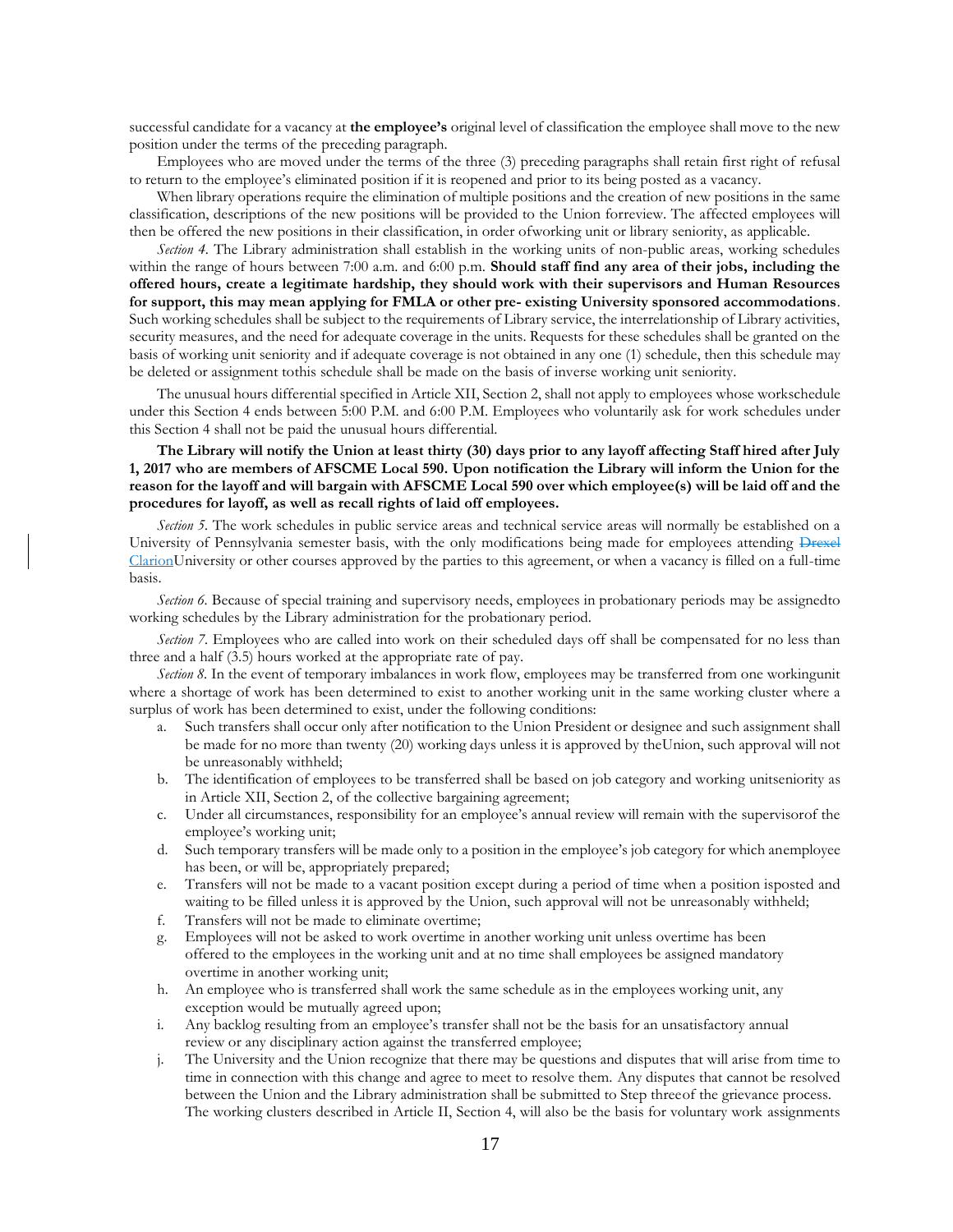that are outside traditional work units. These assignments may be ongoing, or may be set up forspecific, defined periods of time.

Record-keeping shall occur.

# **ARTICLE XIII ~ OVERTIME**

<span id="page-17-0"></span>*Section 1.* For purposes of this Agreement, overtime shall be defined as any time worked by an employee in excess of seven (7) hours during a given day or thirty-five (35) hours in any week or any hours worked on a sixth(6th) or seventh (7th) day of the employee's work week or on a day defined as a holiday by this Agreement. (See also Appendix C, Understanding No. 11)

*Section 2.* An employee who works overtime hours shall be compensated for these hours at a rate of one and onehalf (1 1/2) times the employee's normal rate of pay. An employee who works a sixth (6th) day in their work week shall be paid one and one-half (1 1/2) times the normal rate of pay. An employee who works a seventh (7th) day in their work week shall be paid double the normal rate of pay. An employee working on a holiday recognized by this Agreement shall receive one and one-half (1 1/2) times the normal rate of pay in addition to regular straighttime compensation for the day.

*Section 3.* An employee shall have the option of taking time off as compensation for overtime work for hours worked between 35 and 40 hours per week or the hours worked on a holiday. This option of taking compensatorytime must have the approval of the employee's immediate supervisor, be reduced to writing, and include the number of hours of compensatory time. An employee may request to take this compensatory time within the nextthree (3) months on the basis of three (3) working days' notice to the employee's immediate supervisor.

Such compensatory time off will be approved, provided such time off will not be seriously detrimental to the operation of the department. The amount of compensatory time due an employee shall be equivalent to the rate ofpay to which the employee would have been entitled in overtime hours. Should Federal Law regarding the subject of compensatory time be changed, this Section 3 shall be amended to conform to those changes. From time to time the University may have special needs for which overtime will be offered that is not subject to the option of taking time off as compensation. Employees will be notified in advance of such unscheduled overtime offers that are not applicable to compensatory time.

*Section 4.* Overtime hours shall be offered to the employees in a working unit on a rotating basis starting with the employee with the greatest working unit seniority, the offers being balanced over a period of one (1) year with the exception noted in the next paragraph. If no employee accepts the offer, such hours shall be assigned by inverseworking unit seniority on a rotating basis except for the following situation.

Because of special responsibilities involved in certain overtime assignments, it may be necessary to limit theoffering or assignment of such overtime hours to specified job categories within a working unit, e.g., to the Assistant Head of Stacks or the combined categories of Head of Stacks and Assistant Head of Stacks.

*Section 5*. The pay differentials specified in this Article shall not apply to situations in which an employee ismaking up time.

*Section 6.* Any employee who accepts an overtime assignment on one of **the employee's** regularly scheduled days off and calls out sick the day before the assignment shall forfeit the employee's right to work that overtime assignment.

## **ARTICLE XIV ~ SICK LEAVE**

*Section 1.* All employees are covered by the University Sick Leave and Short-Term Disability Policies.

<span id="page-17-1"></span>*Section* 2. In cases where the employee has been out sick for more than five (5) days or where there is reasonable question of misuse of sick leave, the University may require a certificate from a healthcare provider as defined by the Family and Medical Leave Act indicating that absence was necessary and that the employee has recovered sufficiently to resume work.

*Section 3.* An employee who takes approved time off for a medical/dental appointment of three (3) hours or less shall have the option of making up the time or having it charged to sick leave with the prior approval of the supervisor. Missed time for medical appointments will normally be made up within the employee's current work week either prior to or after the date of the appointment, and that no more than three (3) hours may be made up within an employee's current work week.

*Section 4.* An employee who has a serious and chronic medical condition and desires reasonable accommodation from the Sick Leave and Disciplinary provisions of this agreement (Articles XIV and X) must provide appropriate documentation from a healthcare provider to the Library Human Resources Office before such accommodation can be considered and, if appropriate, granted.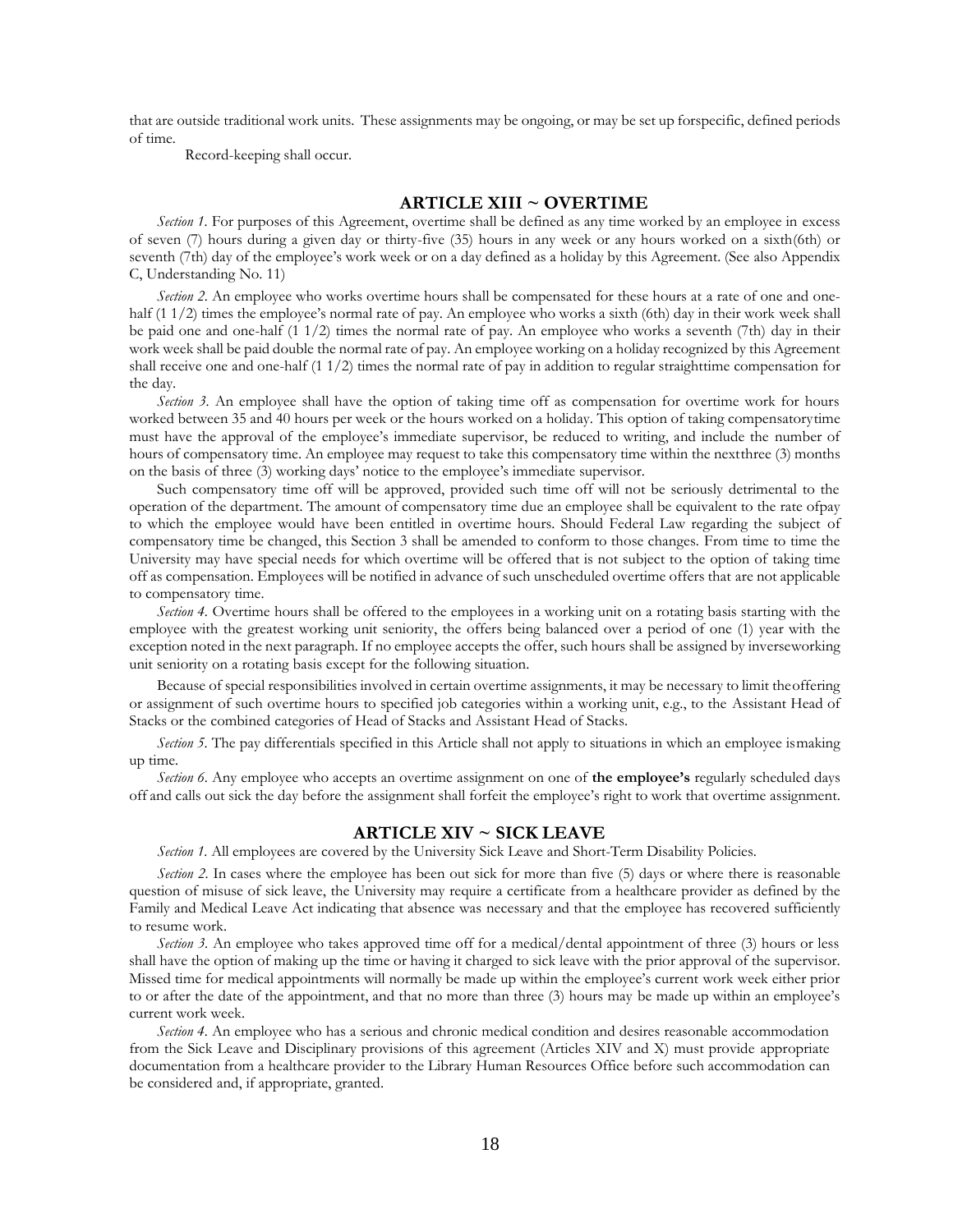# **ARTICLE XV ~ LEAVES OF ABSENCE**

*Section 1.* Absence from work because of death in the employee's family shall be allowed on the following basis:

- a. A maximum of five (5) days off with pay is permitted upon the death of a spouse or University- registered same-sex partner, child, brother or sister, parent, guardian, son or daughter-in-law, mother or father-in-law, brother or sister-in-law. Direct step-relations or above-listed member ofa University-registered same-sex partner's family are included in this category.
- b. A maximum of three (3) days off with pay is permitted upon the death of a grandparent,grandchild, aunt or uncle.
- c. One (1) day off with pay is permitted upon the death of a first cousin, nephew, or niece.

In the event of a death in an employee's family as defined above occurring while the employee is absent on vacation with pay, absence because of death in the family shall be in addition to and not part of the said vacationwith pay.

*Section 2.* Employees shall be granted a leave of absence with no loss of pay any time they are required to reportfor jury duty or service or when subpoenaed to appear as a witness.

*Section 3*. Each employee shall be entitled to four (4) personal leave days in the course of one (1) year from July 1 through June 30. New employees hired between July and September shall be entitled to four (4) personal days, butonly two (2) during the first six (6) months of employment; employees hired between October and December shall be entitled to three (3) personal days; January and March-two (2) personal days; April and June-one (1) personal day. Employees will not be permitted to carry over personal leave days beyond the June 30 deadline. Normally only one (1) personal leave day shall be taken in a work week.

Personal days requested for the day before or the day after a holiday may be denied except for a recognized emergency situation. A denial of a request for a personal day for the day before or the day after a holiday shall notbe subject to the grievance procedure. A day requested and denied for vacation cannot then become a legitimate request for a personal day.

*Section 4.* The following provisions shall apply in the taking of course for credit:

a. An employee taking courses for credit in a subject field directly related to the employee's current job responsibilities shall, with the approval of the supervisor, have up to a total of three (3) hours per week with pay to attend classes. The hours shall be set up in advance with the department head and be arrangedso that they shall not be seriously detrimental to service. Where requirements of a course exceed the timeallotted in the above paragraph, consideration shall be given to extending the time available on a case-by- case basis, including, but not limited to, the use of paid time off and/or compensatory time.

An employee attending a training course offered by the University for which the employee has received supervisory approval shall have the time necessary with pay to attend such courses.

b. **An employee shall be permitted up to three (3) hours, (up to two course units as outlined in the University's Tuition Policy) in total per week to take undergraduate courses of the employee's own choosing for credit or to attend graduate conferences with the presentation of written confirmation of such conferences, or up to four (4) hours per week for graduate courses for credit, or four (4) hours when needed to satisfy undergraduate degree requirements, unless such action would be seriously detrimental to service (The manner of making up the time or other arrangements relating to the time away from work must be satisfactory to the immediate supervisor. Where requirements of a course or length of travel exceed the time allotted in the above paragraph, consideration shall be given to extending the time available on a case-by-case basis, including, but not limited to, the use of paid time off and/or compensatory time.**

c. Courses may be taken under the provisions of either subsection (a) or (b) but not under both in the sameterm.

*Section 5.* The following conditions shall apply for personal leaves of absence:

- a. Personal leaves of absence may be granted with approval for periods up to one (1) year for employees who have been employed more than three (3) years unless such action would be detrimental to service. Employees are eligible for leaves subsequent to the first leave, provided that between each leave of less than six (6) months there is a period of one (1) year and for leaves of six (6) months or more there is a period of at least three (3) years or more, unless such action would be detrimental to service. The Library Administration will be as flexible and reasonable as possible in granting leaves of absence.
- b. Requests for leaves must be submitted in writing to the immediate supervisor according to the following schedule: for leaves of less than five (5) working days, normally three (3) working days prior to the leave; for leaves of five (5) or more working days up to one (1) month, normally two (2) weeks prior to the leave;for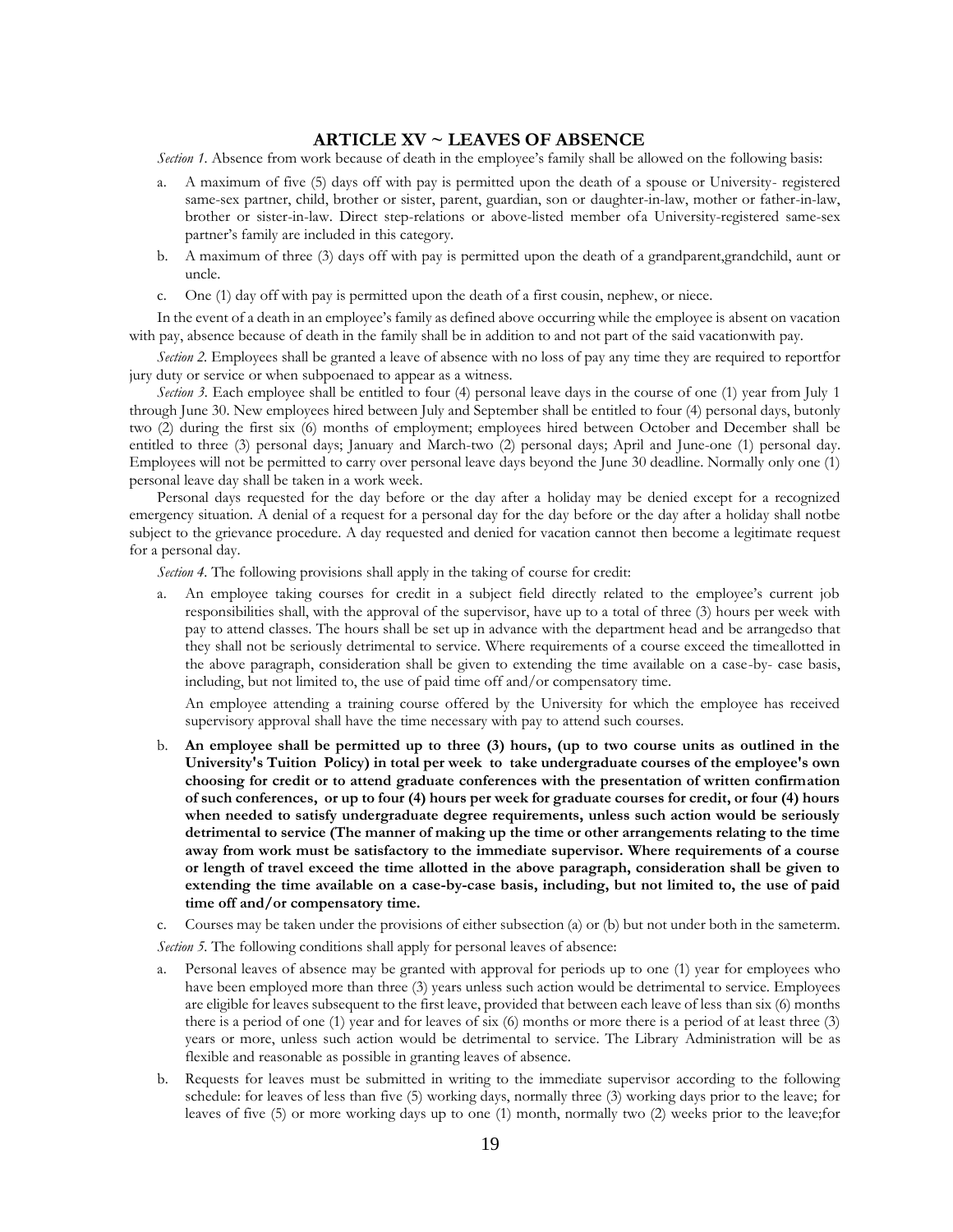leaves of more than one (1) month up to six (6) months, normally three (3) weeks prior to the leave; for leaves of six (6) months or more, one month. For leaves of five (5) or more working days, a copy of

the request must be submitted to the Library Administration Office. The responsible supervisor will make every effort to respond as soon as possible to the written requests.

- c. The University requests notification at least two weeks prior to the expected date of return for leaves ofless than six (6) months; for leaves of six (6) months or more, one month, indicating whether or not theemployee is able to return by the date originally specified.
- d. Requests for leave must specify a definite date of return. Normally, extensions to such leaves will not be granted. Individuals on approved leaves of absence will be reinstated in the same job category, but therewill be no guarantee of their being placed in the same position.
- If an employee returning from a leave chooses to apply for a vacant position for which the employee is eligible within the employee's job category and which has already been posted for five (5) working days, the employee may do so, provided that the employee's original job has not been held for the employee andthat the jobs which have passed the posting period have not been offered to applicants outside the library system.
- f. Employees who go on leave without having completed six (6) months in the position which they are leaving shall not be eligible to return to a new position until six (6) months after they began work in thevacated position. This shall not apply if a vacancy exists for which no other eligible member of the bargaining unit applies.
- g. If the yearly review of performance of an employee requesting a leave of absence of more than one (1) month is due during the leave period, the performance rating shall be made three (3) weeks prior to the date leave is taken. If leave is taken for less than one (1) month, the rating shall be made after the employee returns. In the case of an unsatisfactory rating, the two-month probationary period shall beginwith the date of review and shall be continued with the return from leave.
- h. Employees who return from leaves of absence to positions other than those from which they left shall be subject to the probationary period set forth in Article VII, Section 8. An unsatisfactory rating at this timeshall be equivalent to an unsatisfactory rating under Article XI.
- i. An employee on an approved leave of absence for child rearing or family medical care purposes shall havepaid by the University those medical, dental, and life insurance premiums normally paid by the University for that employee.
- j. Employees may not accept other employment while on leave of absence unless prior notification to theLibrary has been given of the unusual circumstances and approval obtained.

*Section 6.* Employees who wish a leave of absence for child rearing purposes to care for a child under the age ofsix (6) may apply for a personal leave of absence under Section 5 of this Article. The personal leave for child-rearing purposes is the only leave that: 1) will be excluded from the conditions set forth in 5(a) above; and, 2) will be allowed an extension of six (6) months without pay based upon a written request at the end of the first six (6) months.

*Section 7.* Any employee who is a member of the reserve force of the United States or of any state and who is ordered by the appropriate authorities to attend a training program or perform duties other than active duty underthe supervision of the United States or of any state shall be granted a leave of absence during the period of such activity with no loss of pay.

Any employee who enters into active service in the Armed Forces of the United States while in the service ofthe University shall be granted a leave of absence for the period of military service.

Any employee who shall be imprisoned for refusal to accept induction into the Armed Forces of the UnitedStates shall be granted a leave of absence for the period of imprisonment.

*Section 8.* Employees on leave of absence shall accrue University and Library seniority with the exception of seniority for promotion and vacation accrual. Employees on leaves of absence shall not accrue working unit seniority. Employees on leaves of absence of six (6) months or less shall accrue retirement benefit credits. Upon returning from the leave of absence, employees may use any remaining vacation allotment or accrual, and may drawon vacation time as it is currently accrued.

# **ARTICLE XVI ~ LEAVES OF ABSENCE FOR UNION BUSINESS**

<span id="page-19-0"></span>*Section 1.* At the written request of the Union, the University shall grant either an officer or a duly elected or appointed representative, not to exceed two (2) employees at any one time, a leave of absence without pay for a period not to exceed one (1) year or the period of elected office. The purpose of this leave is to permit the representative(s) to work for the International, District Council, and/or the Local Union on Union business. Duringthe period of such a leave of absence, an employee will not accrue seniority, nor will the University have any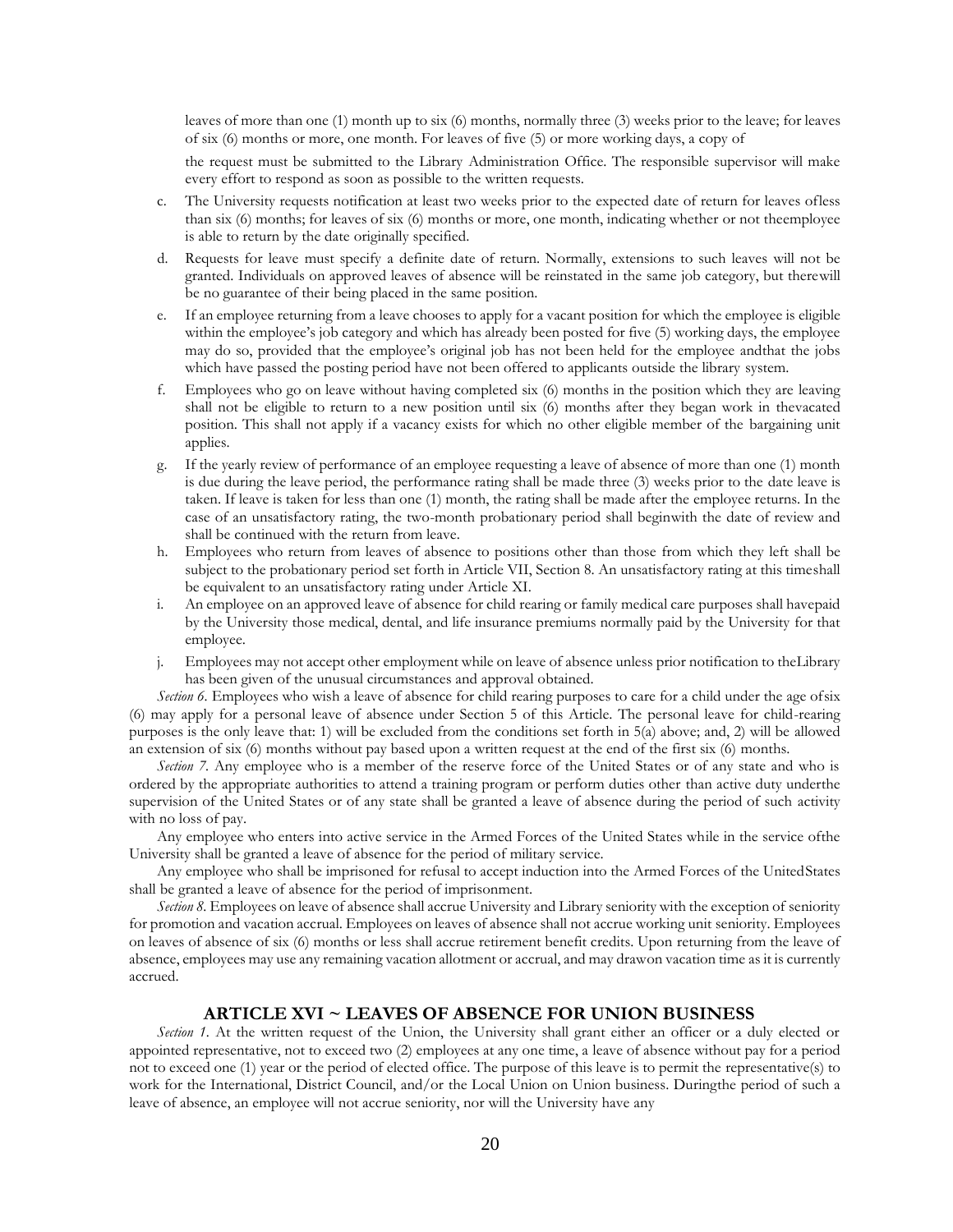obligation for continuation of benefits as specified elsewhere in this Labor Agreement. Such leaves may be extended upon written request thirty (30) days prior to the termination thereof.

The employee must notify, in writing, the Library Personnel Administrator ninety (90) working days prior to returning from a leave of absence for union business.

*Section 2.* At the written request of the Union, employees, not to exceed two (2), shall be granted a leave ofabsence without pay for attendance at the Union's National Convention.

*Section 3.* At the written request of the Union, employees, not to exceed two (2), shall be granted a leave of absence without pay for attendance at the Union's State Convention, the State AFL-CIO Convention, and/or theUnion's District Convention.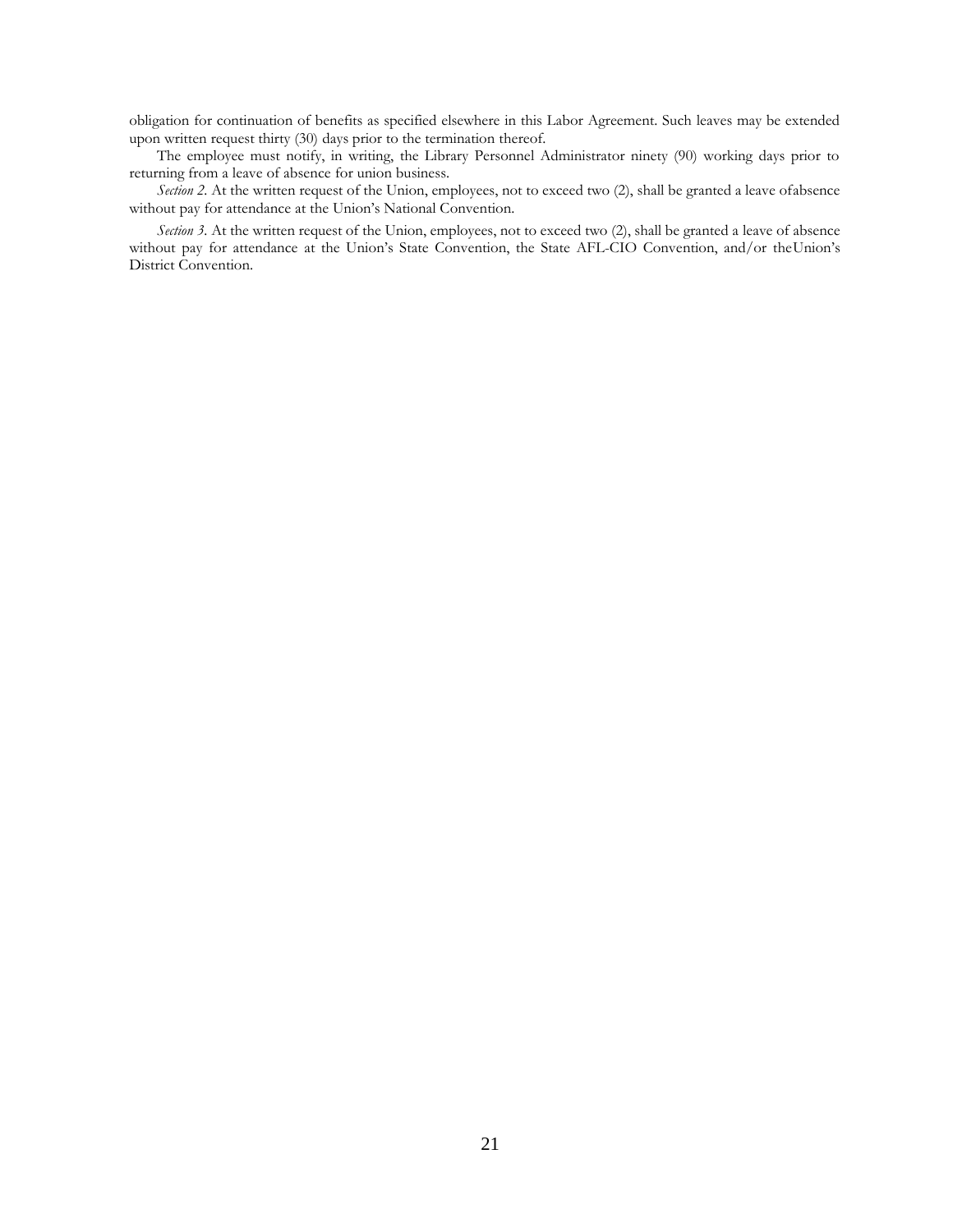# **ARTICLE XVII ~ VACATIONS**

#### *Section 1: Accrual rates:*

- **a.** Employees shall accrue vacation time based on University seniority. Vacation time is accrued monthly, and will be credited to employees on the last day of each month, provided the employee has been in pay status at least half (1/2) of the employee's working days in a calendar month: otherwise the employee willearn one half  $(1/2)$  a month's accrual.
- b. Vacation allotment shall be computed according to the following schedule:

| <b>Years of Service</b>      | Monthly Accrual Rate (Days) | Monthly Accrual Rate (Hours) |
|------------------------------|-----------------------------|------------------------------|
| Less than 1 years of service | .8334                       | 5.8333                       |
| At least 1 years of service  | 1.25                        | 8.75                         |
| At least 5 years of service  | 1.667                       | 11.667                       |
| At least 25 years of service | 1.8334                      | 12.8333                      |

*Section 2.* Transition to vacation accrual method:

- On July 1<sup>st</sup> 2013, current employees will receive credit for all vacation time earned from July 1<sup>st</sup> 2012 June 30th 2013. During the period beginning July 1st 2013 - June 30th 2014, employees will accrue vacation time in accordance with the schedule above, without a maximum balance being applied.
- b. Effective July 1st, 2014, employees will accrue vacation time in accordance with the schedule above. During this period, an employee may not have a balance of more than fifty-five (55) vacation days at anytime. Employees hired after August 1<sup>st</sup> 1988, may not have a balance of more than thirty-three (33) vacation days at any time. If an employee's balance exceeds the maximum, the employee will not accrue any additional days until the balance falls below the stated limit.
- c. Effective July 1st, 2015, employees will accrue vacation time in accordance with the schedule above. During this period, an employee may not have a balance of more than forty-four (44) vacation days at anytime. Employees hired after August 1<sup>st</sup> 1988, may not have a balance of more than twenty-two (22) vacation days at any time. If an employee's balance exceeds the maximum, the employee will not accrue any additional days until the balance falls below the stated limit.

Time must be requested and approved by a supervisor in advance in accordance with rules for vacation usage.

*Section 2.* Each employee shall also receive the special winter vacation granted to designated Universityemployees. *Section* 3. An employee shall receive the employee's regular rate of pay during a vacation.

- a. Each employee shall be able to accrue unused vacation days up to the number of days to which theemployee is entitled over a two (2) year period. **\***
- b. For employees hired after August 1, 1988, the accrual will be over a one (1) year period. These employeesmay request in writing to the Library Human Resources Officer, authorization to carry over unused vacation days to be used for personal/family medical reasons.

*Section 4.* Maximum flexibility regarding choice of vacations shall be granted on the basis of senioritywithin a working unit, and vacation periods of five (5) or more days will normally be requested at least two (2)weeks in advance.

Employees who wish to take their vacations in days (that is, in periods of less than five (5) days at a time) shallgive at least three (3) working days' advance notice of such days to their immediate supervisors.

*Section 5.* At termination, an employee will receive full pay at the employee's current rate for all unused vacation days.

<span id="page-21-0"></span>*Section 6.* Vacations may be taken at any time as long as such time would not be seriously detrimental to library service.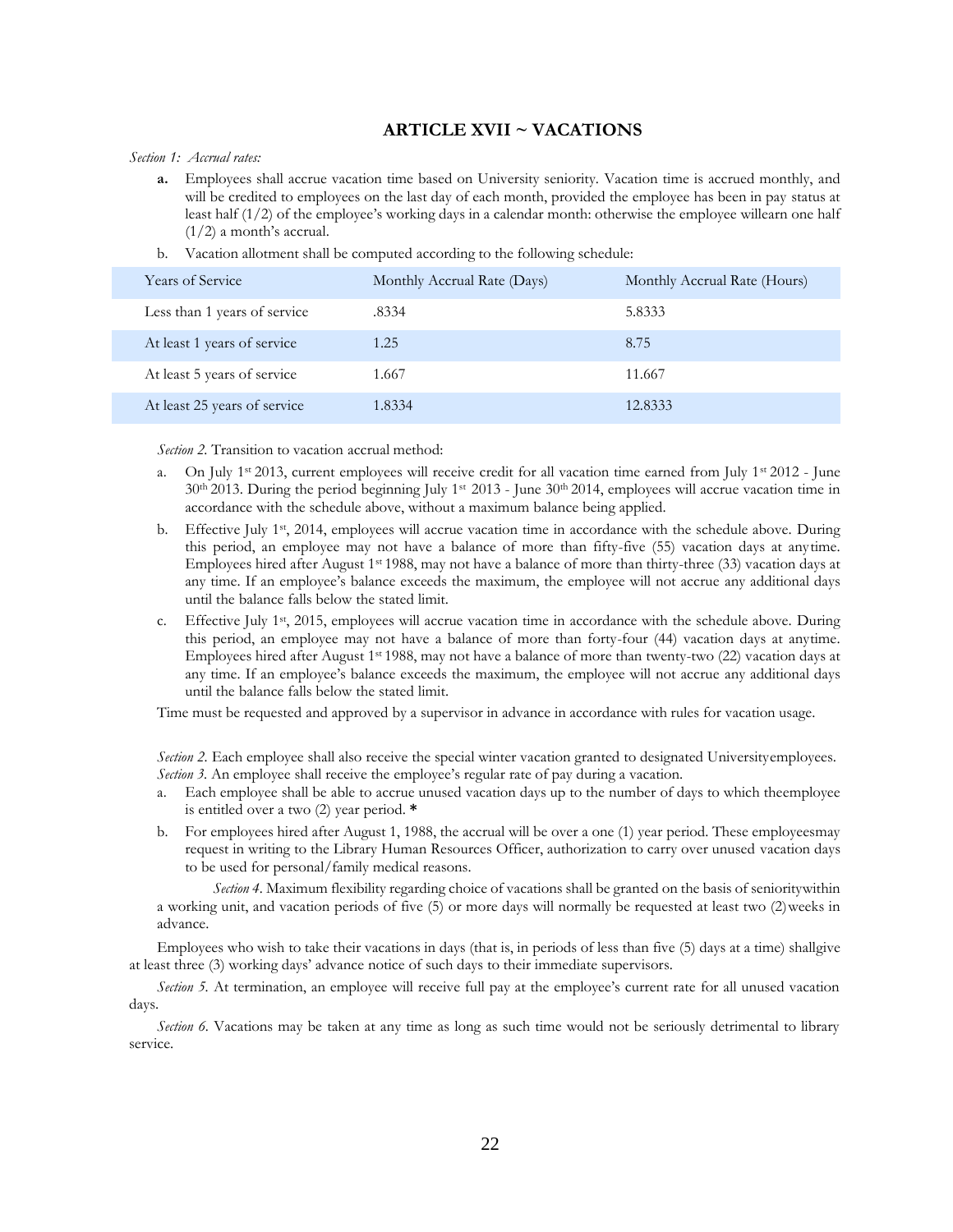# **ARTICLE XVIII ~ HOLIDAYS**

*Section 1.* The following holidays or the day on which the holiday is observed shall be considered non-workdays:

New Year's Day Martin Luther King's BirthdayFloating Day Memorial Day Independence DayLabor Day Thanksgiving Day and the following FridayChristmas Day

*Section 2.* When a holiday falls during a weekend or an employee's vacation or on a day on which the employeeis not scheduled to work, equivalent non-work days shall be granted to the employee.

*Section 3.* An employee will not be eligible for holiday pay if **the employee** is out sick on **the employee's** regularly scheduled work day before and/or after the holiday excluding other scheduled days off and cannot justify the absence with aphysician's certificate.

<span id="page-22-0"></span>*Section* 4. The floating day listed in Section 1 above, shall be treated as a vacation day for scheduling purposes. The floating day is available for use in each fiscal year running from July 1 to June 30.

## **ARTICLE XIX ~ LUNCH HOURS AND REST PERIODS**

*Section 1*. Each employee shall be permitted to take a lunch hour between the hours of 11:00 a.m. and 2:30 p.m.at the employee's discretion except in working units where the University decides that personnel is required at all times. In such working units, lunch hours shall be assigned with preference to the employee's seniority in the working unit.

Exceptions to the 11:00 a.m. to 2:30 p.m. lunch hour limitation shall be made for employees in recognition ofthe special needs of an employee on a given day or who works an unusual shift.

*Section 2.* Each employee shall be entitled to one twenty (20)-minute rest period during each half of the day. Rest periods shall normally be taken toward the middle of each half day at the discretion of the employee except in working units where the University decides that personnel is required at all times. In such working units, rest periods shall be assigned with preference to the employee's seniority in the working unit. Rest periods shall not be cumulative.

*Section 3.* The University shall attempt to provide adequate lounge facilities for all employees, including adequate seating, a cot, a refrigerator, and a microwave oven.

#### **ARTICLE XX ~ HEALTH, WELFARE AND EDUCATION**

<span id="page-22-1"></span>*Section 1*. For employees who choose to participate in any health care coverage options provided at the University, all employee cost share will be paid by the employee in accordance with the then current Universitypayment schedule. Both the University and Union acknowledge that the employee health cost share includes amounts for medical and prescription benefits.

For employees covered by this labor agreement, the University shall pay the full premium for employeesenrolled in the Group Life Insurance Plan.

An employee covered by this labor agreement shall be eligible to participate in the dental plans sponsored by the University in accordance with the provisions thereof, including the payment of premiums, as may be amendedfrom time to time by the University.

*Section 2*. The University and the Union agree that all of the terms and provisions of the Group Life InsurancePlan (effective July 1, 1998), the Long-Term Disability Income Plan for University Personnel (effective July 1, 1983), the Retirement Allowance Plan of the University of Pennsylvania (effective July 1, 1998), and the University of Pennsylvania Tax Deferred Retirement Plan (collectively the "Plans") effective July 1, 2000 shall be and hereby are incorporated herein by reference as fully as though expressly set out herein, and that the parties hereto shall be bound thereby; provided, however, that except as written below, the University agrees that during the term of this Agreement, it will not without the knowledge and consent of the Union, modify, suspend, or discontinue any of these Plans insofar as they affect employees covered by this Agreement. Notwithstanding the foregoing, the University may, without the knowledge or consent of the Union, take any action with respect to the Plans (including, without limitation, amendment of the Plans) that (i) is necessary to maintain the Plans' compliance with applicable law, or (ii) applies to all University employees covered under the Plans and relates to the general administration of the Plans or the method of delivering benefits under the Plans; provided that such action does notaffect the type or amount of the benefits provided under the Plans.

*Section 3.* **If an employee who has completed three years of library. service takes courses in Library & Information Science or Information Technology at Clarion University (or optionally Rutgers University for New Jersey residents), the University shall reimburse the employee for tuition costs up to the amount of four (4) credit hours per quarter, upon satisfactory completion of the course, until the employee has obtained a Bachelor's or Master's degree in Library Science. It is understood that if one (I)of the required courses for the**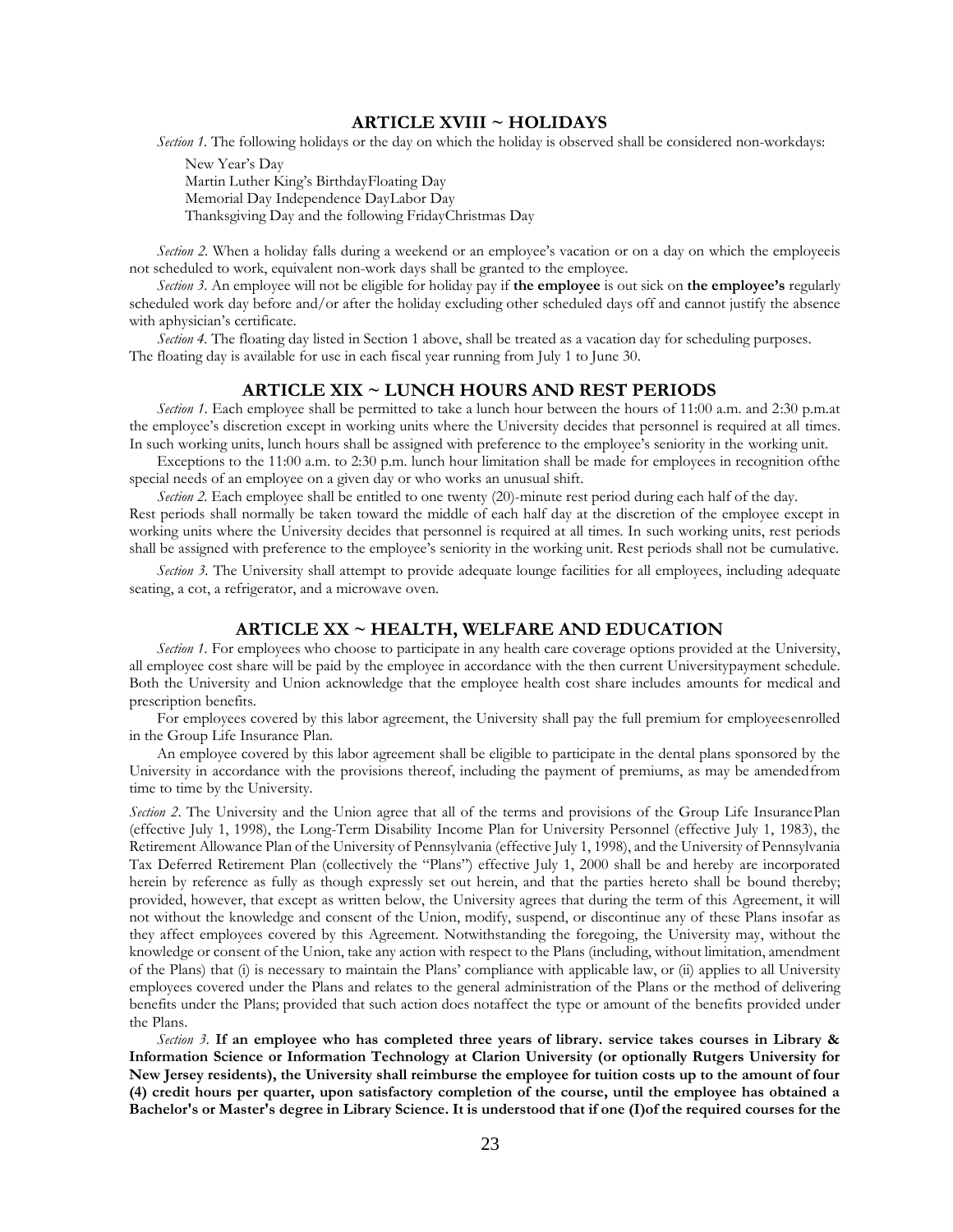**Bachelor's or Master's degree exceeds the credit hour limitation set forth previously, the University for such course only shall reimburse the employee for tuition costs up to the amount of six (6) credit hours per quarter, upon satisfactory completion of that course. As long as the total reimbursement in one academic year does not exceed four (4) courses, the University shall also reimburse the employee for tuition costs up to the amount of six (6) credit hours in one quarter, upon satisfactory completion of two (2) courses, if the employee chooses not to enroll during the summer session. The submission of reimbursement processing shall be made to the additional pay system within ten (I 0) business days by Library Administration after all required documentation has been submitted to the University, assuming that the employee is in active pay status. The maximum number of employees that will be reimbursed under the above program is limited to six (6) employees. Once enrolled, an employee shall not be bumped from the program unless the employee interrupts studies for more than three (3) consecutive terms. New participants are required to make up the work time used to attend all Clarion University (or Rutgers for New Jersey residents) courses that are not directly work related.**

*Section 4.* Employees and their dependents, where applicable, are eligible to participate in the Faculty and Staff Scholarship Program in accordance with the provisions thereof as amended from time to time by the University.

*Section* 5. The children of employees who have worked full-time for at least three (3) years shall be eligible for participation in the Faculty and Staff Scholarship Program while matriculating at the University.

*Section 6.* The children of a deceased employee shall be eligible for the benefits of the Faculty and StaffScholarship Program in accordance with the terms and conditions thereof.

*Section 7.* If the University should improve any of the University benefit programs set forth in Sections 1-6 ofthis Article XX, such improvements shall be immediately applicable to members of this unit.

In addition, should the University provide any additional benefit programs to any employees covered by a collective bargaining agreement, such additional benefit programs shall be immediately provided to members of thisunit. (See Appendix C, No. 5.)

*Section 8.* The University will provide members of this bargaining unit with summaries of the benefit plans forwhich they are eligible.

## *Section 9.* **Contributions from the University to the Legal Services Fund shall be \$4,000 per month foreach year of the contract beginning July 1, 2021.**

*Section 10*. The Union and the University agree to create a Joint Task Force on Staff Development and Training. The mission of the Task Force shall be to develop and recommend training and enrichment opportunities for employees that will better enable them to adapt to the changing workplace, prepare them for promotional opportunities, and allow them to pursue their personal interests. In this effort the Task Force shall be responsiblefor identifying internal and external resources as well as incentives and, when appropriate, creating internal resources. The Task Force shall meet on an as-needed basis but no less than quarterly in a calendar year. The membership of the Task Force shall consist of three (3) members appointed by the University and three (3) members appointed by the Union.

#### **ARTICLE XXI ~ NON-DISCRIMINATION AND NON-COERCION**

<span id="page-23-0"></span>The provisions of this Agreement shall be applied equally to all employees in the bargaining unit without discrimination as to age, gender, sexual orientation, marital status, race, color, religion, national origin, ethnic origin, political affiliation, disability, gender identity, or status as special disabled, Vietnam era or other eligible veteran. The Union shall share equally with the University the responsibility for applying this provision of the Agreement.

The University agrees not to interfere with the rights of employees to become members of the Union, andthere shall be no discrimination, interference, restraint, or coercion by the University or any University representative against any employee because of Union membership or because of any employee activity in an official capacity on behalf of the Union or for any other cause related to Union activity.

# **ARTICLE XXII ~ NO STRIKE-NO LOCKOUT**

<span id="page-23-1"></span>*Section 1.* As long as this Agreement is in effect, the Union shall neither cause nor counsel its members or any of them to strike, to directly or indirectly commit any concerted acts of work stoppage, slowdown, or mass absenteeism. The members of the Union shall not strike, or directly or indirectly commit any concerted acts of workstoppage, slowdown, or mass absenteeism. This clause shall not apply where the University refuses to follow the grievance procedure or refuses to arbitrate or comply with a valid award of arbitration. Likewise, it shall not apply where the Union is honoring a legal and lawful strike by the University-recognized bargaining unit, Local 54 AFSCME.

*Section 2.* As long as this Agreement is in effect, the University shall not lock out any employee. The term "lockout" as used above shall be construed to mean a refusal to permit employees to work, which refusal is issuedwith the sole purpose and intent of influencing a dispute relating to this Agreement.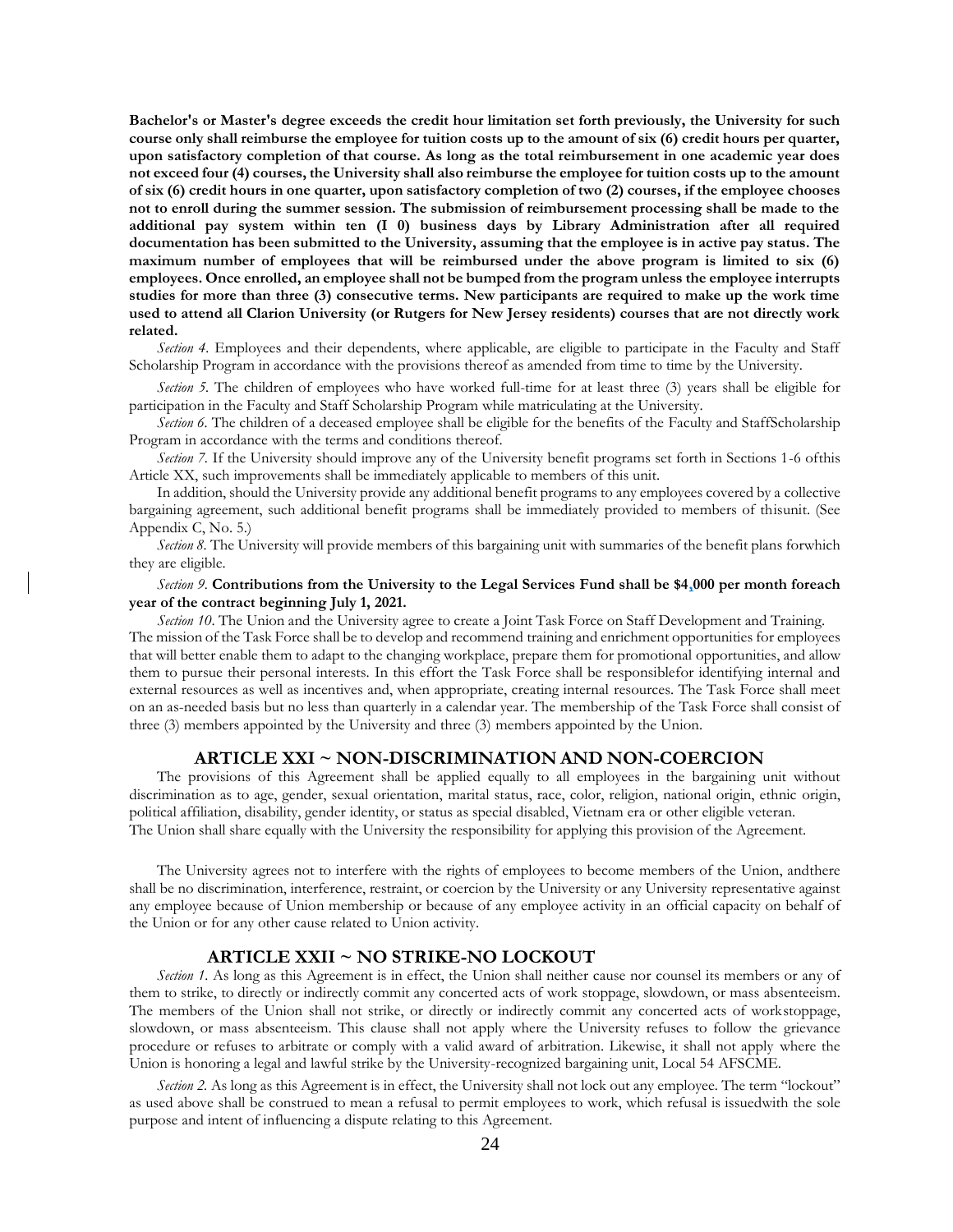# **ARTICLE XXIII ~ MISCELLANEOUS**

<span id="page-24-0"></span>*Section 1.* The University shall make available to the Union, upon its written request, any and all information and statistics the University has heretofore compiled and records it customarily maintains which are relevant to negotiations or necessary to the proper enforcement of this Agreement.

The following information shall be promptly reported to the union member or officials indicated:

- New hires (including appointment date, title and work unit): President, Secretary-Treasurer, Healthand Welfare Administrator, Steward;
- Date and time of new hire Library orientation: Steward, Secretary-Treasurer;
- Position change (including start date, title, working unit and status from part-time to full-time):President, Secretary-Treasurer, Health and Welfare Administrator, new Steward;
- Salary changes for promotion from junior to senior level of job categories or unit of service increases: Member
- Leaves of absence (including start date, return date and statement of decision to hold or not holdposition): President, Secretary-Treasurer, Health and Welfare Administrator, Steward;
- Returns from leave of absence (including date, title and working unit): President, Secretary-Treasurer, Health and Welfare Administrator, Steward;
- Short-Term and Long-Term Disability status and changes: President, Secretary-Treasurer, Health and Welfare Administrator;
- Workers' compensation status and changes: President, Secretary-Treasurer, Health and Welfare Administrator;
- Separations (including effective date) for regular full-time or regular part-time employees: President, Secretary-Treasurer, Health and Welfare Administrator.

Upon ratification of this agreement, the employer will provide the union with names and addresses of all Local 590 members who have retired in the last six (6) months. Henceforth, the employer shall provide theunion, on a quarterly basis, the names and last known address of every local 590 member who has retired during the period. Copies shall be sent to the President and the AFSCME DC47 Retiree Chapter 1606 Walnut Street, Philadelphia, PA 19103.

*Section 2.* Whenever members of the bargaining unit are mutually scheduled by the parties to this Agreement to participate during working hours in conferences, meetings, or negotiations respecting the collective bargaining agreement, they will suffer no loss in pay and will not be required to make up the time. This shall further apply to those two (2) members of the bargaining unit who serve on the Executive Board of District Council 47 whenever they are required to attend meetings of that body.

*Section 3.* The University will provide sufficient copies of this Agreement for present and new employees. TheUnion shall distribute copies of this Agreement to all employees. The University shall supply copies of this Agreement to new employees at the time they are hired.

*Section 4.* Employees shall be entitled to the same borrowing privileges in the University library system as the professional library staff.

*Section 5.* Employees shall not be subjected to public reprimands.

*Section* 6. The Local Union shall have the use of the University telephones and the intramural mail.

*Section 7.* Employees shall be permitted to use University telephones for personal calls, providing that theyfollow the University procedure for charging such calls. (See also Appendix C, Understanding No. 7)

*Section 8.* The University shall not expect or ask its employees to increase their output beyond reasonable limits.The library system is, however, obligated to function during its scheduled hours regardless of shortage in staff due to unforeseeable conditions such as illness or weather emergencies, etc. and is subject to seasonal and at times unpredictable fluctuations in use. At any one time, it may thus be faced with temporary increases in work and may of necessity call on its employees to cope with such increases in work. Any complaint of unfairness in the assignment of such increased work may be taken up through the regular channels of the grievance procedure.

*Section 9.* The University shall furnish and maintain suitable bulletin boards or space in convenient places in each work area to be used by the Local Union. Such postings must have the signed approval of the designated Union Officers or Stewards. The names of the designated Union Officers or Stewards shall be given, in writing, bythe Union to the University.

*Section 10.* If in any work area the temperature remains below 60 degrees Fahrenheit for more than two (2) hours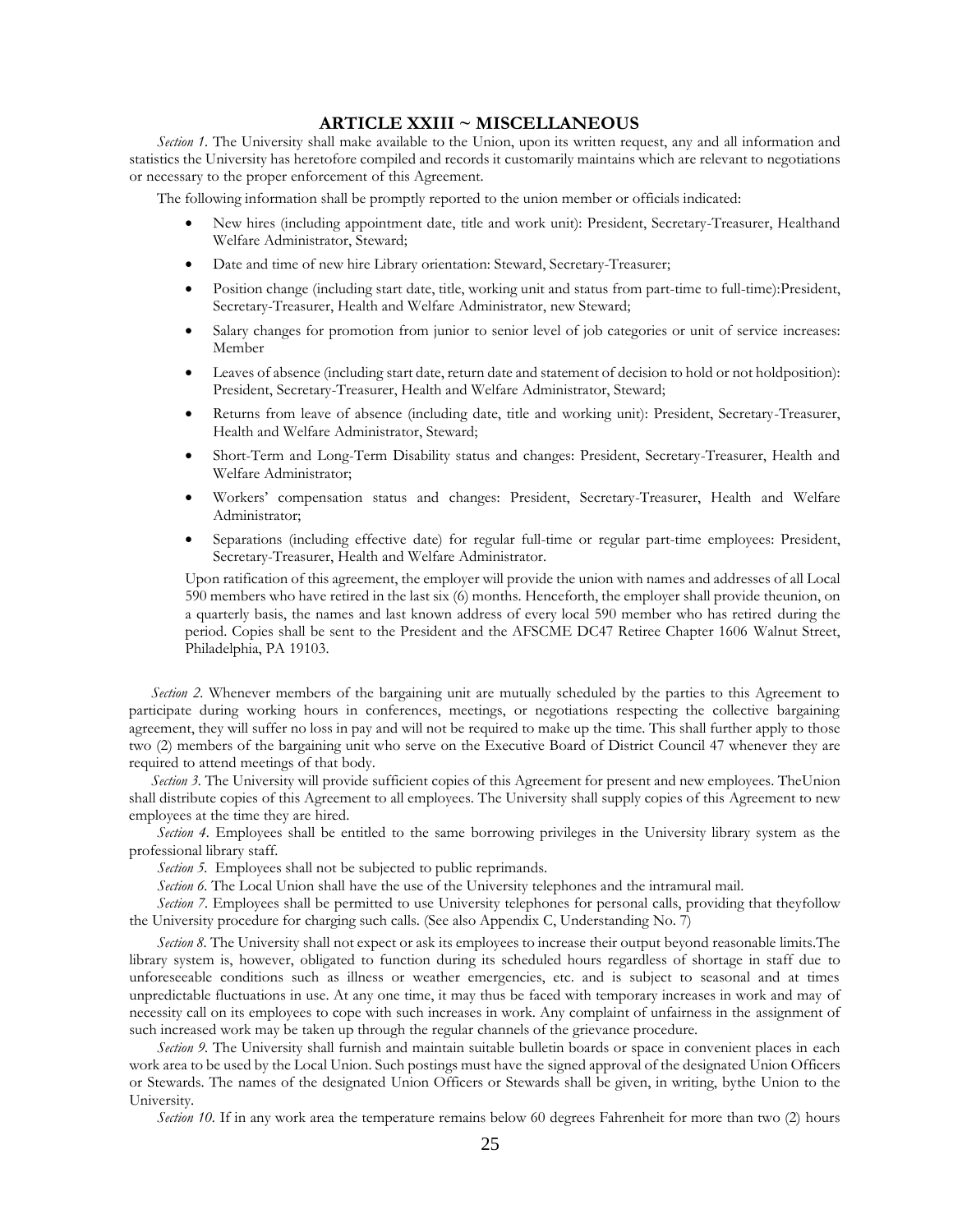(beginning at 9:00 a.m. or after), the employees shall be dismissed, or, if feasible, moved to perform the regular duties of the job category in another work area. If personnel are required in such an area, a skeleton staff shallremain and be compensated for all time worked under these conditions by time off at the rate of one and one-half (1 1/2) hours per hour worked.

If from May 1 through October 15 the temperature rises and remains for two (2) hours (beginning at 9:00 a.m.or after), above 82 degrees Fahrenheit in an air-conditioned area or 88 degrees Fahrenheit in an area where there isno airconditioning, the same procedure shall be followed. Furthermore, if at any time certain employees are dismissed early and a skeleton staff remains, this skeleton staff shall be compensated by time off at the same rate asabove.

In any of the above-mentioned instances when a skeleton staff remains at work, the employees who are to beon the skeleton staff shall be chosen in the manner described in the overtime provisions in Article XIII, Section 4.

*Section* 11. The University shall furnish all necessary equipment and tools that an employee may need in the performance of that employee's job duties.

*Section 12.* Employees shall be entitled to the maximum discount offered to any University employee or studentat any store operated by the University with the exception of certain special faculty discounts.

*Section 13.* Employees shall be entitled to participate in the University Federal Credit Union.

*Section 14.* Employees shall be entitled to participate in the University Payroll Savings Plan.

*Section 15.* An employee who develops a temporary disability will be given alternate job duties whenever possible for the duration of the disability in the event that the employee's regular job duties would endanger theemployee's condition. The University recognizes its responsibility with respect to the health of its employees tomaintain normal library working conditions.

The University further recognizes its responsibility to maintain conditions of safety and security in and aroundthe buildings in which employees work.

*Section 16.* The University shall immediately, whenever possible, correct any errors in an employee's paycheck. The University shall attach a statement explaining the difference in the gross pay to all paychecks containing moniesdifferent from an employee's normal gross rate of pay in a pay period.

*Section 17.* The University shall continue its present practice of providing available parking spaces in Lot #3 for employees who work unusual hours beyond 6:00 p.m. at no cost to the employee on a first come first served basis.

*Section 18.* Upon the request of an employee, that employee shall be given access to the official personnelrecords kept by the Library Administration Office or Human Resources Division of the University on that employee.

*Section 19.* All work-related injuries should be reported to a supervisor immediately.

*Section 20.* The University will furnish the necessary I.D. card holders at no cost to the employees if they arerequired to display their I.D. card in the workplace.

*Section 21.* The University will provide employees with electronic mail accounts for University business purposes.

*Section 22.* At the end of each quarter in the calendar year, the University shall provide each employee with a report of **the employee's** unused paid leave (Sick, Vacation, Personal and Floating Holiday). Library Management will not provide time balance lists at such time as the University's Paid Time Off System accurately tracks the time balances.

*Section 23.* Whenever the employee's base pay rate is adjusted for any reason, the employee shall be advised in writing of the new amount and the reason for the adjustment.

*Section 24.* The Union and the University agree that, during the term of this Agreement, they will establish a Labor/Management Committee to engage in interest-based problem solving, to ensure the currency and relevancyof this Agreement, to address issues that may arise that are referenced in Article I of this Agreement and for such other issues that the parties mutually agree to consider.

The Committee will convene a minimum of 4 meetings per year, but could meet on a more frequent cycle if the parties agree. Meetings will follow these guidelines:

• Grievances and arbitrations will not be discussed.

• The committee will have no authority to change or modify the terms of the current collective bargaining agreement, but will maintain between both parties open lines of communication and the exchange of informationon new and developing issues. Changes or modifications to the current CBA may be recommended and may be mutually agreed to by the University and Union.

• Meetings will be held at mutually convenient times to minimize disruption to work flow and operationalneeds.

- Agenda items will normally be exchanged at least five days prior to a meeting.
- The parties will alternate responsibility for minutes.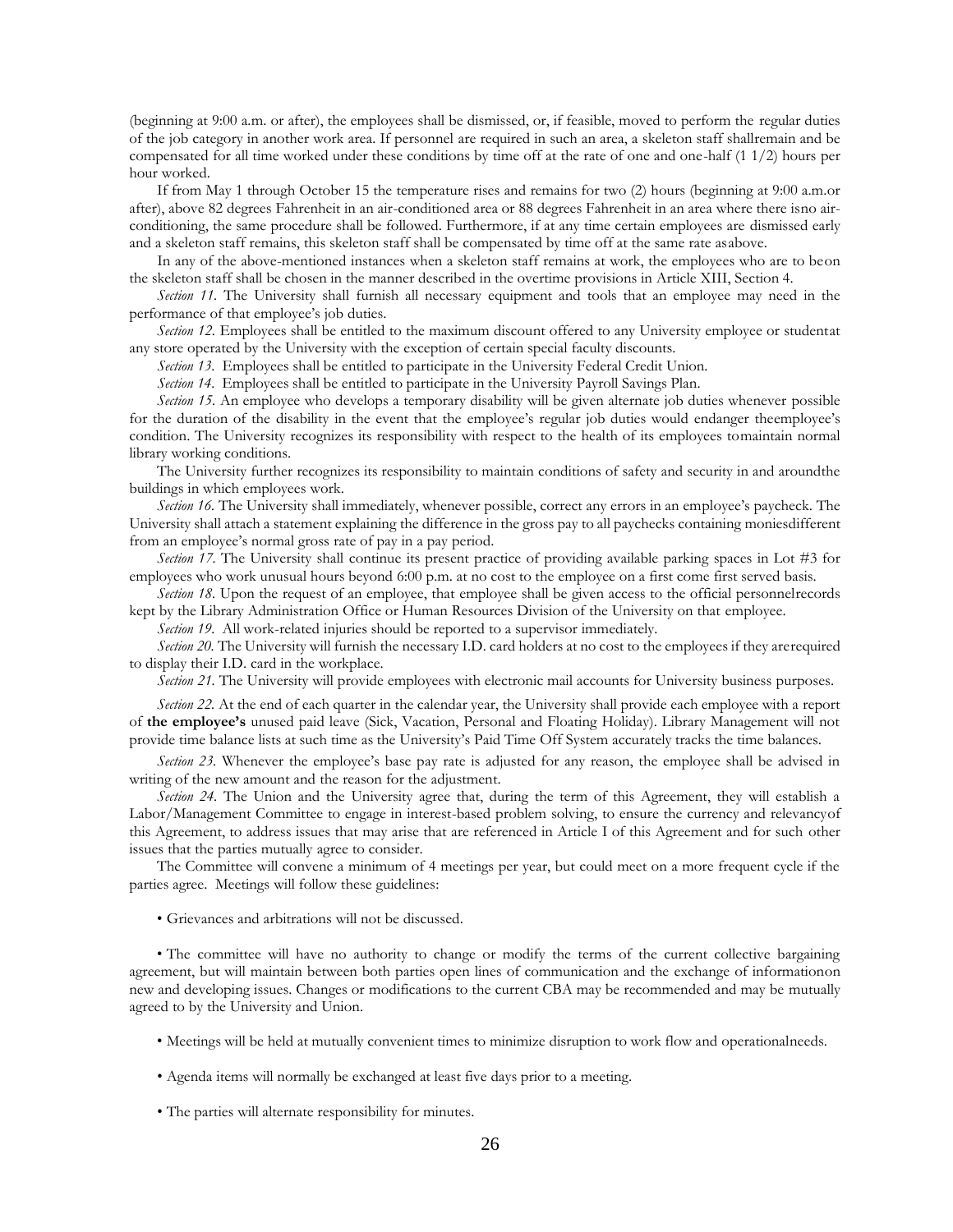The committee will consist of an equal number of members from labor and management but will have no less than three (3) members from each group. Each party will designate one representative to serve as co-chair. The co-chairs will serve as spokespersons for their team and will be responsible for submitting agenda items and ensuring the flow of information between the groups.

# **ARTICLE XXIV ~ TEMPORARY VACANCIES**

<span id="page-26-0"></span>*Section 1.* If the Library Administration determines that a temporary vacancy caused by a personal leave of absence, leave of absence for Union business, or because of temporary and/or occasional operational requirements,is to be filled, such temporary vacancy, at the discretion of the Library Administration, may be filled as follows under Section 2 or Section 3 below.

*Section 2.* A temporary vacancy may be filled through temporarily upgrading an employee as follows:

- a. The temporary vacancy shall be posted in the working unit, where the temporary vacancy exists, for two (2) working days.
- b. The temporary vacancy shall be filled by the employee with the greatest working unit seniority who is in alower job category in the working unit.
- c. In the event no employee in a lower job category requests such temporary upgrading, then the temporary vacancy shall be posted in the department (where applicable) for two (2) working days, and shall be awarded to the employee with the greatest library seniority who is in a lower-rated category and who has bid the temporary vacancy.
- d. All temporary upgrading shall be subject to the applicable provisions of Article VII, Sections 4, 8, and 9.
- e. Any employee filling a temporary vacancy shall be paid the rate for such position in accordance withArticle VI.
- f. Employees filling a temporary vacancy shall accumulate seniority only in their regular position, and shall inno way be restricted from exercising their rights under Article VII.
- g. In the event the temporary vacancy becomes a permanent vacancy, the employee filling such temporary vacancy shall be considered, providing such employee so bids, for selection before a new employee is hired and providing the applicable conditions of Article VII are satisfied.
- h. An employee while filling a temporary vacancy will be covered by the provisions of Article XI.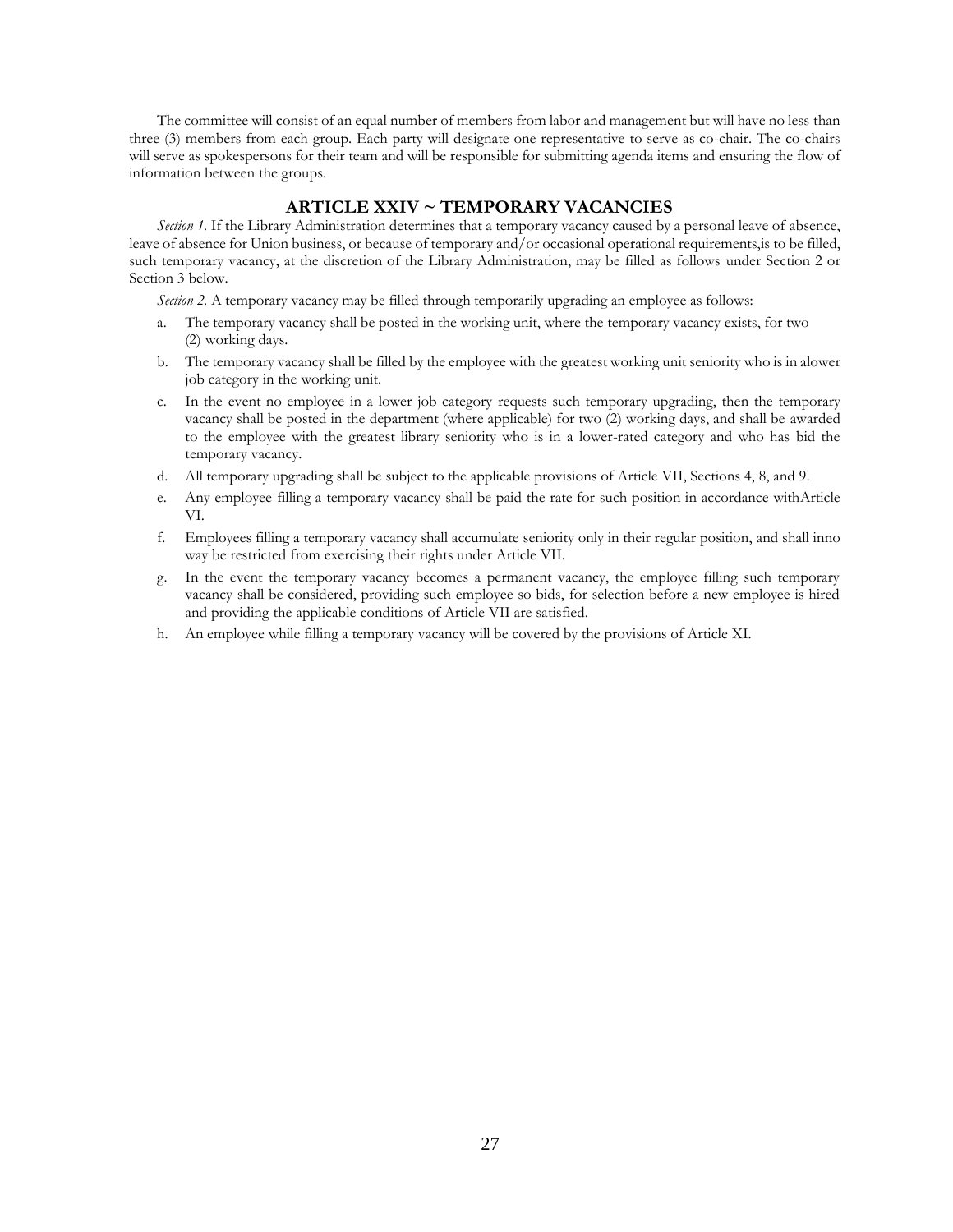i. Any employee who is in a probationary period shall be excluded from consideration for temporaryupgrading.

*Section 3.* A temporary vacancy may be filled by hiring an employee on a temporary basis. Such an employee shall, no later than the employee's effective date of employment, receive written notification of **the employee's** termination date. At least thirty (30) days prior to the scheduled termination date, the employee shall be notified of the termination date or of the possibility of an extension of the termination date if the leave of the incumbent or the length of the temporary operational requirement is extended. Copies of these notifications shall be sent to the Union.

An employee hired to fill a temporary vacancy shall be covered by the following conditions:

a. An employee, regardless of the stated period of employment, will during the first six (6) months of employment be considered as a probationary employee under Article VII, Section 8, and during the total period of employment shall be eligible for participation under the same benefit programs and other provisions of this agreement as any other probationary or regular employee except: Article VII, except asnoted in (d) below; Article XV, Sections 2, 3, 6, 7, and 8; Article XVI.

In the event a temporary employee is hired as a permanent employee, the employee will be required to complete a six (6) month probationary period in the position for which hired less any time worked in thesame position as a temporary employee.

- b. An employee with a stated date of termination within six (6) months or less of the date of hire shall upon termination receive a performance review and such performance review shall not be subject to the grievance procedure.
- c. An employee with a stated termination date shall be eligible for Unit of Service increases and any salaryincrease made applicable to the bargaining unit.
- d. An employee with a stated termination date of more than two (2) years from date of appointment shall be eligible for promotion from junior level to senior level as provided for in Article VII and shall also be eligible to apply for posted vacancies the same as any regular employee.
- e. An employee with a stated termination date who accepts, during or after the stated period of employment, another position without a stated termination date shall have University and library seniority accumulate in accordance with Article III, Section 1, but excluding time not spent in pay status in computing time for completion of any probationary period or promotion purposes.

*Section 4.* If the Library Administration decides to fill a temporary vacancy within the provisions outlined in Section 2 or 3 of this article, the Union shall be notified by what method at least ten (10) days before the vacancy isto be filled. In those cases where a vacancy is not the result of an absent employee the Union should be informed about the nature of the work and, to the extent possible, the expected duration of the appointment. If a demonstrable business need requires immediate action to fill a temporary vacancy, the ten (10) day notification period may be waived.

*Section 5.* An employee with a stated termination date may within the first six (6) months be terminated forcause and such terminations are not subject to the grievance procedure.

*Section 6.* A temporary vacancy with a duration of one (1) year or more and/or to which a return to employment date cannot be determined shall be reviewed with the Union before being filled under the provisions of this article or Article VII.

# **ARTICLE XXV ~ EXAMINATION BY DOCTORS**

<span id="page-27-0"></span>*Section 1.* Where a medical examination by a qualified physician may be required to determine the need for an adjustment in an employee's status, such action shall be initiated only by the Director of Libraries or the Director's designated representative. The cost will be paid by the University and the examination will be conducted by a doctoror doctors who are regularly employed for this purpose by the University/Library and/or its insurance carrier for the treatment of injuries sustained by employees in the course of their work. If such an examination should disclose that the employee's condition indicates that the Library Administration should make an adjustment in the employee's status, such adjustment may be made as necessary to correct the situation.

*Section 2.* If the employee questions the decision of the examining physician, the employee may support this question by submitting in writing a contrary opinion furnished to the employee by a qualified physician, whose fees the employee has paid. In such an event and if the decision of the University/Library physician is not changed as a result of the statement of the employee's physician, then the two (2) physicians shall select a third qualified impartialphysician who will be required to make an examination of the employee and render a decision. In such an event, the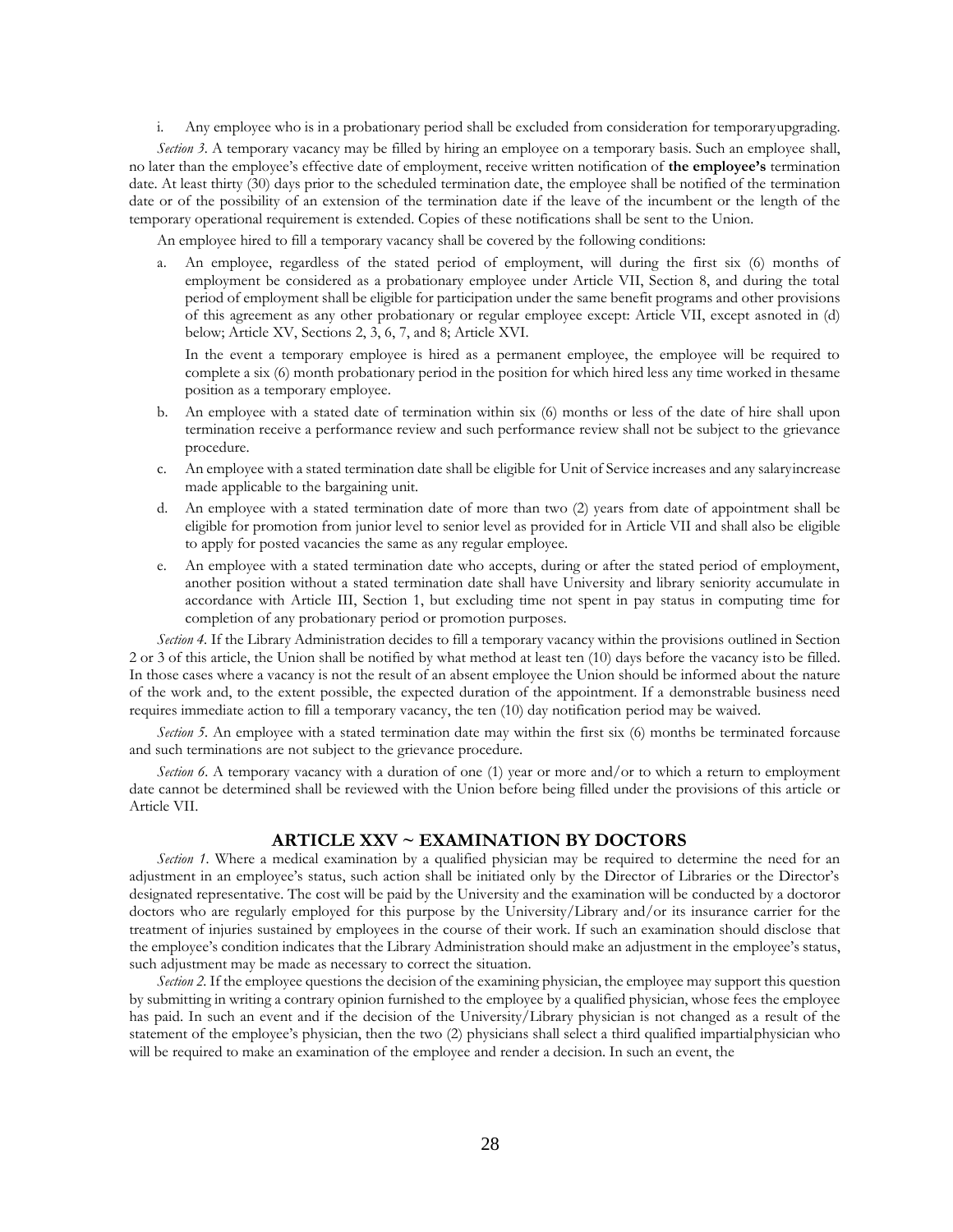fees of the third physician shall be paid equally by the Library Administration and the employee. The decision of the third impartial physician will be controlling on both the Library Administration and the employee.

*Section 3.* If an employee submits in writing an opinion furnished to the employee by a qualified physician as a basis for a requested adjustment in the employee's status, the procedure in Sections 1 and 2 above can apply, with the original opinion submitted by the employee accepted as the opinion to be supplied by the employee in Section 2above.

# **ARTICLE XXVI ~ DURATION**

<span id="page-28-0"></span>The undersigned representing the University of Pennsylvania and its Libraries and Local Union No. 590 ofthe American Federation of State, County and Municipal Employees, AFL-CIO, and its District Council No. 47, hereby approve the foregoing Collective Bargaining Agreement, effective **July 1, 2021**, and it shall remain in full force and effect until 12:01 a.m. on **July 1, 2026** subject only to such changes in phraseology as shall be mutually satisfactory to counsel representing both parties, except: This Agreement shall remain in full force and effect from year to year, unless within the thirty (30) day period immediately preceding the sixtieth (60<sup>th</sup>) day prior to **July 1, 2026**, or a subsequent anniversary date, written notice of termination is given to either party.

All provisions of this Agreement shall remain in full force and effect during the term of the Agreement andduring any period or periods of extension mutually agreed upon by the parties hereto.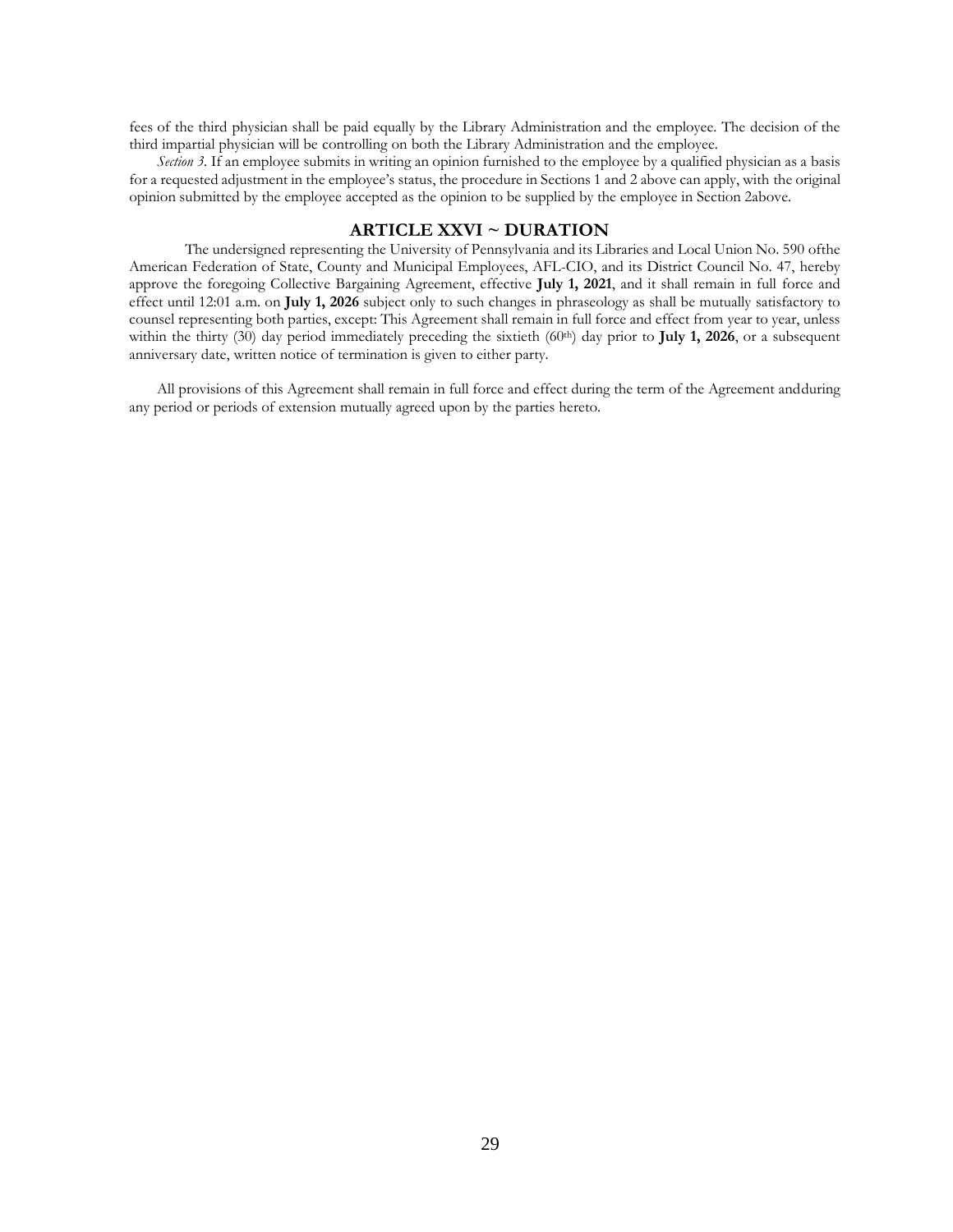For: For: The Trustees of the University Local AFSCME Local 590 of Pennsylvania

Jeffrey S. Rowland, Executive Director Yvonne Harris, President Staff and Labor Relations AFSCME Local 590

Angela Cabrera, Associate Director Cathy Scott, AFSCME DC 47 Staff and Labor Relations

Ufuoma Pela Paul Danenfelser, AFSCME DC 47 Senior Director, Human Resources Provost Center

Associate Vice Provost University Libraries

Jalil Shafi Lloyd Frank, AFSCME Local 590 Associate Director, Human Resources University Libraries

Jon Shaw Eli Baum, AFSCME Local 590

John Hogan, AFSCME Local 590

\_\_\_\_\_\_\_\_\_\_\_\_\_\_\_\_\_\_\_\_\_\_\_\_\_\_\_\_\_\_\_\_

Shawn Jasper, AFSCME Local 590

\_\_\_\_\_\_\_\_\_\_\_\_\_\_\_\_\_\_\_\_\_\_\_\_\_\_\_\_\_\_\_\_

\_\_\_\_\_\_\_\_\_\_\_\_\_\_\_\_\_\_\_\_\_\_\_\_\_\_\_\_\_\_\_\_ Jenell Breitenbach, AFSCME Local 590

\_\_\_\_\_\_\_\_\_\_\_\_\_\_\_\_\_\_\_\_\_\_\_\_\_\_\_\_\_\_\_\_ Elizabeth Moersh, AFSCME Local 590

\_\_\_\_\_\_\_\_\_\_\_\_\_\_\_\_\_\_\_\_\_\_\_\_\_\_\_\_\_\_\_\_ Robert Harris, AFSCME Local 590

\_\_\_\_\_\_\_\_\_\_\_\_\_\_\_\_\_\_\_\_\_\_\_\_\_\_\_\_\_\_\_\_ \_\_\_\_\_\_\_\_\_\_\_\_\_\_\_\_\_\_\_\_\_\_\_\_\_\_\_\_\_\_\_\_

\_\_\_\_\_\_\_\_\_\_\_\_\_\_\_\_\_\_\_\_\_\_\_\_\_\_\_\_\_\_\_\_ \_\_\_\_\_\_\_\_\_\_\_\_\_\_\_\_\_\_\_\_\_\_\_\_\_\_\_\_\_\_\_\_

\_\_\_\_\_\_\_\_\_\_\_\_\_\_\_\_\_\_\_\_\_\_\_\_\_\_\_\_\_\_\_\_ \_\_\_\_\_\_\_\_\_\_\_\_\_\_\_\_\_\_\_\_\_\_\_\_\_\_\_\_\_\_\_\_

\_\_\_\_\_\_\_\_\_\_\_\_\_\_\_\_\_\_\_\_\_\_\_\_\_\_\_\_\_\_\_\_ \_\_\_\_\_\_\_\_\_\_\_\_\_\_\_\_\_\_\_\_\_\_\_\_\_\_\_\_\_\_\_\_

\_\_\_\_\_\_\_\_\_\_\_\_\_\_\_\_\_\_\_\_\_\_\_\_\_\_\_\_\_\_\_\_ \_\_\_\_\_\_\_\_\_\_\_\_\_\_\_\_\_\_\_\_\_\_\_\_\_\_\_\_\_\_\_\_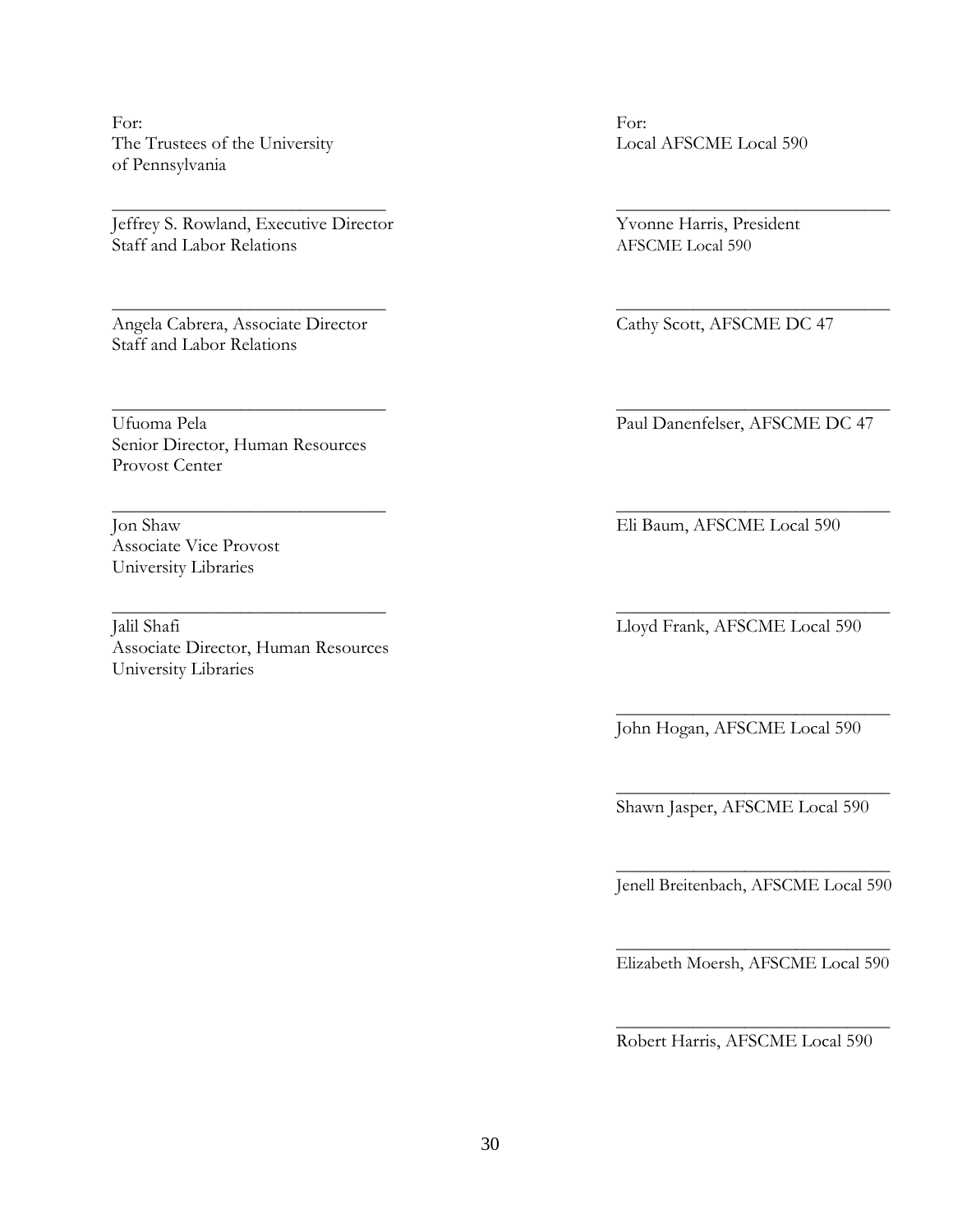# APPENDIX A ~ JOB CATEGORY DESCRIPTIONS

At the first level, employees perform work that is segmentable and repeatable, follows well-establishedguidelines and procedures, is closely supervised, and requires limited decision-making from the employee.

At the second and third levels, employees work within broadly defined procedures, are expected to handle fairly complex, multi-part workflows, and resolve problems in consultation with their supervisors.

At the fourth level, employees work under very general supervision and may be called on to perform work at advanced levels (sometimes involving a specific subject or language area, or a special form of material),resolve complex problems using independent judgment, and/or direct the work of other full-time employees.

# JOB CATEGORY: Library Clerk

.

DEFINITION: Library Clerks perform a wide range of functions related to the processing, handling, physical arrangement, and delivery of library collections materials; maintain library records; request, receive and distribute supplies for specified departments to support operations; in emergencies, assist with protecting and/ or rescuing library materials from damaging situations; and, perform procedures by which library materials are delivered to patrons. Positions may require varying degrees of public/customerservice and perform other duties as assigned.

QUALIFICATIONS: HS Diploma or equivalent required. Experience in library setting desired. Strong customer service orientation, attention to detail and strong written and verbal communication skills helpful. Position may require some physical effort such as lifting or standing for extended periods of time.

## JOB CATEGORY: Assistant Head of Stacks I

DEFINITION: Working in the context of the established procedures and policies, responsible for the order and maintenance of the Library's collections. request, receive and distribute supplies for specifieddepartments to support operations; in emergencies, assist with protecting and/ or rescuing library materials from damaging situations; and, perform procedures by which library materials are delivered topatrons. Positions may require varying degrees of public/ customer service and perform other duties as assigned.

In addition to these basic job functions, the Assistant Head of Stacks will serve as Building Superintendent during some evenings and weekends. This includes overseeing building security,maintaining order, being responsible for building as a whole

QUALIFICATIONS: A minimum of a high school education is normally required with an interest in andaptitude for 'book centered' work. Pertinent experience: for those in the library system, two (2) years of library experience, preferably including stack experience; for those outside the Library, two (2) years of pertinent experience. Ability to work a schedule which involves weekend and evening work. Mature judgment and a sense of responsibility.

#### JOB CATEGORY: Library Assistant I

DEFINITION: Library Assistants in technical services areas are responsible for the creation, maintenance, and interpretation of the bibliographic records that describe library holdings and for the bibliographic processing of additions to the collections. Under general professional supervision, coordinates the production, management and storage of digital library content. May serve as a facultycontact for technical questions concerning inclusion of digital files into courseware.

Library Assistants in public services areas are responsible for service desk (circulation/reserves and information), some training and directing the work of library clerks, students and part-time staff, and themaintenance of records and files established in libraries to govern the acquisition, organization, and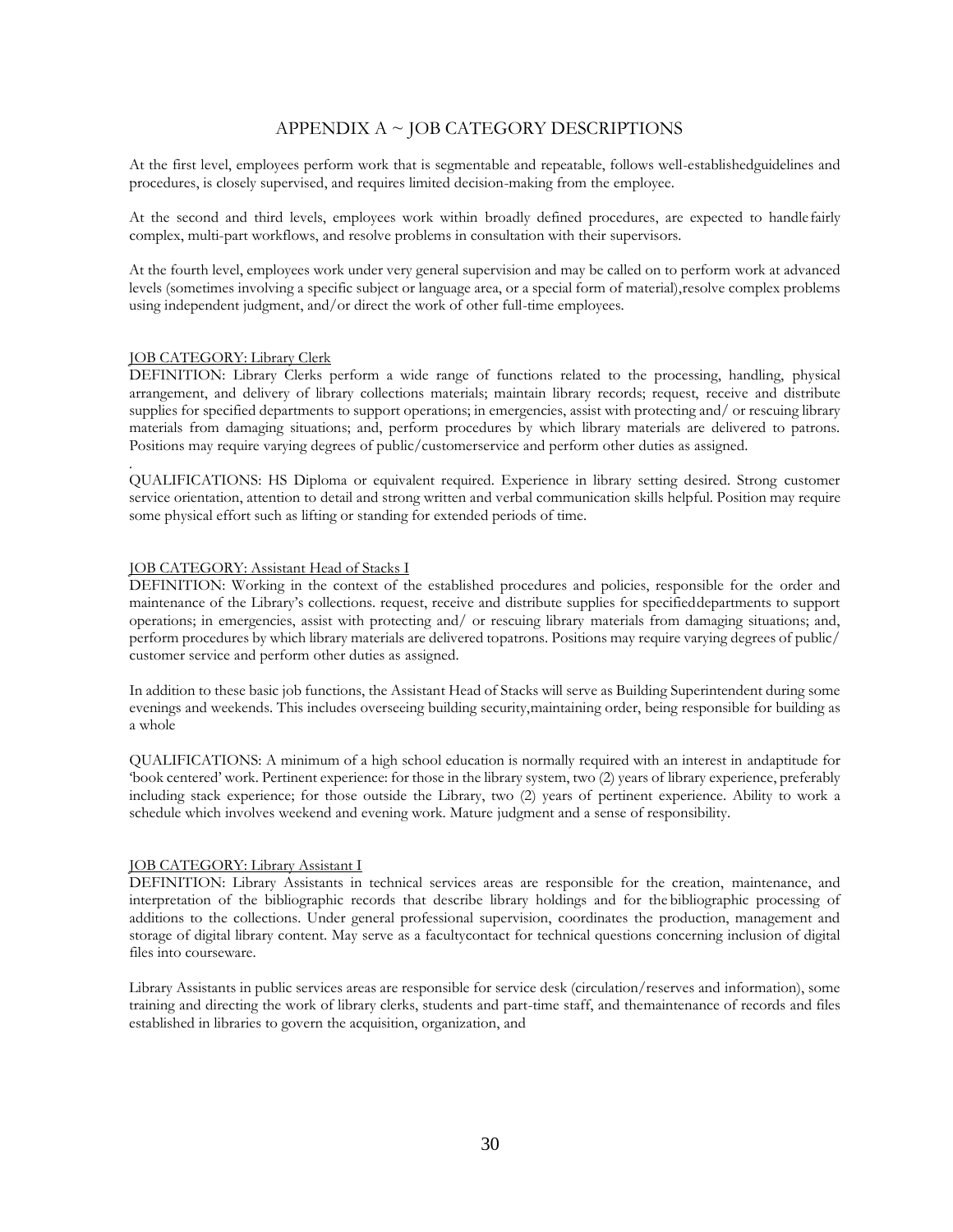reservation and circulation of collections. The Library Assistant will be expected to perform other duties asassigned.

QUALIFICATIONS: Demonstrated skills in working with bibliographic records developed through a combination of experience and training. Actual experience in bibliographic work and the ability to workindependently. Attention to detail and dependability.

## JOB CATEGORY: Library Delivery Assistant I

DEFINITION: Under general supervision of the Building Administrator, the Library Delivery Assistant as the primary driver of the Library van is responsible for retrieving and delivering materials and other things e.g. photocopy supplies, furniture, equipment, etc. for the Library system. Duties include ensuringthe vehicle is properly maintained.

QUALIFICATIONS: Valid driver's license and safe driving record. Ability to lift heavy items regularly.An average box of books weighs approximately 50 lbs. Knowledge of bibliographic and classification information.

## JOB CATEGORY: Assistant Head of Stacks II

DEFINITION: Promotion to this classification is based upon periods of service as specified in ArticleVII, Section  $3(a)$ .

DUTIES:

**•** Employees promoted into this classification on the basis of experience will assume a higher degree of responsibility and independence in performing the duties of the job category

# JOB CATEGORY: Library Assistant II

DEFINITION: Promotion to this classification is based on periods of service as specified in Article VII,Section 3(a). DUTIES:

**•** Employees promoted into this classification on the basis of experience will assumebibliographic work at advanced levels involving materials of unusual complexity

# JOB CATEGORY: Library Delivery Assistant II

DEFINITION: Promotion to this classification is based on periods of service as specified in Article VII,Section 3(a). DUTIES:

**•** Employees promoted into this classification on the basis of experience will assume a higherdegree of responsibility and independence in performing the duties of the job category

# JOB CATEGORY: Systems Technician/Operations Assistant IDEFINITION.

DUTIES: Technicians provide the initial point of contact for support for the libraries' desktop workstations, peripherals, and software, as well as a broad range of library applications and services. Technicians work closely with a broad range of library staff as well as with library patrons. The work is varied and requires an ability to make decisions, work with customers, as well as to be a part of a team. Perform tasks pertaining to the installation, setup, configuration and maintenance of computer workstations and desktop software in the libraries. Provide first tier workstation support by diagnosing, troubleshooting, and responding to hardware, software and connectivity problems and questions. Prepare computers for audio-visual presentations at Library events. Technicians working in Desktop Operations will be the primary IT contact for assigned areas of responsibility and will also provide backup to the otherDesktop Operations Technicians,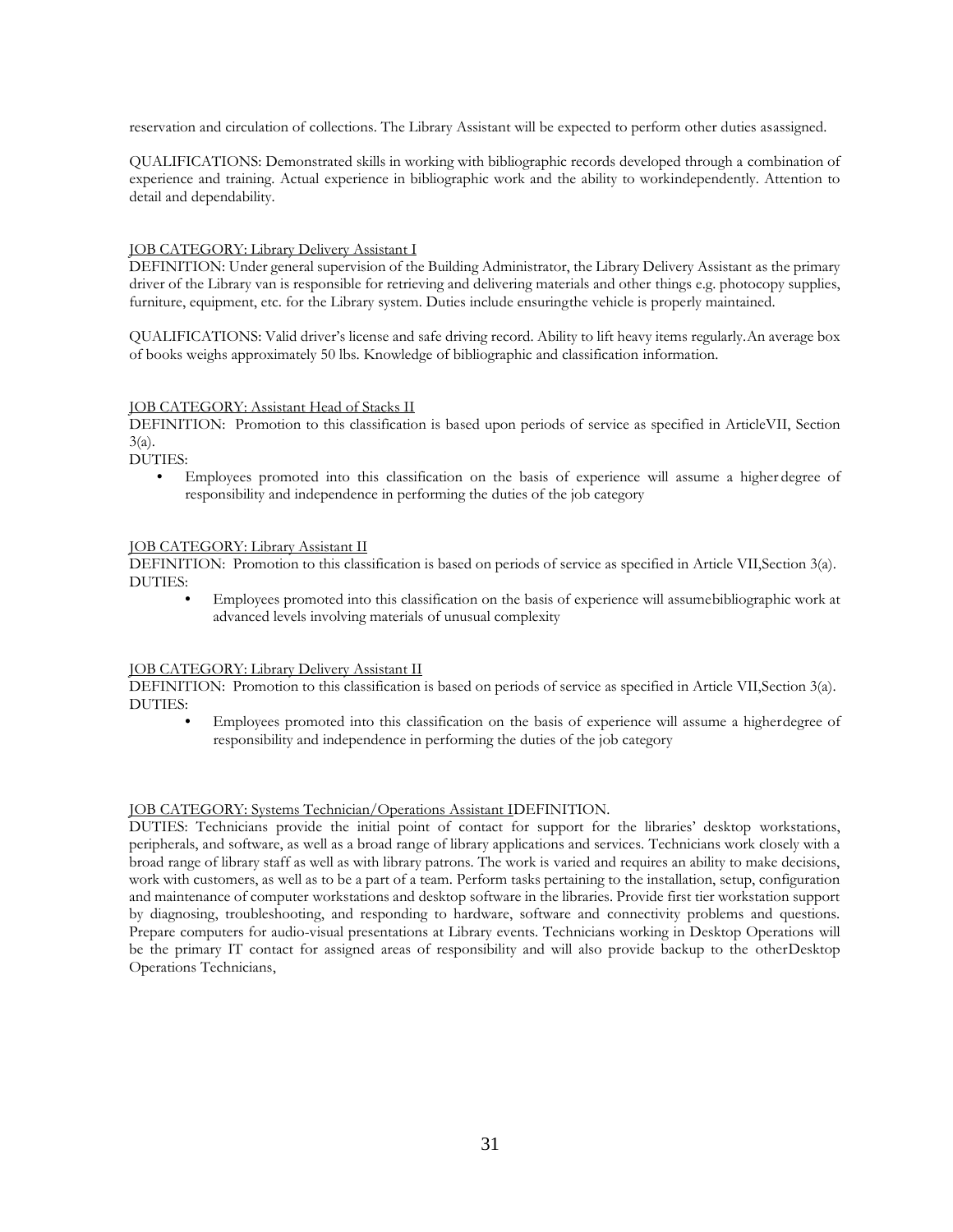QUALIFICATIONS: A minimum of an undergraduate degree, or its equivalent in theory and/or practice,is normally required. Experience providing desktop computing support, with the ability to troubleshoot complex hardware, software and connectivity problems preferred. Demonstrated ability in the following areas highly desirable: A) Desktop operating systems; B) Installation, configuration and support of desktop applications; C) Desktop and peripheral hardware diagnostics; D) Network connectivity. This position will require excellent problem solving, communication and customer service skills. Knowledge and/or experience with library operations helpful.

#### JOB CATEGORY: Archival Specialist

DEFINITION: Responsible for a full range of duties involved in all aspects of the operation of theArchives and Records Center working under the direction of the University Archivist.

QUALIFICATIONS: High school education a minimum. One to three (1-3) years archives experience. Experience with online systems. Good to excellent writing and typing skills. Good organizational ability. Must be able to work well with all levels of staff, faculty, students and the general public. A strong serviceorientation is essential. Knowledge of and interest in University and Philadelphia-area history and biography is preferred.

#### JOB CATEGORY: Circulation Desk Administrator

DEFINITION: Under the general supervision of the Head of Circulation, responsible for the operation ofthe Van Pelt Circulation Desk. In consultation with the Head of Circulation, plan shifts and schedule the Desk unit Process absence report forms, time sheets and compensation time records for full-time staff in the department

Select, hire, train and supervise the daily operations of the Van Pelt Circulation Desk, including supervision of the desk work of the full-time clerks, as well as a large number of student assistants (approximately 15-20). Participates in planning, implementing, and administering effective circulationservices. Also shares responsibility for training system wide in the implementation and operation of thecirculation system.

QUALIFICATIONS: Minimum of three to four (3-4) years' experience at a third level position or higher at the University of Pennsylvania Libraries preferred. Demonstrated ability to work well with staff and users. Ability to handle problems with mature judgment. Good communication and organizational ability.Attention to details. Experience with on line circulation systems preferred. A strong service orientation is essential.

#### JOB CATEGORY: Building Superintendent

DEFINITION: Responsible to Building Administrator for security and physical plant operations of main library buildings during daytime or evening hours. Oversee building security and respond to calls for assistance in handling problem patrons or suspicious persons anywhere in building. Assist Building Administrator in performing buildingrelated assignments. This includes checking completion of scheduled work, coordinate setting up conference rooms for meetings and special functions, maintaining storage rooms, relocating furniture, and performing other related activities.

QUALIFICATIONS: At least three (3) years of pertinent experience is required in progressively responsible supervisor jobs. Ability to train, supervise, and assess performance of staff, and mature judgment in dealing with the full range of problems, both human and mechanical, that develop in aheavily used major library building.

## JOB CATEGORY: Head of Stacks

DEFINITION: Directly responsible for the order and maintenance of stack collections as well as for general building supervision during limited periods as assigned. Train and oversee work of Library Clerksand Assistant Heads of Stacks. Serve as Building Superintendent on assignment during limited periods, including overseeing building security, maintaining order, being responsible for building as a whole.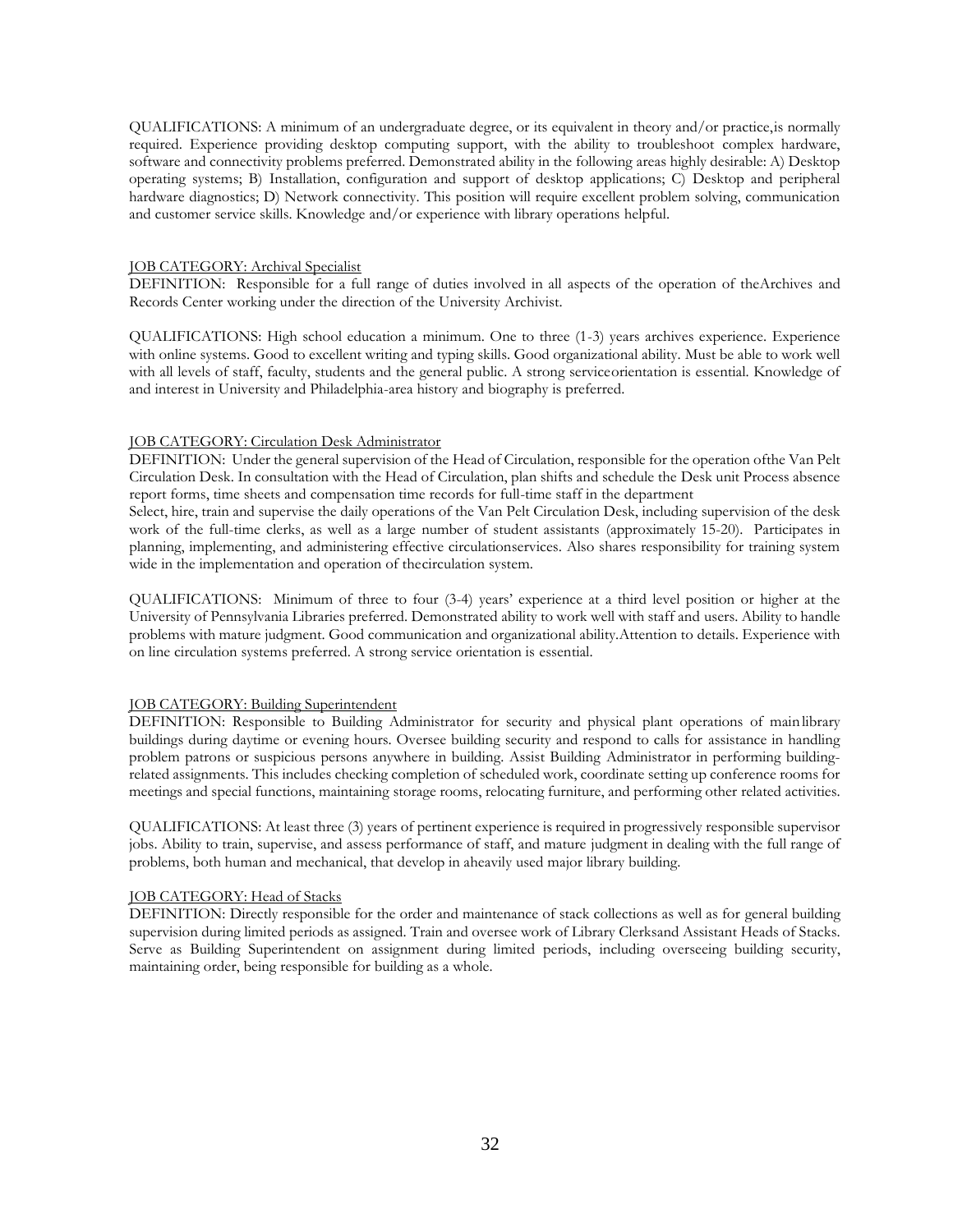Direct and participate in shelf reading and inventory projects, and carry out projects related to stacks asassigned.

QUALIFICATIONS: High school education is normally required. A minimum of two (2) years asAssistant Head of Stacks. See qualifications for Assistant Head of Stacks which also apply.

## JOB CATEGORY: Library Accounting Specialist

DEFINITION: Under general professional supervision, responsible for operation and organization of a bookkeeping unit, manages work flow, performs a variety of complex accounting activities related to the payment and/or receipt of money; computes, classifies, and records data into the library accounting systems, provides variety of bookkeeping reports as required and participates in planning, implementing,and administering effective departmental policies and services. Applies a working knowledge of accounting standards, applicable laws and regulations.

QUALIFICATIONS: A minimum of a high school education is required, preferably including relevant business courses. A college education is preferred. Relevant library experience is required. Demonstrated knowledge of bookkeeping principles and practices. Attention to detail and a high degree of accuracy.

Good communication and mature judgment. Analytic skills. Ability to meet deadlines under pressure.

# JOB CATEGORY: Library Specialist

DEFINITION: Working independently, does technical or public services work at advanced levels sometimes involving a specific subject or language area or involving a special form of material. Library Specialists may be responsible for advanced problem solving and coordination of processing material and records or patron services based on knowledge and experience acquired in the Libraries. Scope of work may include: Perform acquisitions or cataloging functions in specific subject or language areas or for special materials, including selection, searching, and bibliographic description, subject analysis and classification. Determine proper forms for description and access points and prepare cataloging copy for use by Library Clerks and Bibliographic Assistants. Handle problems of a nonroutine and complex natureinvolving orders and invoices. Deal directly with vendors as necessary. Manage public service operation ofspecial collections or services including assistance to patrons, maintenance of records and files establishedto control circulation, acquisition, organization and preservation of collections. Handle full range of duties necessary to operate a small library unit. This may include organizing the unit, working closely with faculty in developing services needed by the relevant academic departments; carrying out reference, circulation and acquisitions functions; scheduling and directing the work of student employees and Library Clerks; handling correspondence and maintaining files; directing the preparation of materials for binding; and ordering supplies and equipment. Creation and maintenance of descriptive data, access points, and connectivity information, using appropriate software and tools. Interaction with data and resource providers, library staff and patrons. Support for departmental projects and systems; special projects as assigned (such as preparation of exhibits, preparation of item by item guides or catalogs, etc.).

QUALIFICATIONS: Extensive skills in bibliographic or public service matters developed through a combination of experience and specific training. An undergraduate degree, frequently in a pertinent subject or language field, and sometimes, an advanced degree. Actual experience in the work assignedand the ability to work independently.

#### JOB CATEGORY: Systems Technician/Operations Assistant II

DEFINITION: Promotion to this classification is based on periods of service as specified in Article VII,Section 3(a). DUTIES:

**•** Employees promoted into this classification on the basis of experience will assume a higherdegree of responsibility and independence in performing the duties of the job category.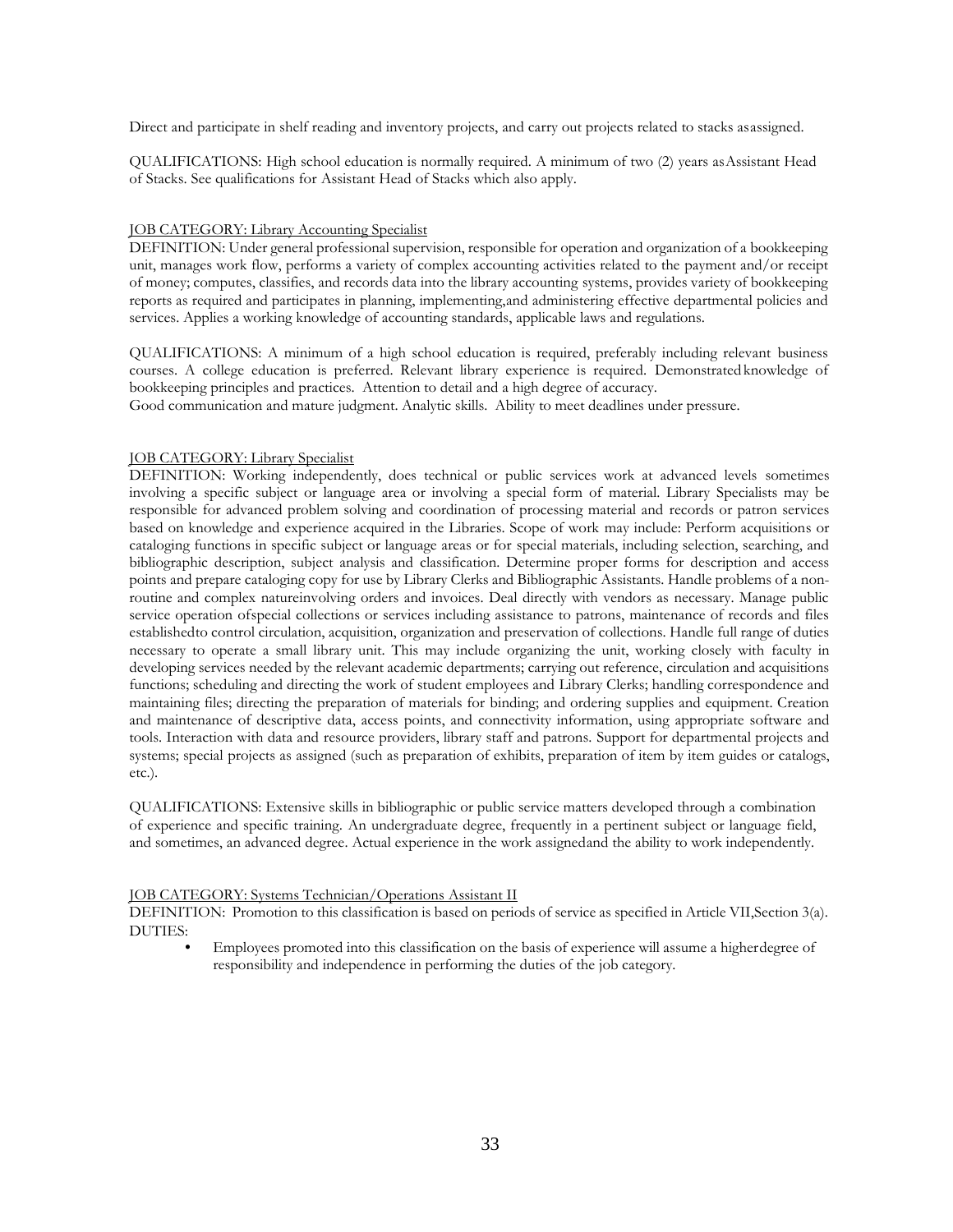As of July 1, 2017, there shall be a review by the Union prior to any posting on job boards.

# **APPENDIX B ~ WORK RULES**

## <span id="page-34-0"></span>*Rest Breaks*

Employees will normally take their breaks in or around the building whenever facilities are provided therein.

## *Smoking*

Smoking is not permitted in the buildings unless a specific location is identified as a designated smoking area.

## *Illnesses*

If an employee is ill, the employee should notify the immediate supervisor as early in the day as possible and notlater than the scheduled time of the employee's arrival. On certain opening schedules, it may not be possible to meet the latter provision, in which case the employee shall notify the supervisor as soon as possible.

On returning from an absence, an employee should report to the immediate supervisor as soon as possible so thatthe employee's record may be kept current. If illness causes an employee to leave after reporting to work, the portion of the day that the employee does not work shall be deducted from the employee's sick leave allowance.

## *Lateness*

If urgent or unforeseeable circumstances should cause an employee to be late, the employee should notify the immediate supervisor as soon as possible to explain the situation. The time lost in any lateness shall be made up in amanner which is mutually agreeable to both the immediate supervisor and the employee.

## *Dress*

Employees will present a neat appearance and come to the Libraries appropriately dressed for work.

# <span id="page-34-1"></span>**UNDERSTANDING IN THE ADMINISTRATION OF THE WORK RULES**

- 1. All existing and future work rules shall be subject to mutual agreement before becoming effective. The University shall propose to the Union any changes in existing work rules or the establishment of new work rules, and such changes shall not become effective until they have been agreed upon by the University andthe Union. After agreement, such new rules or changes shall be posted prominently on the bulletin boardsfor a period of ten (10) consecutive work days before becoming effective. Upon mutual agreement a shorter period may be effected.
- 2. The University agrees to furnish each employee with a copy of all existing work rules thirty (30) days after they become effective. New employees shall be provided with a copy of the rules at the time of employment. Employees shall comply with all existing rules, provided the rules are uniformly applied and uniformly enforced. Any unresolved complaint as to a work rule or any complaint involving discriminationin the application of such rules shall be resolved through the grievance procedure.

# **APPENDIX C ~ UNDERSTANDINGS**

<span id="page-34-2"></span>The following understandings incorporate Letters of Understanding agreed to during past contract negotiations.

1. The conditions contained in Article XVII, VACATIONS, Section 4, shall not apply to the four (4) elected officers of Local 590, namely: President, Vice President, Secretary-Treasurer, Recording Secretary, and that theemployees while so elected to one (1) of the aforementioned offices shall be allowed to accumulate vacation days up to one hundred (100) days.

The paragraph above shall not apply to officers elected for the first time after August 1, 1988.

2. The Library Administration shall notify the President of the Union no later than December 1 of each yearwhich libraries will be open or closed if the University's closing code is announced to the public.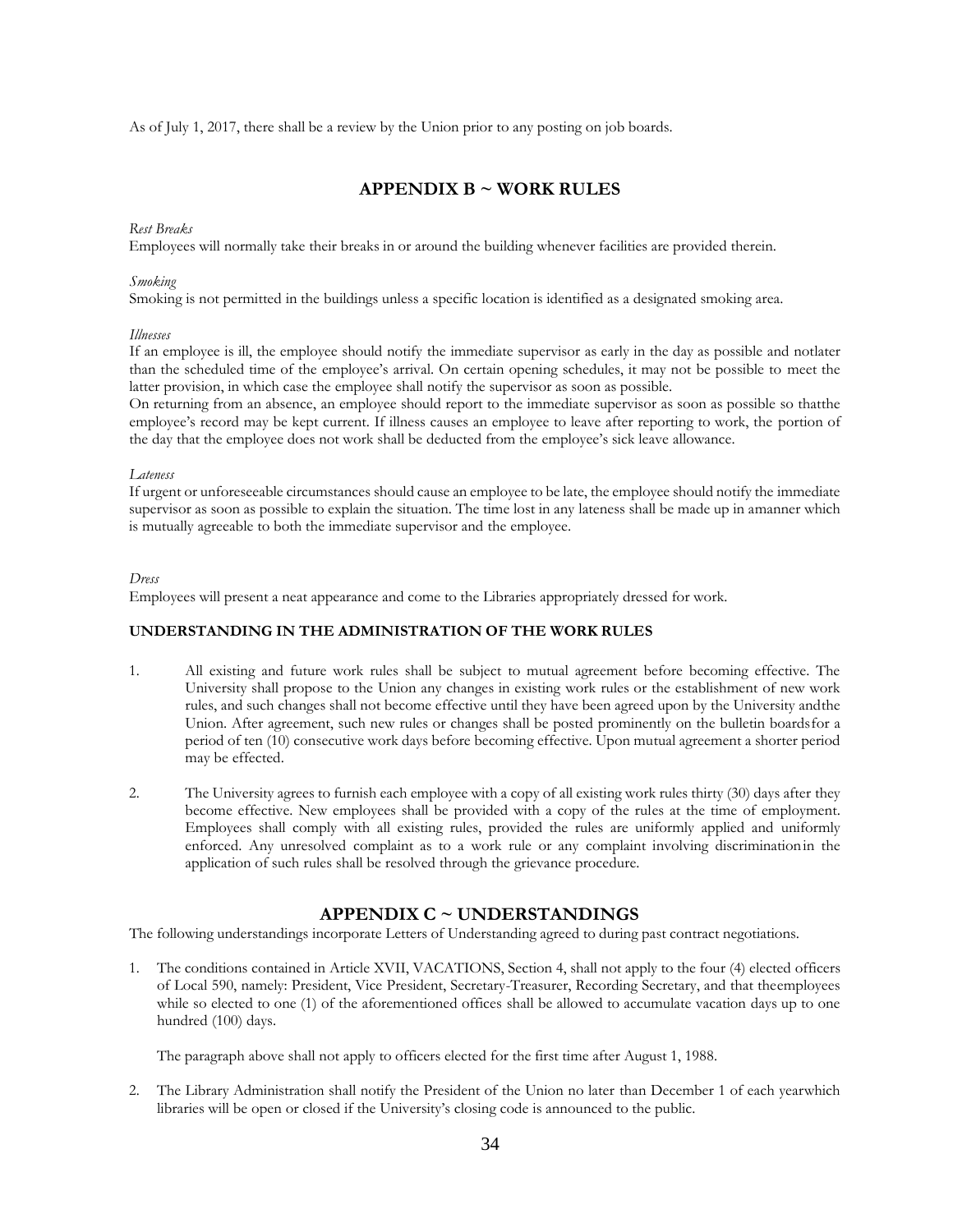3. It is understood that the change from one year to two years made to the units of service in Article VI, Sections1 and 3, applies to employees hired after February 1, 1978. For employees hired prior to February 1, 1978, the unit of service criteria to be followed will remain the same as set forth in the Collective Bargaining Agreement dated November 1, 1974.

It is also understood that the movement of employees with more than twelve years of service, which is described in Article VI, Section 3, Paragraph 3, will take place after one (1) year for employees hired prior toFebruary 1, 1978.  $(11/1/1979)$ 

- 4. In reference to the change to Article VII, PROMOTION, Section 3(a), involving the change from one year totwo years for promotion, such change to be applicable only or employees hired after February 1, 1978. For employees hired prior to February 1, 1978, the language of these sections as set forth in the Collective Bargaining Agreement dated November 1, 1978, shall be applicable.  $(11/1/1979)$
- 5. In connection with our negotiations for a new collective bargaining agreement, for the term of the agreement presently being negotiated, the University will continue its practice of making available to University employees represented by AFSCME Local No. 590 new University benefits that the University decides to make available to other University nonexempt employees, whether or not covered by collective bargaining agreements. Please accept this letter as written confirmation of that practice as hereinafter explained.

As you know this matter came to a head with grievances filed concerning the supplemental pension contribution provided for in the Agreement dated June 1, 1978 between the University and Local 835 of the Operating Engineers, and the legal fund contribution provided for in the Agreement dated August 1, 1977 between the University and Teamsters Local 115. The University never intended Article XX, Section 7, Paragraph 2, as set forth in the Agreement of November 1, 1977, to apply to benefits such as these which (1) were not initiated by the University in accordance with its procedures for creating new University benefits; (2) were not sponsored or controlled by the University; and (3) were specifically charged to the economic packages negotiated by the University and Locals 835 and 115 respectively.

The University's practice, as confirmed by this letter is that benefits which the University, in the exercise of itssole discretion, initiates, sponsors, controls, and funds, and which the University makes available to University nonexempt employees whether or not covered by collective bargaining agreements, shall be made available to University employees represented by AFSCME Local 590.

6. RE: Article III, Section 2

The intent of the language of the first sentence of Article III, SENIORITY, Section 2, is that the Library Administration may employ part-time employees or students as required by the operational needs of the University Libraries, and the Archives and Records Center. Such employment shall include, but not be limitedto, one (1) or more part-time employees or students being used on a permanent basis to replace an employee currently in a position or to fill a vacant position in:

a. any job category in the first classification level under one or both of the following conditions: (1) that the duties of the position are routine in nature, can be segmented, and do not require extensive training; or (2)the duties of the position require less than twenty (20) hours per week to perform.

b. any job category when the duties of that position require less than twenty (20) hours per week to perform. Action under subsection (a) or (b) above shall occur only after the Director of Libraries or **the Director's** designated representative has discussed such action with the President of the Union. Should the President of the Union disagree with such action, a grievance may be filed under Section 4 of Article VIII. If the proposed solution is unsatisfactory, the grievance may be referred to arbitration under the terms and conditions of Section 6 of Article VIII. (10/31/1979)

# 7. RE: Telephone Use

On October 24, 1979 the parties discussed the use of University telephones during working hours. It was the stated position of both parties that the language of Article XXIII, Section 7 was placed into the original agreement to protect the right of employees covered by the agreement to use University telephones for personal business because some departments did not allow such use. It was also the stated position of both parties that the language itself and the intent of this language in no way gave or gives an employee unlimited orunrestricted rights to use the University telephones for personal business or pleasure during working hours.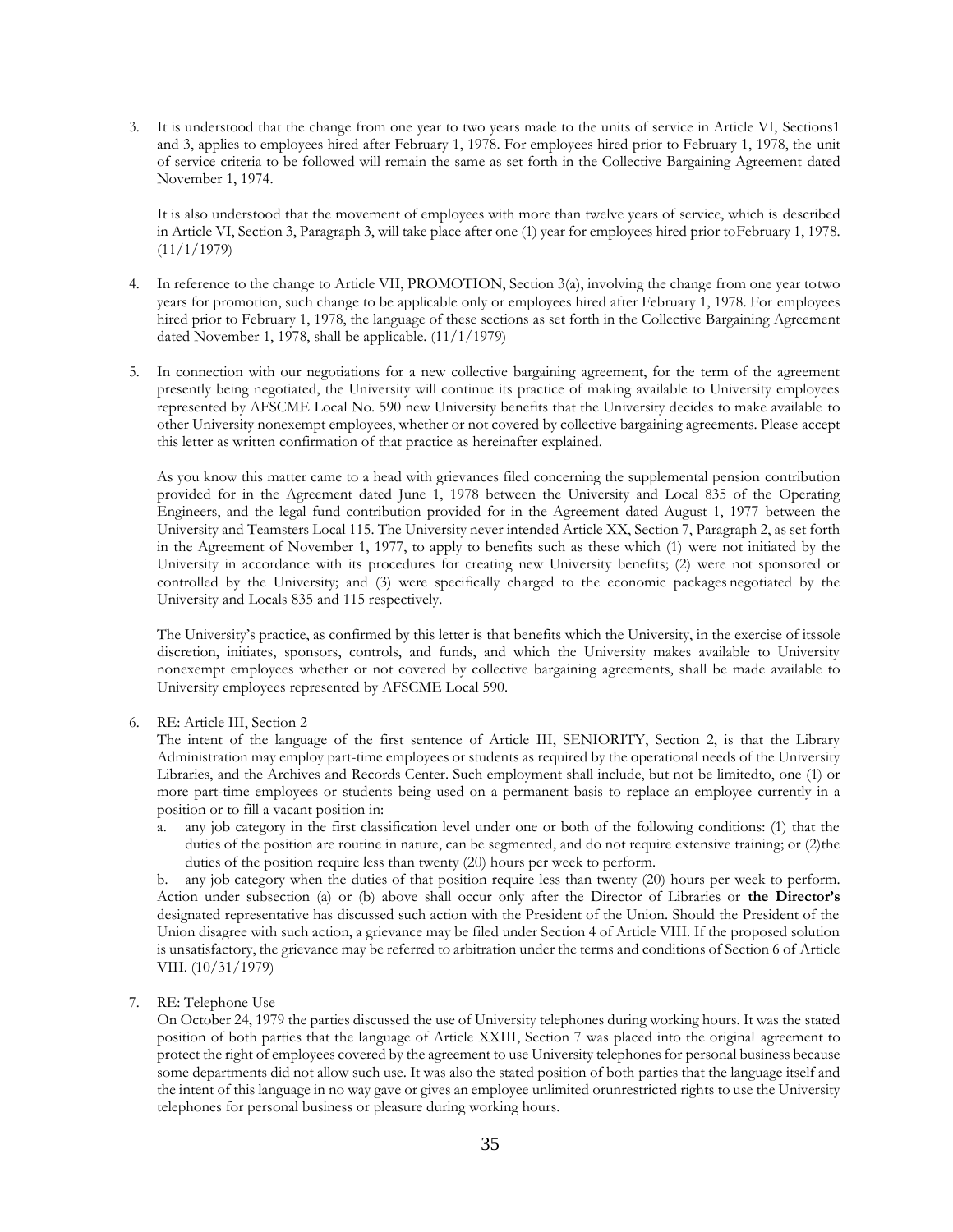The Union position, in addition, was that it would take a public stance as to this meaning and intent.(10/26/1979)

8. RE: P.E.O.P.L.E. Committee

The Employer agrees to allow voluntary contributions by bargaining unit employees to the AFSCME PEOPLE Committee. Such contributions will be made through a weekly payroll deduction from the bargaining unit employees' pay.

All contributions will be forwarded monthly by the Employer to the AFSCME PEOPLE Treasurer, and the Employer will provide to the AFSCME PEOPLE Treasurer and District Council 47 a monthly reporting of such contributions, which will include the names of the bargaining unit employees making such contributionsand the amounts.

The bargaining unit acknowledges that these contributions are voluntary and not required as a condition of membership in any organization or as a condition of employment. Bargaining unit employees may revoke their authorization to contribute at any time by giving written notice.

#### 9. RE: Joint Safety and Security Committee

In the 1988 negotiations the University and the Union agreed to establish an advisory Joint Safety and Security Committee.

- a. Consisting of representatives of both the Union and the professional staff in the Libraries to considerissues of personal safety, the security of personal belongings, and other related concerns, including ergonomic issues.
- b. In naming the members to the Committee, consideration will be given to achieving representation from different functional areas in the central library and departmental collections of varying size.
- c. The Committee will number no more than ten (10) persons. Five (5) Union representatives will be appointed by the Union Executive Board. The Library administration will name the remaining committeemembers. The names of all committee members shall be publicized for general staff awareness.
- d. The role of this Committee will be to consider issues of concern and make recommendations, where appropriate, for changes in safety and security measures and procedures to the Director of Libraries or designee. The Director of Libraries, or designee, shall normally respond to such recommendations withinfive (5) working days.
- e. Meetings will be convened by the Libraries' Human Resources Officer, at the minimum, on a quarterlybasis with provision for additional meetings, as necessary.
- d. It will be the responsibility of the Libraries' Human Resources Officer to provide minutes of all meetingsas a record for committee members. (8/2/1988)
- 10. RE: Local 590 Health and Welfare Fund
- a) Payments from the University for the Local 590 Health and Welfare Fund will continue at the rates described in this paragraph. **Effective July 1, 2021, the monthly amount of the contribution to the Local 590 Health& Welfare Fund shall be \$36,782.96.**
- b) Duplicate prescription cards shall not be issued. The continuation of such payments is dependent upon the University not having a comparable program.
- c) If the Fund develops an excess of monies, such monies shall be refunded to the University**.** The University has agreed not to enforce section c during the life of this agreement.
- 11. RE: Articles XII and XIII

It is understood that the changes made during the 1988 negotiations in the definition of overtime hours under Articles XII and XIII do not apply to employees hired before August 1, 1988. For these employees the definition of overtime to be followed will remain the same as set forth in the Collective Bargaining Agreement dated July 1, 1985. However, in all areas, excluding only: Van Pelt, Biomedical and Lippincott Circulation; Current Periodicals; and Building Security in Van Pelt, (i.e., those departments where overtime as previously defined has been a regular feature of scheduling) (with the understanding that current Biddle staff represented by Local 590 AFSCME will not have their days of work changed without mutual consent), an employee who voluntarily elects to be scheduled on other than a Monday to Friday basis will be compensated for those hours worked under a maximum of seven (7) on Saturday and Sunday by a fifteen percent (15%) differential based onthe employee's normal rate of pay. Further, upon promotion into any area other than those specifically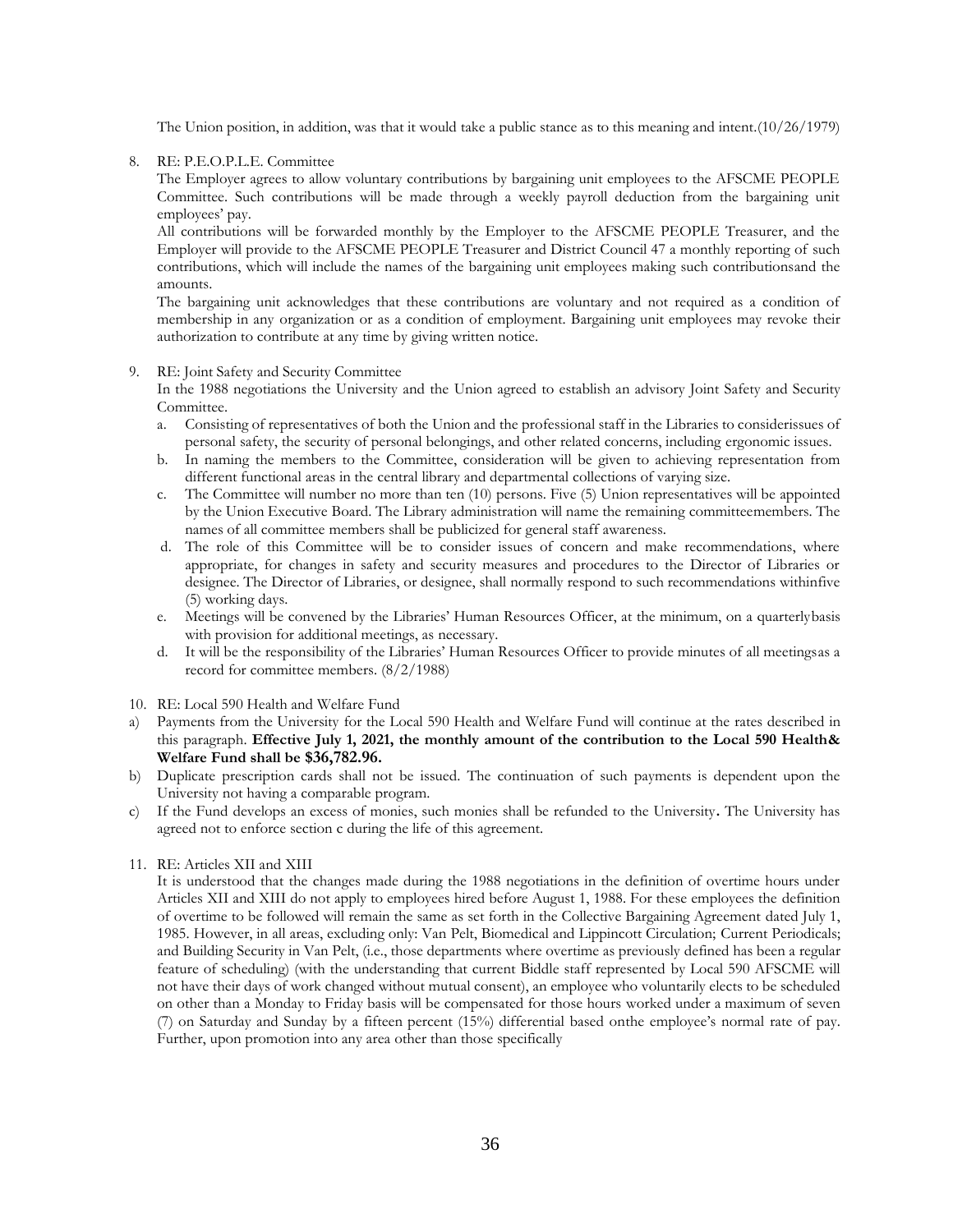excluded above, an employee may be advised that scheduling will be on other than a Monday to Friday basis with the fifteen percent (15%) differential paid for those hours worked on a Saturday and/or Sunday providedthat at the time of the promotion a decision has been made to institute a schedule other than Monday throughFriday in the working unit to which the employee is being promoted within one (1) year of the promotion.

Those promoted into the above-named departments may similarly be advised that the new overtime provisions may be applied at sometime in the future with appropriate advance notice. However, employees will not be scheduled so as to deprive employees who were working in the above-named departments on August 1, 1988, of overtime opportunities which they would have otherwise had. (8/2/1988). When members who are part ofthe building security rotational list are scheduled for the purpose of providing coverage in the absence of the building superintendents, such members shall be compensated at the 4<sup>th</sup> level classification pay rate, according to their unit of service category.

## 12. RE: Ergonomic and Safety Concerns

During the 1994 contract negotiations, the University and the Union discussed ergonomic and safety issues. Asa result of mutual concern for this matter, the Parties agree to the following:

- a. The University and Union will implement preventive retraining.
- b. The University will provide release time for employees to attend an initial lecture on preventive retraining.
- c. The University and Union will each share one-half the cost of this initial lecture.
- d. The University and Union will agree later as to whether or not the initial lecture will be given one or twotimes.
- e. Up to ten (10) employees will be released for retraining sessions up to a maximum of seven (7) hours per employee. This time may be made up by employees or charged to sick time. (7/25/1994)
- 13. RE: Experimental, Non-Traditional Working Schedules

During the 1994 contract negotiations, the University and the Union agreed to meet and discuss experimental,nontraditional working schedules for working units where they may be feasible. Such schedules may include, but are not limited to, an increase in the length of the workdays and a reduction in the number of days scheduled for employees to be at work. (7/25/1994)

14. RE: Replacement of University I.D. Cards

In the event an employee's I.D. card no longer functions properly, through no fault of the employee, the employee will bring the I.D. card to the Library Human Resources Office. The Library Human ResourcesOffice will facilitate the replacement of the I.D. card at no cost to the employee.

# 15. RE: Use of Temporary Agency Employees

The Union is willing to allow the use of such employees as outlined below so long as our formal agreement has been sought and provided. Such agreement will not be unreasonably withheld.

Temporary agency employees would appropriately be utilized to supplement full-time staff in areas where thereare seasonal increases in workload, to supplement full-time staff in areas where a backlog has developed, to cover the paid extended absence of a full-time employee, to cover the unpaid leave of absence of an employee for up to three (3) months, or to fill a vacant permanent position for which active recruiting of a permanent employee is underway. Temporary agency employees will not be used to avoid the offer of overtime or to eliminate a permanent full-time position.

#### **16** RE: IPC Working Hours

During the life of this agreement, employees of the Information Processing Center will be permitted to schedule their work hours between 7AM and 8PM hours consistent with the requirements outlined in ArticleXII, section 4.

### 17. RE: Labor/Management Committee

In order to foster an effective and stable labor/management relationship, the University and the Union will establish, as a pilot, a Labor/Management Committee, which will discuss and study problems and exchange information and views for clarification and recommendation.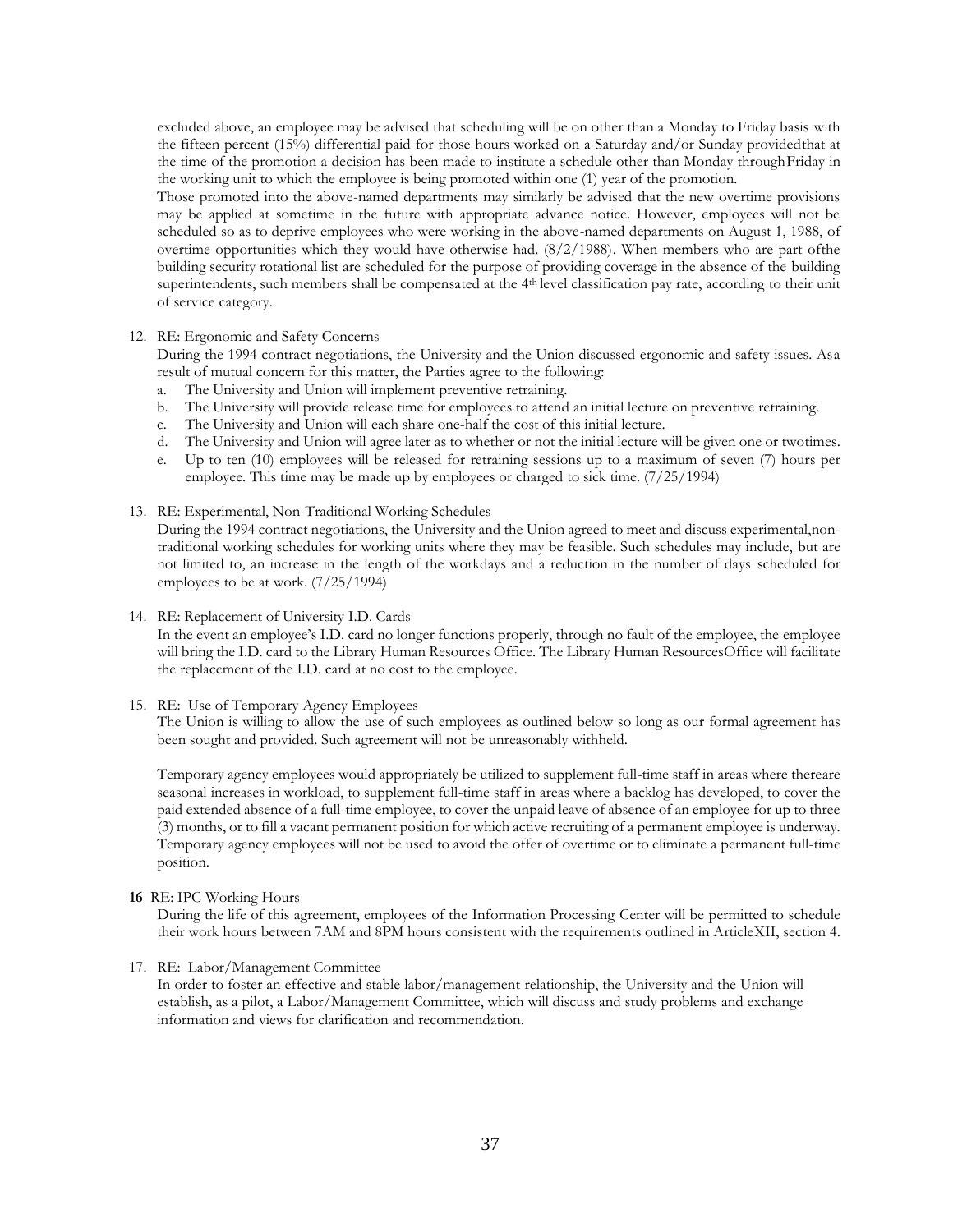The Committee will meet at least quarterly, from September 2010 or from the hire date of a new Director of Human Resources through August 2011 or one (1) year after the hire date of the new Director of Human Resources. The one year pilot will be used to study the feasibility of the committee process and the Interest Based Bargaining (IBB) provisions of the Collective Bargaining Agreement (CBA). During the pilot, neither party will initiate an IBB proceeding. The University and the Union will evaluate the pilot at the end of the oneyear term as well as the CBA provisions that relate to IBB. Evaluation will be preliminary to any recommendation to continue the Committee process and/or address the terms of IBB in the contract. The two currently active IBB proceedings are not affected by this letter.

To ensure frank and open discussion, the Committee will have no authority to change or modify the terms ofthe current CBA, but will maintain between both parties open lines of communication and the exchange of information on new and developing issues.

The Committee will consist of three (3) representatives from the Union and three (3) from Management. Each party will designate one representative to serve as co-chair. The co-chairs will serve as chief spokespersons fortheir teams and will be responsible for submitting agenda items and ensuring the flow of information between the groups.

#### **18.** RE. Job Description and Reclassifications

Duties comprising individual job descriptions need not include all the duties listed under the relevant jobcategory listed under Appendix A.

#### 19. RE: Job Category Descriptions

The University and the Union agree that the revisions to the Job Category Descriptions in Appendix Aof the 2017 Collective Bargaining Agreement do not prejudice the Union's claim to any of the duties listed in Appendix A of the 2013 Collective Bargaining Agreement as bargaining unit work.